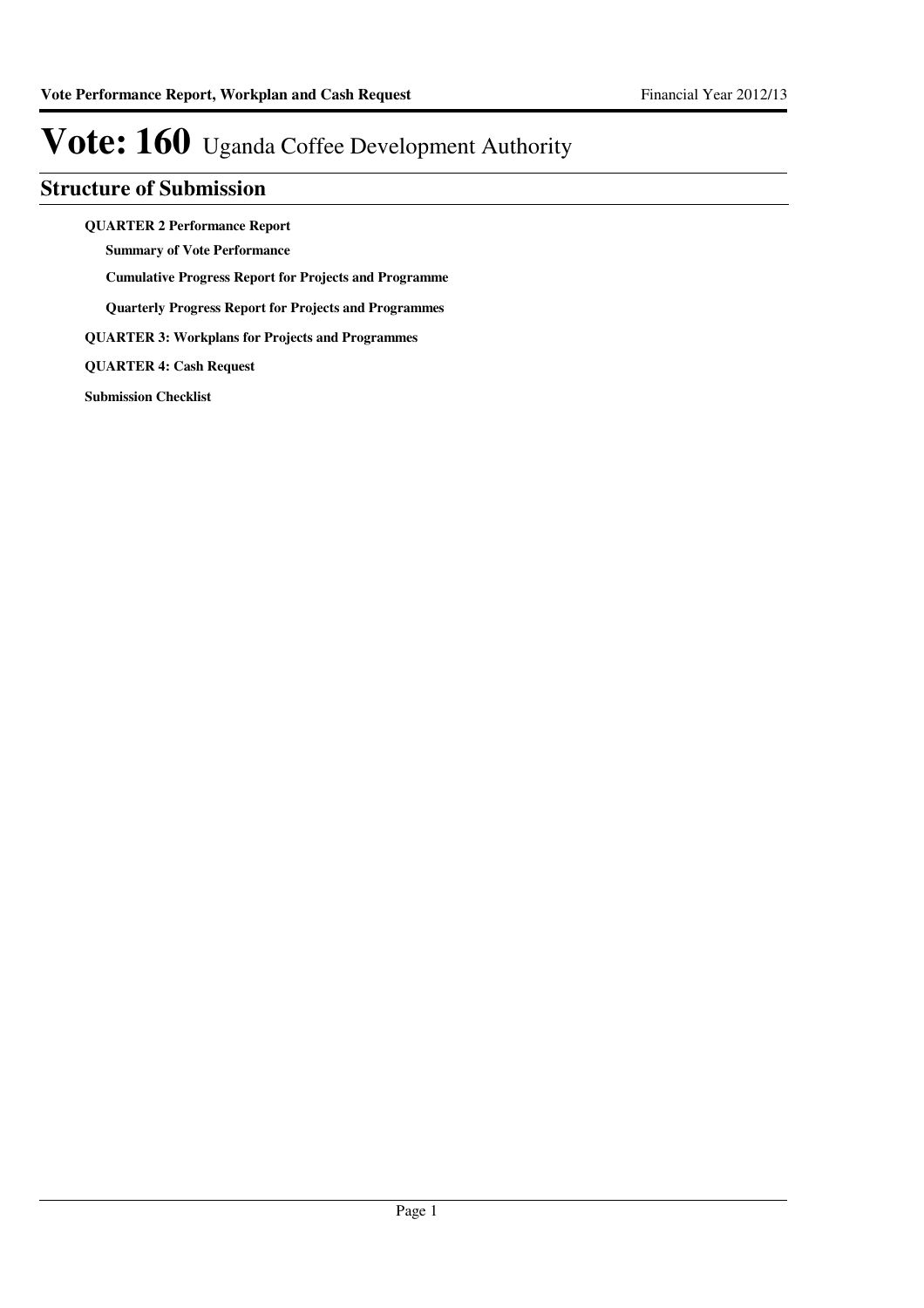### **HALF-YEAR: Highlights of Vote Performance**

### *V1: Summary of Issues in Budget Execution*

*This section provides an overview of Vote expenditure* 

**(i) Snapshot of Vote Releases and Expenditures**

Table V1.1 below summarises cumulative releases and expenditures by the end of the quarter:

#### **Table V1.1: Overview of Vote Expenditures (UShs Billion)**

| (i)                           | <i>Excluding Arrears, Taxes</i> | Approved<br><b>Budget</b> | <b>Released</b><br>by End | <b>Spent by</b><br><b>End Dec</b> | % Budget<br><b>Released</b> | <b>Spent</b> | % Budget % Releases<br><b>Spent</b> |
|-------------------------------|---------------------------------|---------------------------|---------------------------|-----------------------------------|-----------------------------|--------------|-------------------------------------|
|                               | Wage                            | 0.000                     | 0.000                     | 0.000                             | N/A                         | N/A          | N/A                                 |
| Recurrent                     | Non Wage                        | 2.912                     | 0.650                     | 0.623                             | 22.3%                       | 21.4%        | 95.9%                               |
|                               | GoU                             | 0.000                     | 0.000                     | 0.000                             | N/A                         | N/A          | N/A                                 |
| Development                   | Donor*                          | 0.000                     | 0.000                     | 0.000                             | N/A                         | N/A          | N/A                                 |
|                               | <b>GoU</b> Total                | 2.912                     | 0.650                     | 0.623                             | 22.3%                       | $21.4\%$     | $95.9\%$                            |
| <b>Total GoU+Donor (MTEF)</b> |                                 | 2.912                     | 0.650                     | 0.623                             | 22.3%                       | $21.4\%$     | $95.9\%$                            |
| ( <i>ii</i> ) Arrears         | Arrears                         | 0.000                     | 0.000                     | 0.000                             | N/A                         | N/A          | N/A                                 |
| and Taxes                     | $Taxes**$                       | 0.000                     | 0.000                     | 0.000                             | N/A                         | N/A          | N/A                                 |
|                               | <b>Total Budget</b>             | 2.912                     | 0.650                     | 0.623                             | 22.3%                       | $21.4\%$     | $95.9\%$                            |
| <i>(iii)</i> Non Tax Revenue  |                                 | 12.830                    | 5.675                     | 5.675                             | 44.2%                       | 44.2%        | 100.0%                              |
|                               | <b>Grand Total</b>              | 15.742                    | 6.325                     | 6.298                             | $40.2\%$                    | $40.0\%$     | <b>99.6%</b>                        |
|                               | <b>Excluding Taxes, Arrears</b> | 15.742                    | 6.325                     | 6.298                             | $40.2\%$                    | 40.0%        | 99.6%                               |

The table below shows cumulative releases and expenditures to the Vote by Vote Function :

#### **Table V1.2: Releases and Expenditure by Vote Function\***

| <b>Billion Uganda Shillings</b> | Approved<br><b>Budget</b> | Released | <b>Spent</b> | Released | % Budget % Budget<br><i>Spent</i> | $\%$<br>Releases<br>Spent |
|---------------------------------|---------------------------|----------|--------------|----------|-----------------------------------|---------------------------|
| VF:0153 Coffee Development      | 15.74                     | 6.32     | 6.30         | $40.2\%$ | $40.0\%$                          | 99.6%                     |
| <b>Total For Vote</b>           | 15.74                     | 6.32     | 6.30         | $40.2\%$ | $40.0\%$                          | 99.6%                     |

*\* Excluding Taxes and Arrears*

#### **(ii) Matters to note in budget execution**

- The actual performance is usually higher than the bugdeted expenditure due to the time spent between budgeting and execution. Some activities like generation of planting material are affected by weather and emergence of new pests and diseases and this affect the rate of programme implementation and costs. There are also new biotechnology process like tisssue culture, whose protocals are not known and cause delays in procurement and accomplishment of activities.

#### **Table V1.3: High Unspent Balances and Over-Expenditure in the Domestic Budget (Ushs Bn)** *(i) Major unpsent balances*

*(ii) Expenditures in excess of the original approved budget*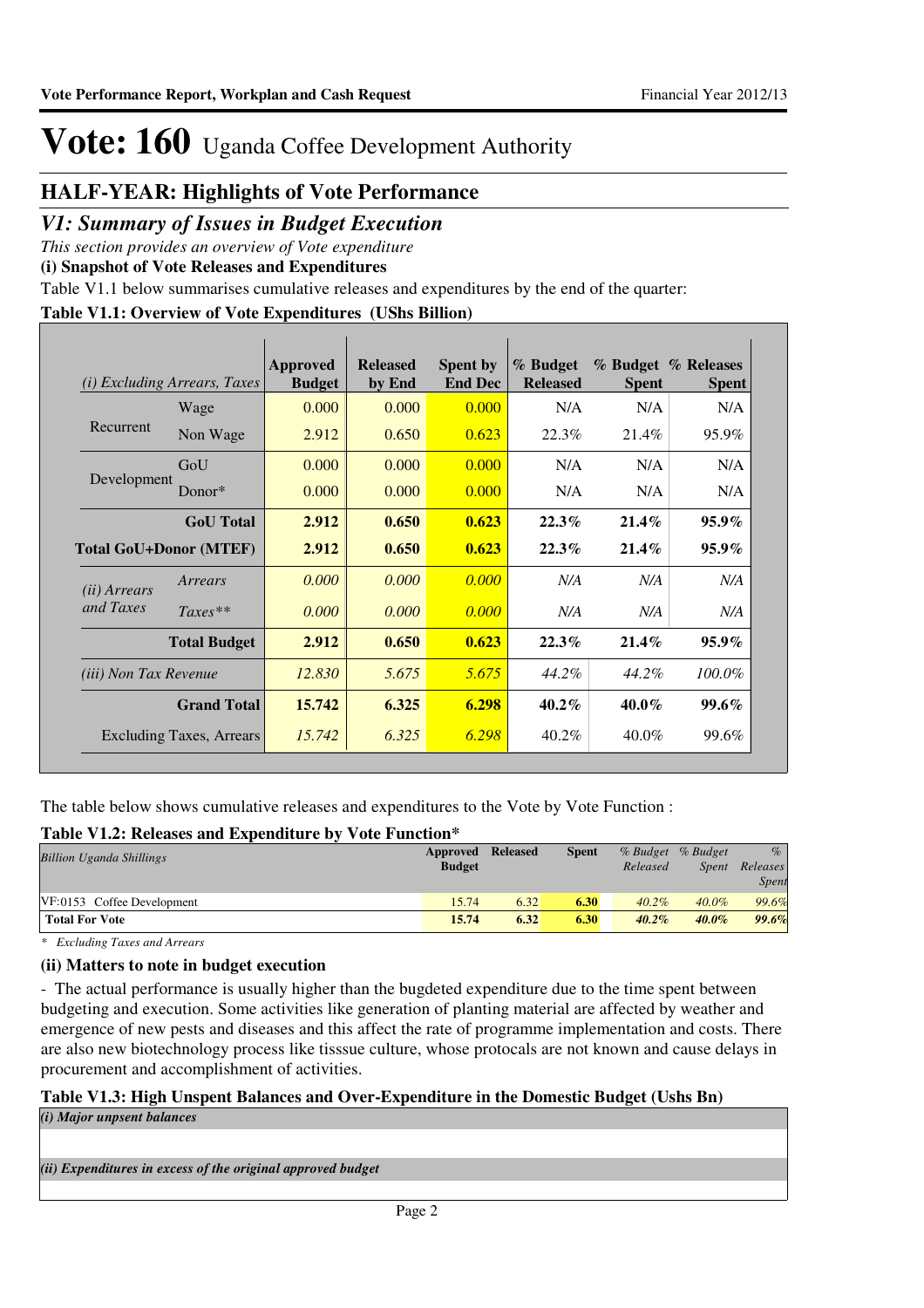### **HALF-YEAR: Highlights of Vote Performance**

*\* Excluding Taxes and Arrears*

### *V2: Performance Highlights*

*This section provides highlights of output performance, focusing on key outputs and actions impelemented to improve section performance.*

#### **Table V2.1: Key Vote Output Indicators and Expenditures\***

| Vote, Vote Function<br>Key Output      | <b>Approved Budget and</b><br><b>Planned outputs</b> | <b>Cumulative Expenditure</b><br>and Performance | <b>Status and Reasons for</b><br>any Variation from Plans |
|----------------------------------------|------------------------------------------------------|--------------------------------------------------|-----------------------------------------------------------|
| Vote Function: 0153 Coffee Development |                                                      |                                                  |                                                           |
| <b>Output:015301</b>                   | Production, Research & Coordination                  |                                                  |                                                           |
|                                        |                                                      |                                                  |                                                           |
|                                        |                                                      |                                                  |                                                           |
|                                        |                                                      |                                                  |                                                           |
|                                        |                                                      |                                                  |                                                           |
|                                        |                                                      |                                                  |                                                           |
|                                        |                                                      |                                                  |                                                           |
|                                        |                                                      |                                                  |                                                           |
|                                        |                                                      |                                                  |                                                           |
|                                        |                                                      |                                                  |                                                           |
|                                        |                                                      |                                                  |                                                           |
|                                        |                                                      |                                                  |                                                           |
|                                        |                                                      |                                                  |                                                           |
|                                        |                                                      |                                                  |                                                           |
|                                        |                                                      |                                                  |                                                           |
|                                        |                                                      |                                                  |                                                           |
|                                        |                                                      |                                                  |                                                           |
|                                        |                                                      |                                                  |                                                           |
|                                        |                                                      |                                                  |                                                           |
|                                        |                                                      |                                                  |                                                           |
|                                        |                                                      |                                                  |                                                           |
|                                        |                                                      |                                                  |                                                           |
|                                        |                                                      |                                                  |                                                           |
|                                        |                                                      |                                                  |                                                           |
|                                        |                                                      |                                                  |                                                           |
|                                        |                                                      |                                                  |                                                           |
|                                        |                                                      |                                                  |                                                           |
|                                        |                                                      |                                                  |                                                           |
|                                        |                                                      |                                                  |                                                           |
|                                        |                                                      |                                                  |                                                           |
|                                        |                                                      |                                                  |                                                           |
|                                        |                                                      |                                                  |                                                           |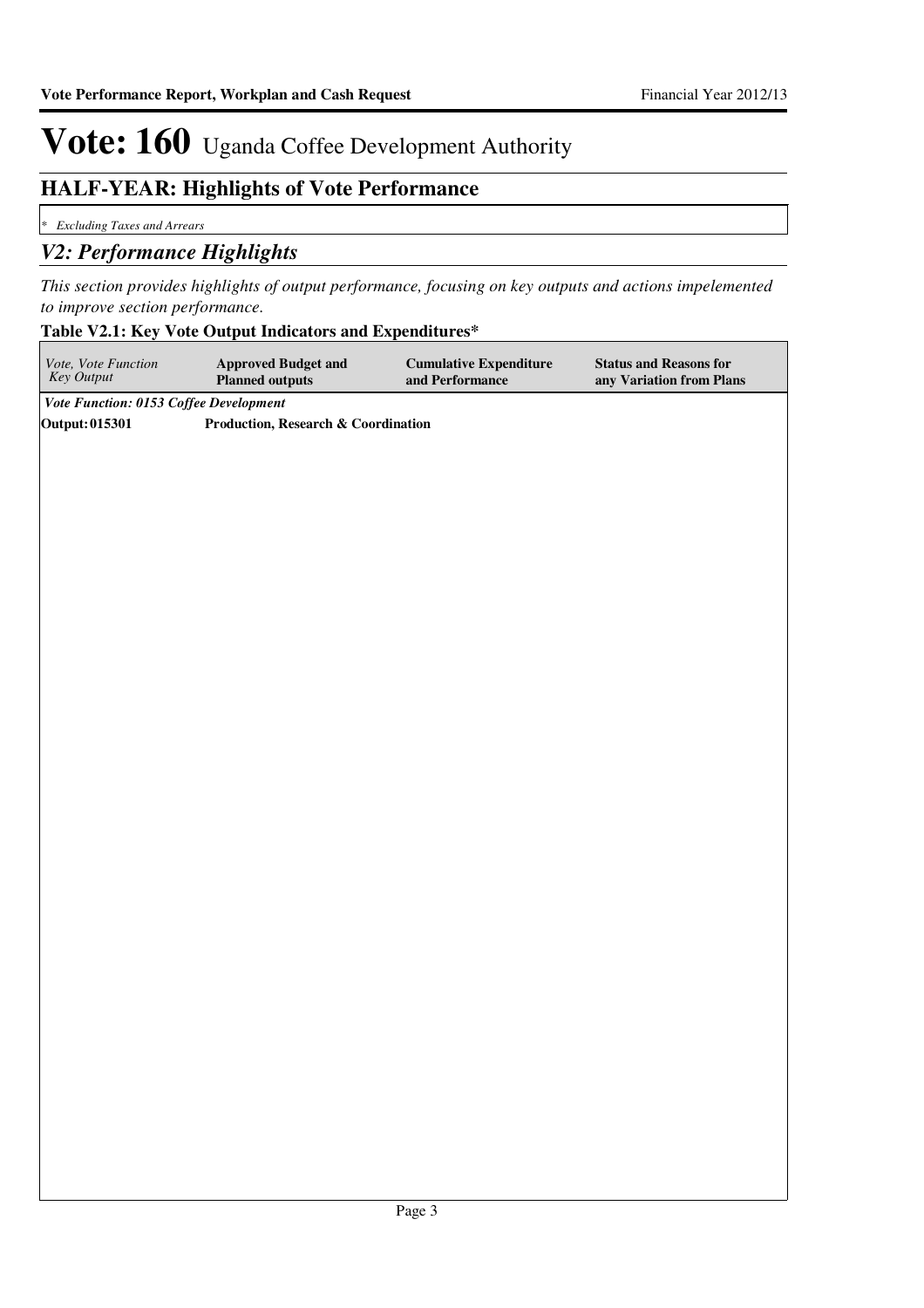## **HALF-YEAR: Highlights of Vote Performance**

| Vote, Vote Function<br><b>Key Output</b> | <b>Approved Budget and</b><br><b>Planned outputs</b>                                                                                                                                                                                                                                   | <b>Cumulative Expenditure</b><br>and Performance                                                                                                                                                                                                                                                                                                                                                                                                                                                                                                                                                                                                                                                                                                                                                                                                                                                                                                                                                                                                                                                                                                                                                                                                                                                                                                                                                                                                                                                                                                                                                         | <b>Status and Reasons for</b><br>any Variation from Plans |
|------------------------------------------|----------------------------------------------------------------------------------------------------------------------------------------------------------------------------------------------------------------------------------------------------------------------------------------|----------------------------------------------------------------------------------------------------------------------------------------------------------------------------------------------------------------------------------------------------------------------------------------------------------------------------------------------------------------------------------------------------------------------------------------------------------------------------------------------------------------------------------------------------------------------------------------------------------------------------------------------------------------------------------------------------------------------------------------------------------------------------------------------------------------------------------------------------------------------------------------------------------------------------------------------------------------------------------------------------------------------------------------------------------------------------------------------------------------------------------------------------------------------------------------------------------------------------------------------------------------------------------------------------------------------------------------------------------------------------------------------------------------------------------------------------------------------------------------------------------------------------------------------------------------------------------------------------------|-----------------------------------------------------------|
| Description of Performance:              | 14 million coffee seedlings of<br>Robusta, 16 million of Arabica<br>and 6 million seedlings of shade - 11.28 Million seedlings<br>tree to be raised under the<br><b>Community Based Nurseries</b><br>(CBNs). 2 million CWD-R<br>raised through tissue culture by<br>the private sector | 11.94 Million seedlings<br>Robusta raised<br>Arabica raised<br>• 1.5 Million Agro Forestry<br>Tree Shade seedlings raised<br>$(250,000$ potted)<br>• 2.38MT of Arabica and<br>Robusta produced for<br>distribution to CBNs and<br>Private nurseries<br>• - No Regional CWD-R<br>weaning centres established<br>• - 19 CWD -R Nursery sites<br>established and sites supported<br>$\cdot$ 0.5 million of the new 7 lines<br>CWD-R plantlets raised<br>• No plantlets weaned and<br>hardened<br>•Total of 27 sites, each of<br>10,000 seedlings capacity -<br>0.27 million seedlings raised.<br>•Pests and diseases occurrence<br>being reported quarterly<br>•Reduced rates of infection and<br>attack of Leaf Rust and Black<br>Twig Borer.<br>• No demonstration on<br>Integrated pest Management<br>(IPM) set up during the quarter.<br>A)- 7.057 million seedlings<br>distributed and planted by the<br>identified Groups<br>b) 185,000 seedlings planted by<br>commercial coffee farmers in<br>total<br>•a)-315 coffee farmers<br>rehabilitated their fields through<br>communal effort.<br>A - 155 Coffee farms<br>demonstrated appropriate soil<br>and water management practices<br>for hilly areas<br>•-5 districts per region involving<br>50 farmers each, participated in<br>farmer competitions.<br>A)-20 farmer groups (in<br>Kasese, Kisoro, Nebbi, Sironko,<br>Kapchorwa, Bushenyi, Ibanda,<br>Bukwo, Kween, Bulambuli)<br>trained<br>b)1 farmer group supported to<br>access external markets.<br>•Certification programme<br>developed and organic farmers<br>and extensionists trained |                                                           |
|                                          |                                                                                                                                                                                                                                                                                        | •Increased awareness in                                                                                                                                                                                                                                                                                                                                                                                                                                                                                                                                                                                                                                                                                                                                                                                                                                                                                                                                                                                                                                                                                                                                                                                                                                                                                                                                                                                                                                                                                                                                                                                  |                                                           |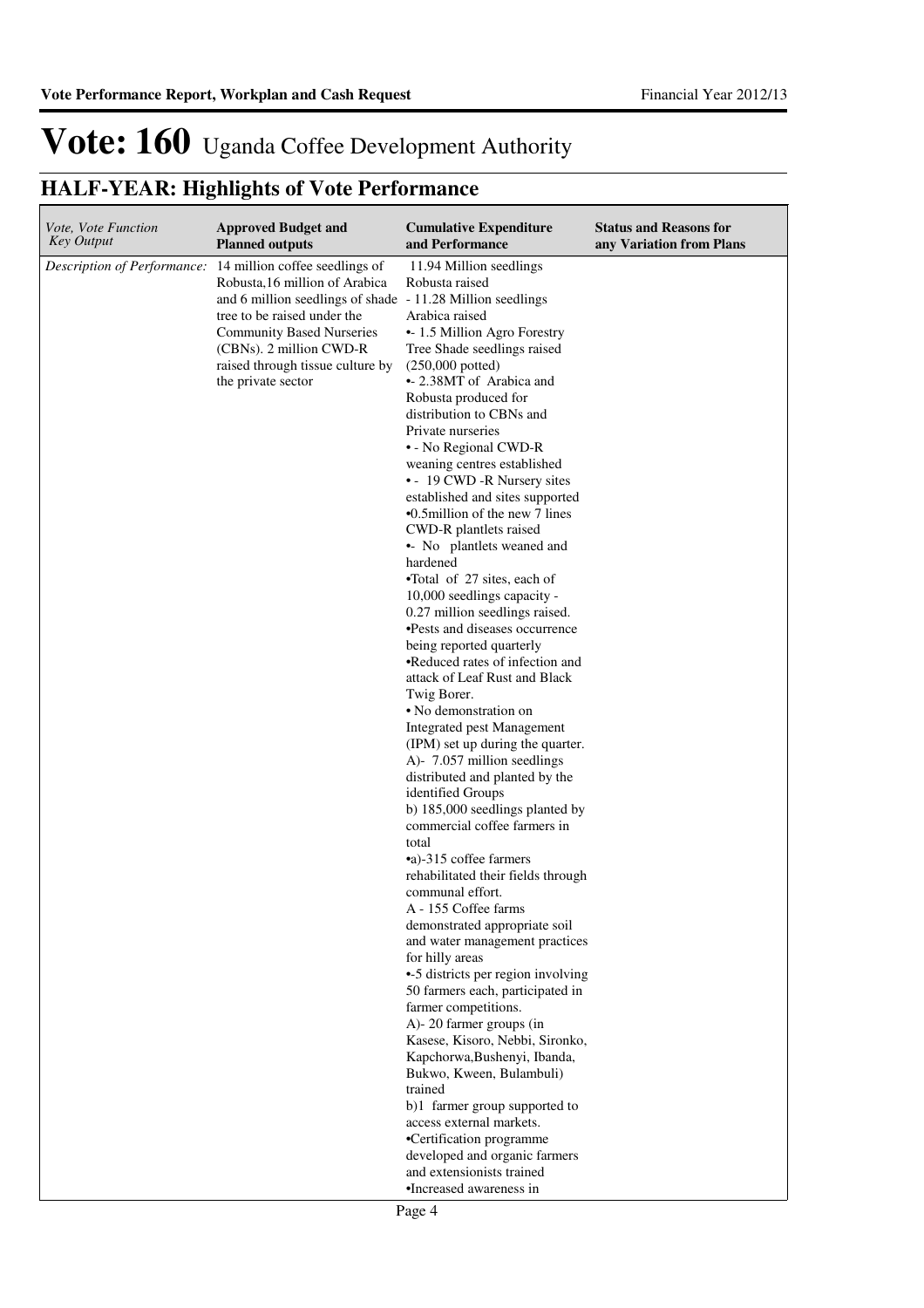## **HALF-YEAR: Highlights of Vote Performance**

| <i>Vote, Vote Function</i><br>Key Output | <b>Approved Budget and</b><br><b>Planned outputs</b> | <b>Cumulative Expenditure</b><br>and Performance               | <b>Status and Reasons for</b><br>any Variation from Plans |
|------------------------------------------|------------------------------------------------------|----------------------------------------------------------------|-----------------------------------------------------------|
|                                          |                                                      | certification created.                                         |                                                           |
|                                          |                                                      | • 3.750 MT certified coffee                                    |                                                           |
|                                          |                                                      | exported to the US market<br>·Different soil characteristics   |                                                           |
|                                          |                                                      | identified                                                     |                                                           |
|                                          |                                                      | $\cdot$ 125 copies of manual printed &                         |                                                           |
|                                          |                                                      | distributed                                                    |                                                           |
|                                          |                                                      | -- 100,000 seedlings planted by                                |                                                           |
|                                          |                                                      | farmers under sustainable coffee                               |                                                           |
|                                          |                                                      | programmes<br>•Translated into local languages                 |                                                           |
|                                          |                                                      | and Printed 500 Brochures on                                   |                                                           |
|                                          |                                                      | Management of Pests and                                        |                                                           |
|                                          |                                                      | Disease under Organic                                          |                                                           |
|                                          |                                                      | Production system                                              |                                                           |
|                                          |                                                      | •125 Farmer fields mapped out,                                 |                                                           |
|                                          |                                                      | • - No Certificates registered<br>• 1 Farmer group was able to |                                                           |
|                                          |                                                      | sell coffee to sustainable markets                             |                                                           |
|                                          |                                                      | • No farmer group                                              |                                                           |
|                                          |                                                      | implemented traceability                                       |                                                           |
|                                          |                                                      | concept.                                                       |                                                           |
|                                          |                                                      | A)- 407 Buying Stores<br>registered and licensed               |                                                           |
|                                          |                                                      | b)-137 Primary Processing                                      |                                                           |
|                                          |                                                      | <b>Factories Licensed</b>                                      |                                                           |
|                                          |                                                      | • 1 5 Export Grading factories                                 |                                                           |
|                                          |                                                      | registered and licensed                                        |                                                           |
|                                          |                                                      | a)-180 Processors and Buyers<br>Trained in 11 Sensitization    |                                                           |
|                                          |                                                      | Seminars                                                       |                                                           |
|                                          |                                                      | • 14 field quality improvement                                 |                                                           |
|                                          |                                                      | teams per Region set up for                                    |                                                           |
|                                          |                                                      | Crackdown.                                                     |                                                           |
|                                          |                                                      | A)-210 Seminars carried out<br>and 19,040 Farmers trained on   |                                                           |
|                                          |                                                      | GAP <sub>s</sub> .                                             |                                                           |
|                                          |                                                      | B)20 District Coffee Platforms                                 |                                                           |
|                                          |                                                      | facilitated to carry out coffee                                |                                                           |
|                                          |                                                      | activities                                                     |                                                           |
|                                          |                                                      | c)National Steering committee<br>met 6 times to discuss value  |                                                           |
|                                          |                                                      | chain activities                                               |                                                           |
|                                          |                                                      | d) Inputs Dealer-Farmer and                                    |                                                           |
|                                          |                                                      | other stakeholder linkage                                      |                                                           |
|                                          |                                                      | strengthened<br>e)1 Annual stakeholder Meeting                 |                                                           |
|                                          |                                                      | held attended by over 300                                      |                                                           |
|                                          |                                                      | stakeholders.                                                  |                                                           |
|                                          |                                                      | F)New strategies presented and                                 |                                                           |
|                                          |                                                      | views collected at the Annual                                  |                                                           |
|                                          |                                                      | stakeholder meeting, and New<br>Research findings disseminated |                                                           |
|                                          |                                                      | a)- 5 inter-district Farmers                                   |                                                           |
|                                          |                                                      | Study Tours undertaken                                         |                                                           |
|                                          |                                                      | b)50 farmers per region learnt                                 |                                                           |
|                                          |                                                      | new GAPs and Improved                                          |                                                           |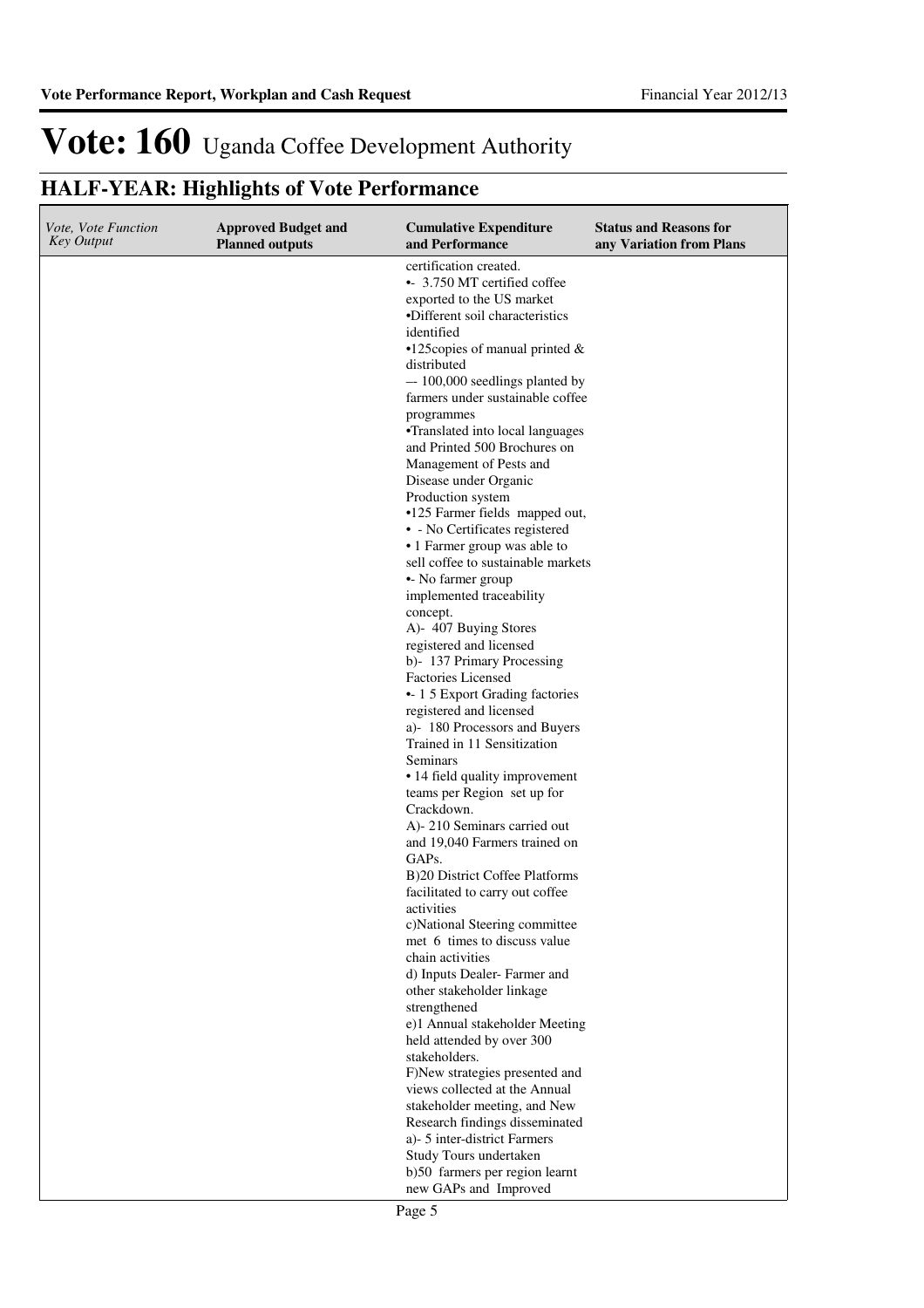## **HALF-YEAR: Highlights of Vote Performance**

| Vote, Vote Function<br><b>Key Output</b> |              | <b>Approved Budget and</b><br><b>Planned outputs</b> |                                                                                                                                                                                                                                                                                                                                                                                                                                                                                                                                                                                                                                                                                                                                                                          | <b>Cumulative Expenditure</b><br>and Performance |       | <b>Status and Reasons for</b><br>any Variation from Plans |       |
|------------------------------------------|--------------|------------------------------------------------------|--------------------------------------------------------------------------------------------------------------------------------------------------------------------------------------------------------------------------------------------------------------------------------------------------------------------------------------------------------------------------------------------------------------------------------------------------------------------------------------------------------------------------------------------------------------------------------------------------------------------------------------------------------------------------------------------------------------------------------------------------------------------------|--------------------------------------------------|-------|-----------------------------------------------------------|-------|
| UShs Bn:<br>8.264                        |              |                                                      | coffee quality<br>e)-31 radio programmes aired<br>per region<br>•Regular technical support<br>given to 10 core nurseries<br>located in Buganda, Busoga,<br>South-western and western.<br>•100CWD resistant Robusta<br>genotypes planted in trials<br>evaluated;<br>- At least 11 recently selected<br>CWD-R genotypes advanced to<br>on-farm evaluation;<br>- At least 125hybrid progenies<br>of crosses between resistant and<br>susceptible clones evaluated on-<br>station at Kituza<br>•Trials of 2 Indian maintained. -<br>- Preliminary leaf rust data<br>collected on the 2 Indian lines.<br>- Trials of 17 newly selected<br>lines established in on-station<br>and on-farm;<br>•IPM trials for CBD and CLR<br>established on-station and 1<br>locations on-farm |                                                  |       |                                                           |       |
|                                          | Output Cost: |                                                      |                                                                                                                                                                                                                                                                                                                                                                                                                                                                                                                                                                                                                                                                                                                                                                          | UShs Bn:                                         | 3.344 | % Budget Spent:                                           | 40.5% |
| Output: 015303                           |              | Value Addition and Generic Promotion Undertaken      |                                                                                                                                                                                                                                                                                                                                                                                                                                                                                                                                                                                                                                                                                                                                                                          |                                                  |       |                                                           |       |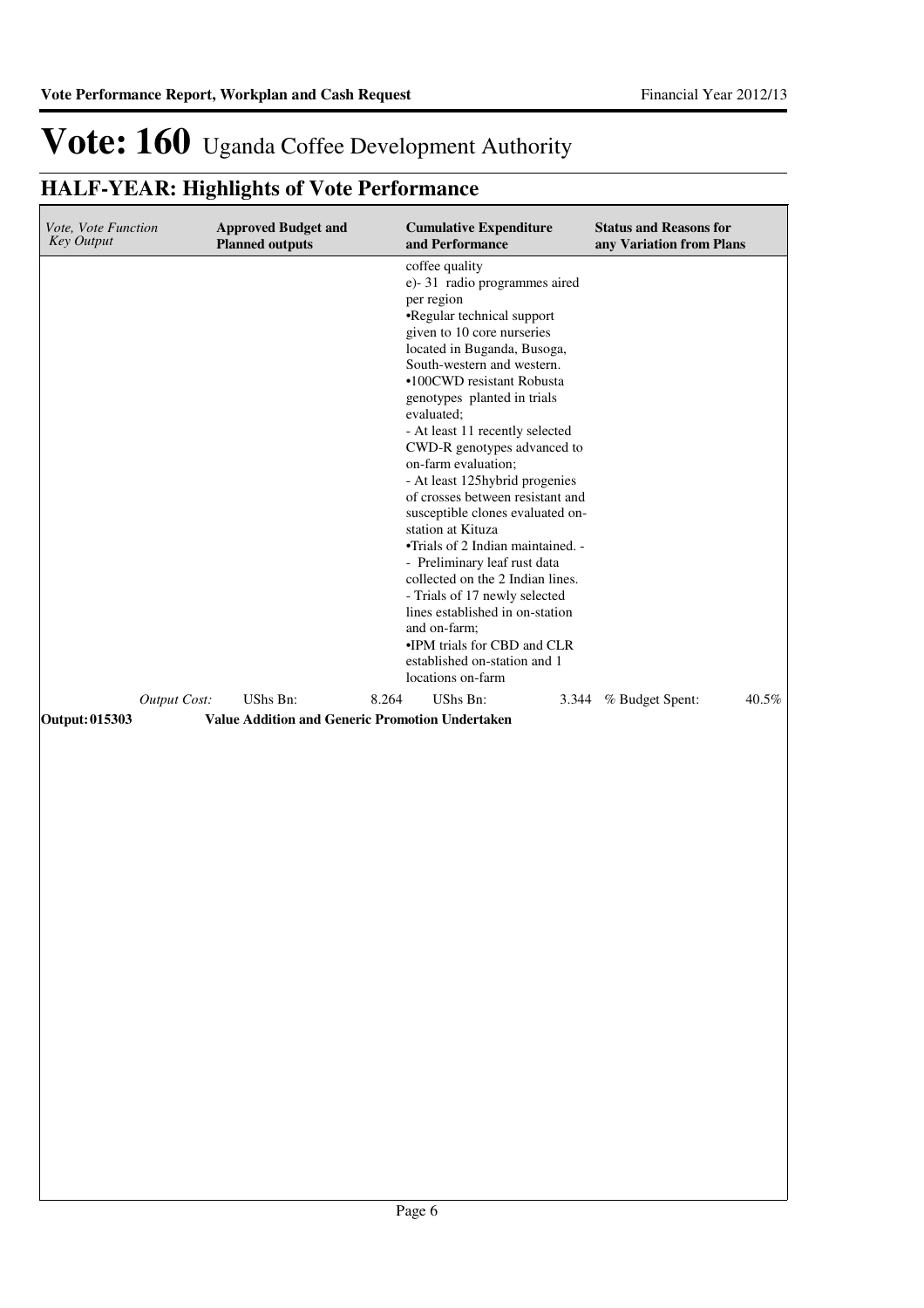### **HALF-YEAR: Highlights of Vote Performance**

| Description of Performance:<br>Uganda shall be effectively<br>Participated in 6 trade shows;<br>represented in International<br>UMA, World Food Day,<br>Fora: International Coffee<br>Golden Jubilee independence<br>Organization (ICO), Inter Africa show, MAAIF Jinja, UNAA,<br>Coffee Organization (IACO)<br>World AIDS day in Rakai.<br>and at the International<br>-Participated in 3 coffee<br>Speciality Coffee Organizations.<br>production campaign shows<br>(Lwengo, Rakai & Ntungamo)<br>Local and International trade<br>fairs, attend workshops<br>-- 3500 brochures disseminated<br>-17 trained in Barista skills<br>- 60kgs of R&G coffee<br>distributed to the Uganda Police<br>•60 kgs of R&G coffee<br>distributed to Muslims during<br>idi festival<br>•Participated in the 5monthly<br>Corporate<br>4 baristas trained for the<br>UNBC competitions<br>•20 Barista finalists Trained by<br>int trainer prior to the 6th<br><b>UNBC</b><br>$\cdot$ 1 espresso machine & Auto<br>dosing grinder acquired<br>•13 Barista Judges calibrated<br>& presided over the 6th UNBC<br>University coffee clubs<br>supported to hold bazaars<br>•participated in 2 exhibitions,<br>SCAJ Japan & Yeosu Expo<br>2012 Korea - Particpated in the<br>IACO General Assembly.-<br>particpated in the ICO meetings<br>UShs Bn:<br>UShs Bn:<br><b>Output Cost:</b><br>1.855<br>46.2%<br>% Budget Spent:<br>0.858<br><b>Vote Function Cost</b><br><b>UShs Bn:</b><br>15.742 UShs Bn:<br>40.0%<br>6.298 % Budget Spent:<br>15.742 UShs Bn: | Vote, Vote Function<br><b>Key Output</b> | <b>Approved Budget and</b><br><b>Planned outputs</b> | <b>Cumulative Expenditure</b><br>and Performance | <b>Status and Reasons for</b><br>any Variation from Plans |       |
|-----------------------------------------------------------------------------------------------------------------------------------------------------------------------------------------------------------------------------------------------------------------------------------------------------------------------------------------------------------------------------------------------------------------------------------------------------------------------------------------------------------------------------------------------------------------------------------------------------------------------------------------------------------------------------------------------------------------------------------------------------------------------------------------------------------------------------------------------------------------------------------------------------------------------------------------------------------------------------------------------------------------------------------------------------------------------------------------------------------------------------------------------------------------------------------------------------------------------------------------------------------------------------------------------------------------------------------------------------------------------------------------------------------------------------------------------------------------------------------------------------------------------------------------|------------------------------------------|------------------------------------------------------|--------------------------------------------------|-----------------------------------------------------------|-------|
|                                                                                                                                                                                                                                                                                                                                                                                                                                                                                                                                                                                                                                                                                                                                                                                                                                                                                                                                                                                                                                                                                                                                                                                                                                                                                                                                                                                                                                                                                                                                         |                                          |                                                      |                                                  |                                                           |       |
|                                                                                                                                                                                                                                                                                                                                                                                                                                                                                                                                                                                                                                                                                                                                                                                                                                                                                                                                                                                                                                                                                                                                                                                                                                                                                                                                                                                                                                                                                                                                         |                                          |                                                      |                                                  |                                                           |       |
|                                                                                                                                                                                                                                                                                                                                                                                                                                                                                                                                                                                                                                                                                                                                                                                                                                                                                                                                                                                                                                                                                                                                                                                                                                                                                                                                                                                                                                                                                                                                         | <b>Cost of Vote Services:</b>            | UShs Bn:                                             |                                                  | $6.298$ % Budget Spent:                                   | 40.0% |

*\* Excluding Taxes and Arrears*

920 R & Q protocols disseminated. 16 R & Q graders calibrated for profiling project. Participated in the Uganda National Barista Championships. There is a high demand for coffee seedlings and this will put pressure on the Budget.

### **Table V2.2: Implementing Actions to Improve Vote Performance**

### *V3: Details of Releases and Expenditure*

*This section provides a comprehensive summary of the outputs delivered by the Vote and further details of Vote expenditures by Vote Function and Expenditure Item.*

### **Table V3.1: GoU Releases and Expenditure by Output\***

| <b>Billion Uganda Shillings</b> | <b>Approved Released</b> | <b>Spent</b> | $%$ GoU       | $%$ GoU      | $%$ GoU  |
|---------------------------------|--------------------------|--------------|---------------|--------------|----------|
|                                 | <b>Budget</b>            |              | <b>Budget</b> | Budget       | Releases |
|                                 |                          |              | Released      | <b>Spent</b> | Spen     |
|                                 |                          |              |               |              |          |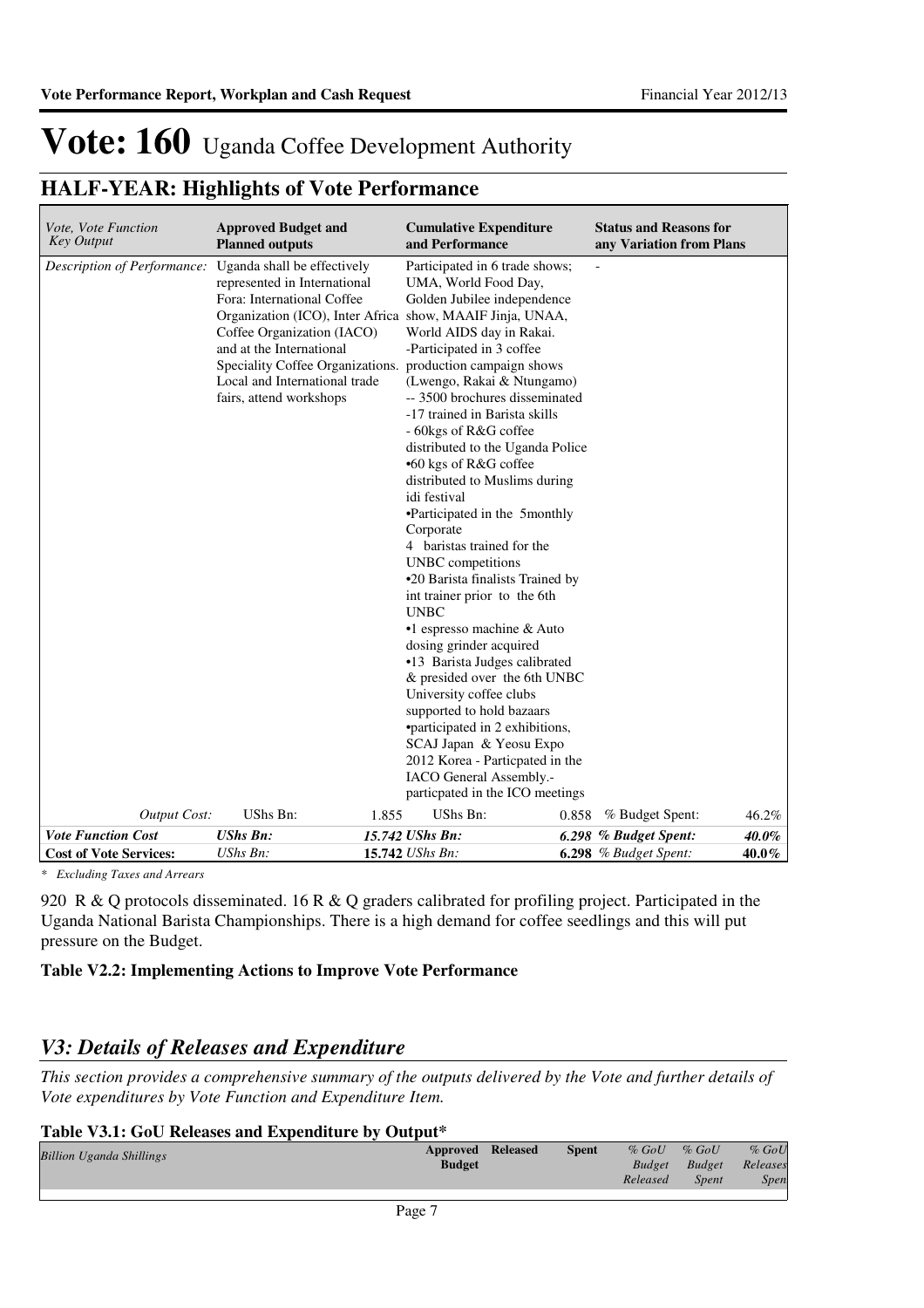### **HALF-YEAR: Highlights of Vote Performance**

| --                                                     |      |      |      |          |          |          |
|--------------------------------------------------------|------|------|------|----------|----------|----------|
| VF:0153 Coffee Development                             | 2.91 | 0.65 | 0.62 | $22.3\%$ | 21.4%    | $95.9\%$ |
| Class: Outputs Provided                                | 2.91 | 0.65 | 0.62 | $22.3\%$ | $21.4\%$ | 95.9%    |
| 015301 Production, Research & Coordination             | 2.75 | 0.57 | 0.54 | $20.7\%$ | $19.7\%$ | 95.3%    |
| 015303 Value Addition and Generic Promotion Undertaken | 0.16 | 0.08 | 0.08 | 50.2%    | 50.1%    | 99.8%    |
| <b>Total For Vote</b>                                  | 2.91 | 0.65 | 0.62 | 22.3%    | $21.4\%$ | 95.9%    |

*\* Excluding Taxes and Arrears*

#### **Table V3.2: 2012/13 GoU Expenditure by Item**

| <b>Billion Uganda Shillings</b>             | Approved<br><b>Budget</b> | <b>Releases</b> | Expend-<br>iture | % Budged<br><b>Released</b> | % Budget<br><b>Spent</b> | %Releases<br><b>Spent</b> |
|---------------------------------------------|---------------------------|-----------------|------------------|-----------------------------|--------------------------|---------------------------|
| <b>Output Class: Outputs Provided</b>       | 2.91                      | 0.65            | 0.62             | $22.3\%$                    | $21.4\%$                 | $95.9\%$                  |
| 221001 Advertising and Public Relations     | 0.12                      | 0.06            | 0.06             | 53.0%                       | 52.8%                    | 99.7%                     |
| 221002 Workshops and Seminars               | 0.04                      | 0.02            | 0.02             | $40.7\%$                    | $40.7\%$                 | 100.0%                    |
| 224001 Medical and Agricultural supplies    | 2.75                      | 0.57            | 0.54             | 20.7%                       | $19.7\%$                 | 95.3%                     |
| 224002 General Supply of Goods and Services | 0.00                      | 0.00            | 0.00             | N/A                         | N/A                      | 100.0%                    |
| <b>Grand Total:</b>                         | 2.91                      | 0.65            | 0.62             | 22.3%                       | 21.4%                    | $95.9\%$                  |
| <b>Total Excluding Taxes and Arrears:</b>   | 2.91                      | 0.65            | 0.62             | $22.3\%$                    | $21.4\%$                 | $95.9\%$                  |

#### **Table V3.3: GoU Releases and Expenditure by Project and Programme\***

|                                 |               | $\epsilon$      |              |               |               |              |
|---------------------------------|---------------|-----------------|--------------|---------------|---------------|--------------|
| <b>Billion Uganda Shillings</b> | Approved      | <b>Released</b> | <b>Spent</b> | $%$ GoU       | $%$ GoU       | $%$ GoU      |
|                                 | <b>Budget</b> |                 |              | <b>Budget</b> | <b>Budget</b> | Releases     |
|                                 |               |                 |              | Released      | <i>Spent</i>  | <b>Spent</b> |
| VF:0153 Coffee Development      | 2.91          | 0.65            | 0.62         | $22.3\%$      | $21.4\%$      | 95.9%        |
| <b>Recurrent Programmes</b>     |               |                 |              |               |               |              |
| 01<br>Headquarters              | 2.91          | 0.65            | 0.62         | $22.3\%$      | $21.4\%$      | 95.9%        |
| <b>Total For Vote</b>           | 2.91          | 0.65            | 0.62         | $22.3\%$      | $21.4\%$      | 95.9%        |
|                                 |               |                 |              |               |               |              |

*\* Excluding Taxes and Arrears*

#### **Table V3.4: Donor Releases and Expenditure by Project and Programme\***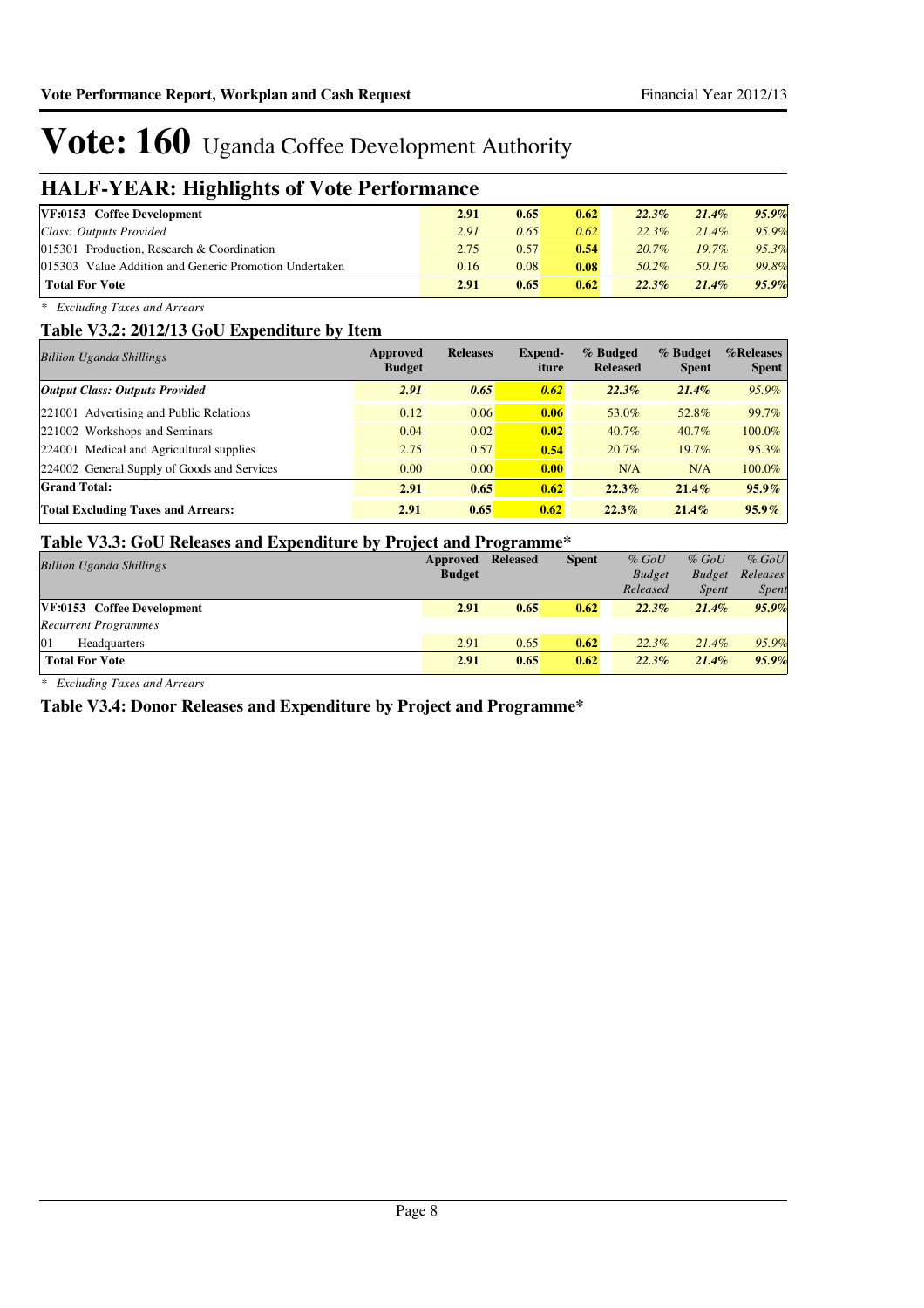### **QUARTER 2: Cumulative Outputs and Expenditure by End of Quarter**

| <b>Annual Planned Outputs and Cumulative Outputs Achieved by End of</b> | Cumulative Expenditures made by the End of the Quarter to |               |
|-------------------------------------------------------------------------|-----------------------------------------------------------|---------------|
| <b>Ouarter</b> (Quantity and Location)                                  | <b>Deliver Cumulative Outputs</b>                         | UShs Thousand |

#### **Vote Function: 0153 Coffee Development**

*Recurrent Programmes*

#### *Programme 01 Headquarters*

*Outputs Provided*

**01 5301 Production, Research & Coordination Output:**

#### *Annual Planned Outputs:*

Raise 36 million seedlings;

- •14 Million seedlings Robusta raised
- •16 Million seedlings Arabica raised
- •6 Million Agro Forestry Tree Shade seedlings raised (750,000 potted) •6 MT Arabica and 1 MT Robusta produced for distribution to CBNs and
- Private nurseries
- •6 Regional CWD-R weaning centres established (2 in Central,1 each in other 4 regions) @ 12 m
- •40 Nursery sites established and sites supported @Shs. 1.5m each
- •2 million of the new 7 lines CWD-R plantlets raised

•2 million plantlets weaned and hardened

•Total 50 sites, each of 40,000 seedlings capacity - 2 million seedlings

raised and distributed to client farmers •Pests and diseases occurrence reported

•Reduced rates of infection and attack

•Set 1 acre demonstration on Integrated pest Management (IPM) per district – 66 districts

a)1,000,000 seedlings distributed and planted by the identified Groups @ Shs 300= per elite seedling

b)500,00 seedlings planted by commercial coffee farmers in total @ shs 300 per plantlet

•Arabica 1-2 ha =  $65$  farmers =  $125,000$  seedlings

•Robusta

 $2-5$  ha = 75 farmers = 187,500 seedlings

 $6-10$  ha = 23 farmers = 112,500 seedlings

 $>10$  ha = 15 farmers =75,000 seedlings

a)2,400 Coffee farmers rehabilitate their fields through communal effort. a)70 Coffee farms demonstrate appropriate soil and water management practices for hilly areas

•8 farmers per region are supported to establish water harvesting facilities @ 500,000

•5 districts per region involving 50 farmers each, participate in farmer competitions Prizes

a)Ten (10) farmer groups (in Kasese, Kisoro, Nebbi, Sironko,

Kapchorwa,Bushenyi, Ibanda, Bukwo, Kween, Bulambuli) trained b)3 farmer groups supported to access external markets.

•Certification programme developed and 42 organic farmers and extensionists trained

•Increased awareness in Certification

•At least 30 MT certified coffee exported to the US market

•Different soil characteristics identified & coffee marketed according to location

•500 copies of manual printed & distributed

–Enhanced productivity and income to farmers;

–Over 100,000 seedlings planted by farmers on the project

•Translate into local languages and Print 2,000 Brochures on Management

of Pests and Disease under Organic Production system

•100 Farmer fields mapped out,

•4 Certificates registered

•60,000 bags of sustainable coffee exported.

•2 farmer groups able to sell coffee to sustainable markets

•1 farmer group implements traceability

| Item                                              | <b>Spent</b> |
|---------------------------------------------------|--------------|
| 211102 Contract Staff Salaries (Incl. Casuals,    | 529,161      |
| Temporary)                                        |              |
| 211103 Allowances                                 | 44,257       |
| 213004 Gratuity Payments                          | 59,753       |
| 221001 Advertising and Public Relations           | 17,469       |
| 221002 Workshops and Seminars                     | 163,695      |
| 223003 Rent - Produced Assets to private entities | 23,076       |
| 224001 Medical and Agricultural supplies          | 2,140,998    |
| 224002 General Supply of Goods and Services       | 31.104       |
| 227001 Travel Inland                              | 334,076      |
|                                                   |              |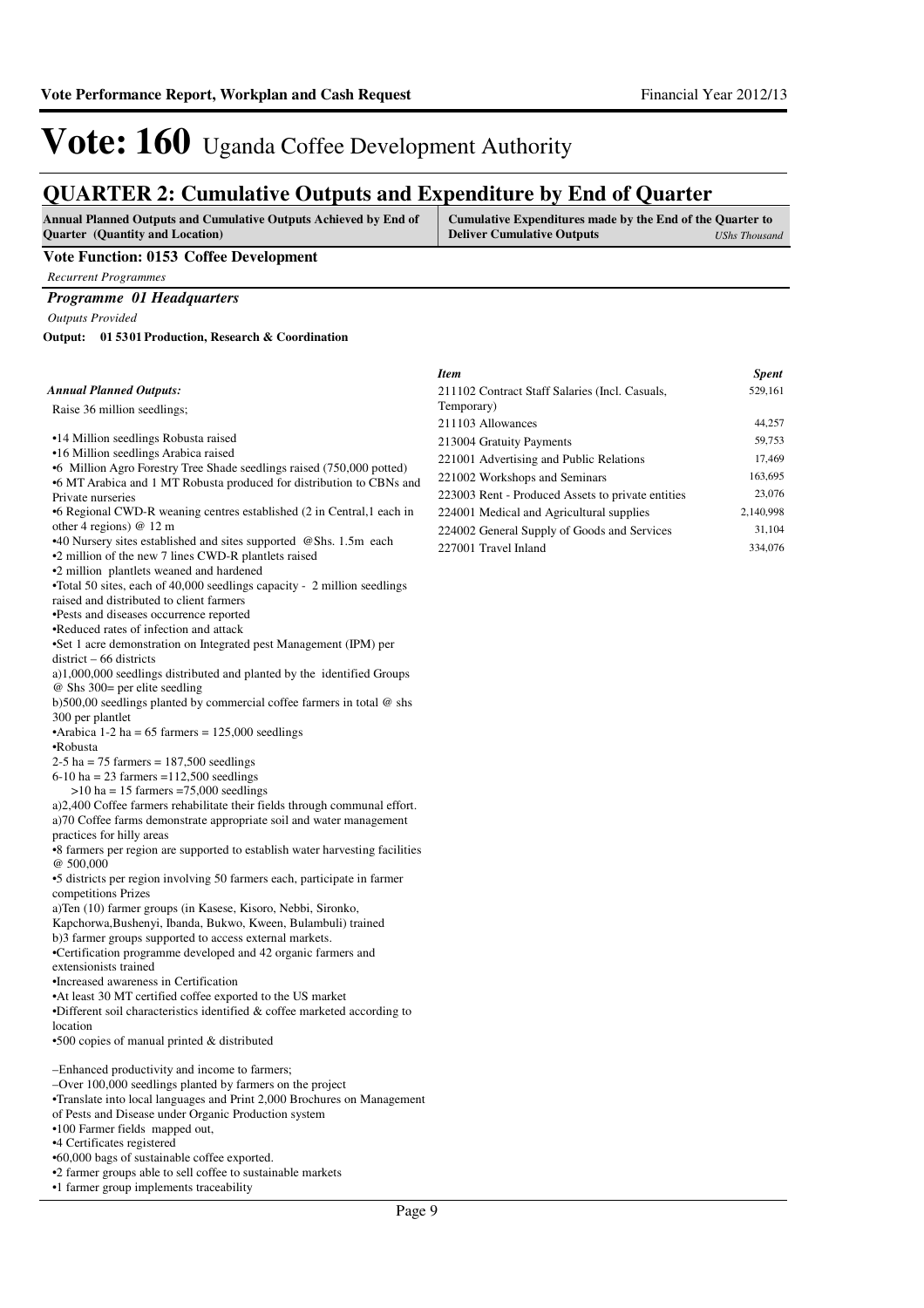### **QUARTER 2: Cumulative Outputs and Expenditure by End of Quarter**

| <b>Annual Planned Outputs and Cumulative Outputs Achieved by End of</b> | Cumulative Expenditures made by the End of the Quarter to |               |
|-------------------------------------------------------------------------|-----------------------------------------------------------|---------------|
| <b>Ouarter</b> (Quantity and Location)                                  | <b>Deliver Cumulative Outputs</b>                         | UShs Thousand |

#### **Vote Function: 0153 Coffee Development**

*Recurrent Programmes*

#### *Programme 01 Headquarters*

| a) 500 Buyers' Stores registered and licensed                       |
|---------------------------------------------------------------------|
| b)300 Primary Processing Factories Licensed                         |
| •18 Export Grading factories registered and licensed                |
| a)250 Processors and Buyers Trained                                 |
| 4 Sensitization Seminars                                            |
| •Set up 1 field quality improvement teams per Region to have 1 Week |
| Crackdown per Main season                                           |
| a)432 Seminars carried out                                          |
| And 1,900 Farmers trained on GAPs skills                            |

b)20 District Coffee Platforms facilitated to carry out coffee activities

c)National Steering committee meets monthly to discuss value chain activities @ 2 m per month

d) Inputs Dealer- Farmer and other stakeholder linkage strengthened

e)1 Annual stakeholder Meeting held attended by at least 200 stakeholders f)New strategies presented and views collected

g)New Research findings disseminated

a)5 Inter-district Farmers Study Tours undertaken

b)100 farmers per region learn new GAPs

c)Improved coffee quality

e)Air radio programmes on 2 stations per Region

•Regular technical support to 10 core nurseries located in Buganda,

Busoga, South-western and western to enable them be excellent

•400 CWD resistant Robusta genotypes planted in trials evaluated; At least 11 recently selected CWD-R genotypes advanced to on-farm

evaluation; At least 500 hybrid progenies of crosses between resistant and susceptible clones evaluated on-station at Kituza

•Trials of 2 Indian maintained. Preliminary leaf rust data collected on the 2 Indian lines. Trials of 17 newly selected lines established in on-station and on-farm;

•IPM trials for CBD and CLR established on-station and 4 locations onfarm

#### *Cumulatie Outputs Achieved by the end of the Quarter:*

 **11.94 Million seedlings Robusta raised**

**- 11.28 Million seedlings Arabica raised**

**•- 1.5 Million Agro Forestry Tree Shade seedlings raised (250,000 potted)**

**•- 2.38MT of Arabica and Robusta produced for distribution to CBNs and Private nurseries**

**• - No Regional CWD-R weaning centres established** 

**• - 19 CWD -R Nursery sites established and sites supported** 

**•0.5million of the new 7 lines CWD-R plantlets rais ed** 

**•- No plantlets weaned and hardened**

•Total of 27 sites, each of 10,000 seedlings capacity - 0.27 million **seedlings raised.**

**•Pests and diseases occurrence being reported quarterly** 

**•Reduced rates of infection and attack of Leaf Rust and Black Twig Borer.**

• No demonstration on Integrated pest Management (IPM) set up **during the quarter.**

a)- 7.057 million seedlings distributed and planted by the identified **Groups** 

**b) 185,000 seedlings planted by commercial coffee f armers in total**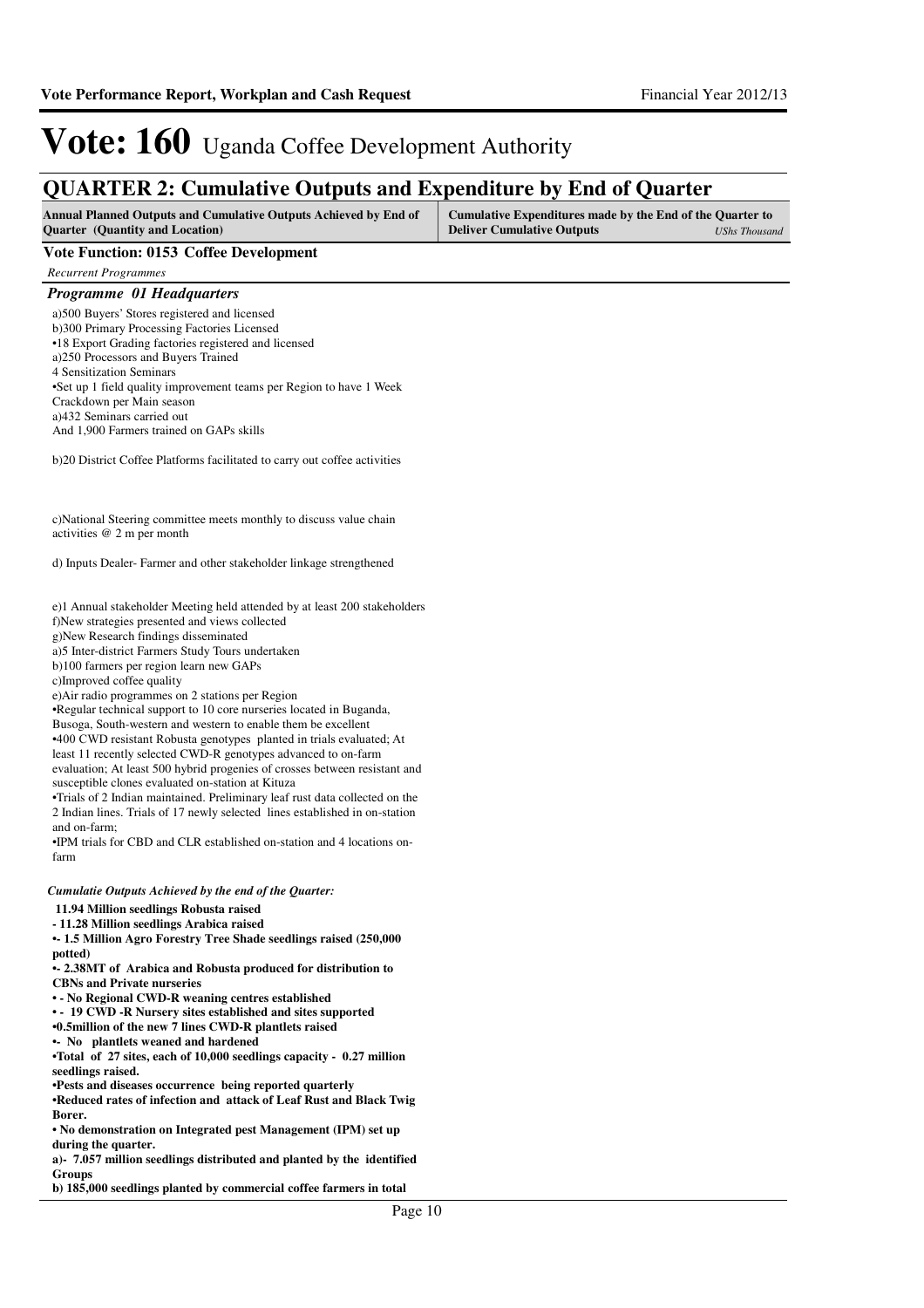### **QUARTER 2: Cumulative Outputs and Expenditure by End of Quarter**

| <b>Annual Planned Outputs and Cumulative Outputs Achieved by End of</b> | Cumulative Expenditures made by the End of the Quarter to |               |
|-------------------------------------------------------------------------|-----------------------------------------------------------|---------------|
| <b>Ouarter</b> (Quantity and Location)                                  | <b>Deliver Cumulative Outputs</b>                         | UShs Thousand |
|                                                                         |                                                           |               |

#### **Vote Function: 0153 Coffee Development**

*Recurrent Programmes*

| Programme 01 Headquarters                                                 |  |
|---------------------------------------------------------------------------|--|
| •a)-315 coffee farmers rehabilitated their fields through communal        |  |
| effort.                                                                   |  |
| A - 155 Coffee farms demonstrated appropriate soil and water              |  |
| management practices for hilly areas                                      |  |
| •-5 districts per region involving 50 farmers each, participated in       |  |
| farmer competitions.                                                      |  |
| a)- 20 farmer groups (in Kasese, Kisoro, Nebbi, Sironko,                  |  |
| Kapchorwa, Bushenyi, Ibanda, Bukwo, Kween, Bulambuli) trained             |  |
| b)1 farmer group supported to access external markets.                    |  |
| •Certification programme developed and organic farmers and                |  |
| extensionists trained                                                     |  |
| •Increased awareness in certification created.                            |  |
| • 3.750 MT certified coffee exported to the US market                     |  |
| •Different soil characteristics identified                                |  |
| •125copies of manual printed & distributed                                |  |
| -- 100,000 seedlings planted by farmers under sustainable coffee          |  |
| programmes                                                                |  |
| •Translated into local languages and Printed 500 Brochures on             |  |
| Management of Pests and Disease under Organic Production system           |  |
| •125 Farmer fields mapped out,                                            |  |
| • - No Certificates registered                                            |  |
| • 1 Farmer group was able to sell coffee to sustainable markets           |  |
| • No farmer group implemented traceability concept.                       |  |
| a)-407 Buying Stores registered and licensed                              |  |
| b) 137 Primary Processing Factories Licensed                              |  |
| • 15 Export Grading factories registered and licensed                     |  |
| a)- 180 Processors and Buyers Trained in 11 Sensitization Seminars        |  |
| • 14 field quality improvement teams per Region set up for                |  |
| Crackdown.                                                                |  |
| a)-210 Seminars carried out                                               |  |
| and 19,040 Farmers trained on GAPs.                                       |  |
| b)20 District Coffee Platforms facilitated to carry out coffee activities |  |
| c)National Steering committee met 6 times to discuss value chain          |  |
| activities                                                                |  |
| d) Inputs Dealer-Farmer and other stakeholder linkage strengthened        |  |
| e)1 Annual stakeholder Meeting held attended by over 300                  |  |
| stakeholders.                                                             |  |
| f)New strategies presented and views collected at the Annual              |  |
| stakeholder meeting, and New Research findings disseminated               |  |
| a)- 5 inter-district Farmers Study Tours undertaken                       |  |
| b)50 farmers per region learnt new GAPs and Improved coffee               |  |
| quality                                                                   |  |
| e) 31 radio programmes aired per region                                   |  |
| •Regular technical support given to 10 core nurseries located in          |  |
| Buganda, Busoga, South-western and western.                               |  |
| •100CWD resistant Robusta genotypes planted in trials evaluated;          |  |
| - At least 11 recently selected CWD-R genotypes advanced to on-farm       |  |
| evaluation;                                                               |  |
| - At least 125 hybrid progenies of crosses between resistant and          |  |
| susceptible clones evaluated on-station at Kituza                         |  |
| •Trials of 2 Indian maintained. -                                         |  |
| - Preliminary leaf rust data collected on the 2 Indian lines.             |  |
| - Trials of 17 newly selected lines established in on-station and on-     |  |
| farm;                                                                     |  |
| •IPM trials for CBD and CLR established on-station and 1 locations        |  |
| on-farm                                                                   |  |
|                                                                           |  |

*Reasons for Variation in performance*

1. Above target seedlings generated because of availability of seed and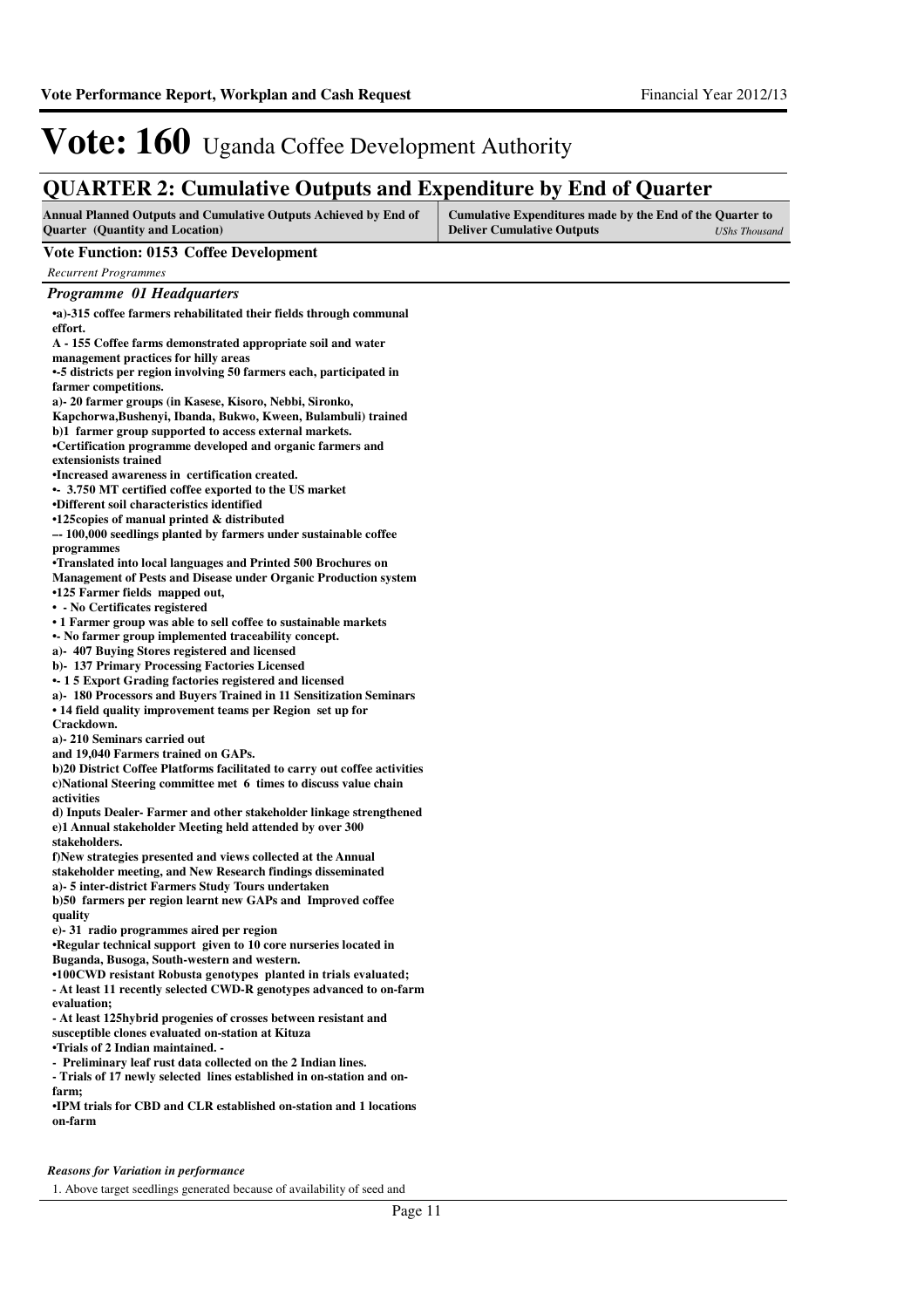### **QUARTER 2: Cumulative Outputs and Expenditure by End of Quarter**

| <b>Annual Planned Outputs and Cumulative Outputs Achieved by End of</b> | Cumulative Expenditures made by the End of the Quarter to |
|-------------------------------------------------------------------------|-----------------------------------------------------------|
| <b>Ouarter</b> (Quantity and Location)                                  | <b>Deliver Cumulative Outputs</b><br>UShs Thousand        |
| ___                                                                     |                                                           |

#### **Vote Function: 0153 Coffee Development**

*Recurrent Programmes Programme 01 Headquarters*

good weather.

2. Planting above target due to favourable weather and interest by farmers.

| 3,343,589 | <b>Total</b>              |
|-----------|---------------------------|
| $\theta$  | <b>Wage Recurrent</b>     |
| 543,662   | <b>Non Wage Recurrent</b> |
| 2,799,928 | <b>NTR</b>                |
|           |                           |

### **01 5302 Quality Assurance Output:**

|                                                                        | <b>Item</b>                                 | <b>Spent</b> |
|------------------------------------------------------------------------|---------------------------------------------|--------------|
| <b>Annual Planned Outputs:</b>                                         | 211101 General Staff Salaries               | 262,767      |
| .Quality of coffee in the field in terms Out- turn & Screen Size       | 211103 Allowances                           | 18,070       |
| Distribution determined; and the information passed on to stakeholders | 221002 Workshops and Seminars               | 16,760       |
| •Trend analysis report on MC, Outturn, Screen Distributions            | 224002 General Supply of Goods and Services | 39,155       |
| •350 farmers sensitized                                                | 227001 Travel Inland                        | 45,547       |
| •200 FAQ samples analyzed                                              |                                             |              |
| •12 FAQ monthly analysis Reports produced<br>•Compliance improved      |                                             |              |
| $\cdot$ 3.2 m bags inspected & loaded for export.                      |                                             |              |
| .9600 Quality Certificates issued.                                     |                                             |              |
| .9600 ICO Certificate of origin certificate s issued                   |                                             |              |
| •Quality data (physical $&$ sensory) compiled and linked to production |                                             |              |
| areas' information.                                                    |                                             |              |
| •200 samples analyzed                                                  |                                             |              |
| •Soil analysis report                                                  |                                             |              |
| •Bio coffee bio chemical analysis report                               |                                             |              |
| •Draft profile of specialty and fine coffee developed                  |                                             |              |
| •2nd regional lab set up and equipped in the Robusta areas.            |                                             |              |
| •240 finished products analyzed                                        |                                             |              |
| •10 rroasting factories inspected                                      |                                             |              |
| •4 roasters supported                                                  |                                             |              |
| •standards developed for Arabica & Robusta                             |                                             |              |
| • standards developed for hulling factories                            |                                             |              |
| .New standards for roasted coffee developed                            |                                             |              |
| •1000 Robusta protocols disseminated                                   |                                             |              |
|                                                                        |                                             |              |
|                                                                        |                                             |              |
|                                                                        |                                             |              |
| $\cdot$ 10 of Q &R cuppers calibrated                                  |                                             |              |
| •10of Q and R graders trained                                          |                                             |              |
| •10 QC trained as a trainer                                            |                                             |              |
| •20 trained in production& process methods                             |                                             |              |
| •20 trained in wet processing                                          |                                             |              |
| •Metric system developed                                               |                                             |              |

•5 regional profiles developed 18QC trained

- 15University students trained
- 200Farmers trained
- 10 roasters trained
- 15 brewers
- 40 baristas trained
- 4 of field trips carried out
- •1 Barista judge certified

•Storage & fermentation conditions established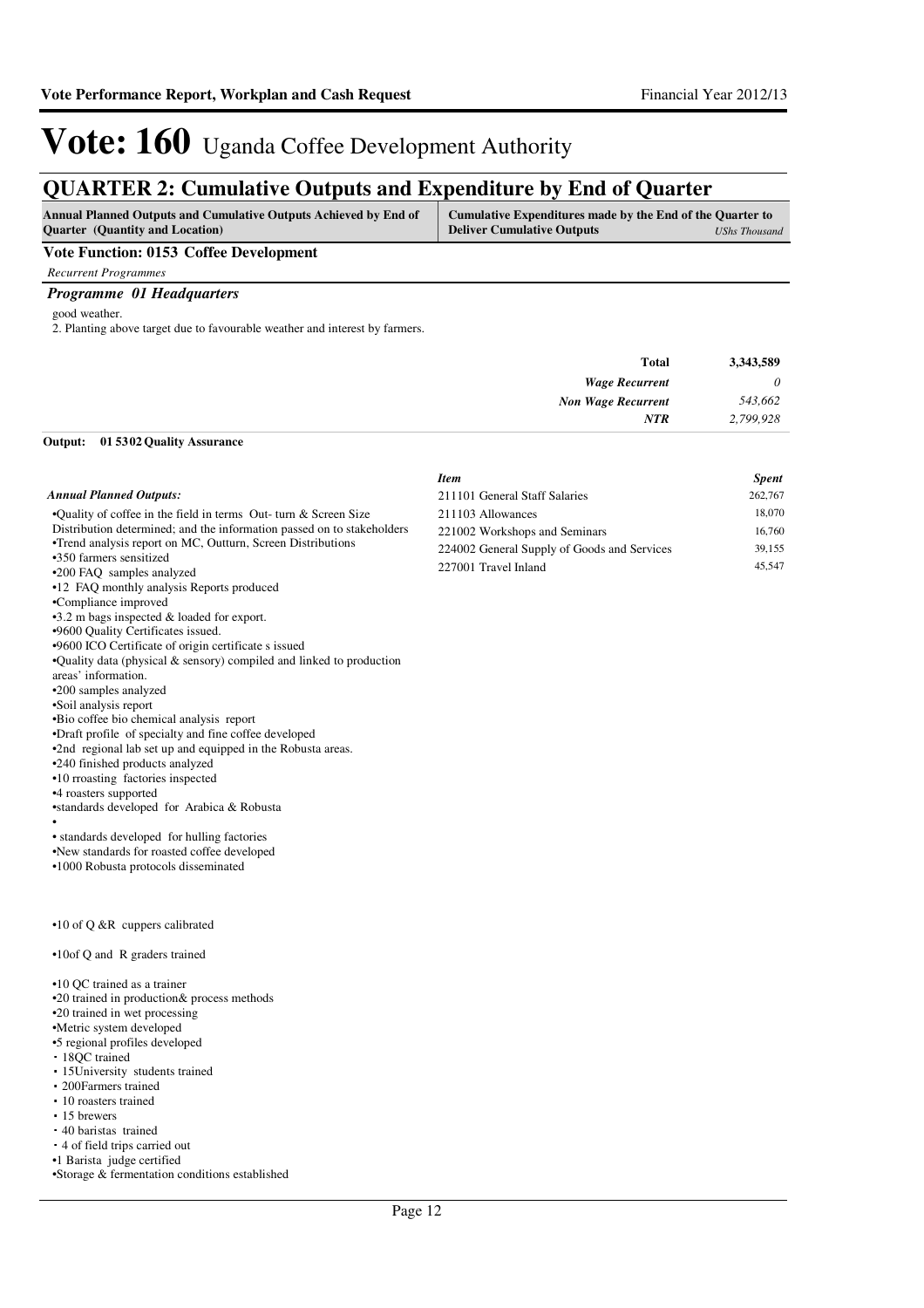### **QUARTER 2: Cumulative Outputs and Expenditure by End of Quarter**

| <b>Annual Planned Outputs and Cumulative Outputs Achieved by End of</b> | Cumulative Expenditures made by the End of the Quarter to |               |
|-------------------------------------------------------------------------|-----------------------------------------------------------|---------------|
| <b>Ouarter</b> (Quantity and Location)                                  | <b>Deliver Cumulative Outputs</b>                         | UShs Thousand |

#### **Vote Function: 0153 Coffee Development**

*Recurrent Programmes*

#### *Programme 01 Headquarters*

*Cumulatie Outputs Achieved by the end of the Quarter:*

- **259 FAQ samples analyzed,( 121 Arabica & 138 Robusta)**
- **6 FAQ & referral reports disseminated to sector players.**
- **1,999,416 bags certified**
- **4,355 quality certificates issued**
- **4284 ICO certificates issued**
- **-2970 export coffee samples analyzed**
- **14,005 (60 kg bags) rejected**
- **-21,000 cups tasted**
- **16 finished products tested for quality.**
- **15 trained in Basic Quality Control**
- **20 trained as Star Cuppers**
- **10 trained as R-Graders**
- **920 R & Q protocols disseminated**
- **157 farmers trained in GAPs, GHPs & Coffee Regulations.**
- **1 QC trained in Food Safety and management systems.**
- **129 samples collected and analyzed for coffee profiling.**
- **Meetings held with CQI, IITA, COREC on coffee profiling project.**
- **Meeting held with UNBS on the development of standards.**
- **5 stores in Bushenyi and Ishaka districts handling Arabica Coffee inspected for compliance.**

**- 400 samples from IITA profiling project analyzed for MC, OT, Scr distribution and liquor.**

- **41 soil samples & GIS data collected from Busoga and Mt. Elgon**
- **16 R & Q Graders calibrated for nalyzing profiling samples**
- **1 Coffee Roasting factory (Mukisa) closed for non-compliance to**

#### **standards and poor hygiene**

#### *Reasons for Variation in performance*

The coffee exports are higher than expected because the replanted coffee has come into production.

The work on regionala laboratories is awaiting the support from donors The consultancy work on standards development is under the procurement process.

| 382,299 | <b>Total</b>              |
|---------|---------------------------|
| 0       | <b>Wage Recurrent</b>     |
| 0       | <b>Non Wage Recurrent</b> |
| 382,299 | <b>NTR</b>                |

#### **01 5303 Value Addition and Generic Promotion Undertaken Output:**

|                                                                                                                                                                                                                                                      | <b>Item</b>                                 | <b>Spent</b> |
|------------------------------------------------------------------------------------------------------------------------------------------------------------------------------------------------------------------------------------------------------|---------------------------------------------|--------------|
| <b>Annual Planned Outputs:</b>                                                                                                                                                                                                                       | 211103 Allowances                           | 231,031      |
| •5 trade fairs shows undertaken                                                                                                                                                                                                                      | 221001 Advertising and Public Relations     | 66,325       |
| -Corporate league                                                                                                                                                                                                                                    | 221002 Workshops and Seminars               | 285,991      |
| • 20 production campaigns conducted                                                                                                                                                                                                                  | 224002 General Supply of Goods and Services | 114,881      |
| •6 festivals carried out<br>•1 QC trained & exposed to coffee international trade<br>•2 workshops held<br>•Coffee benefits known<br>•25 medical personal<br>Sensitized<br>$\cdot$ 40 trained & participated in the IUBC<br>•4 competitions conducted | 227002 Travel Abroad                        | 268,152      |
| •1 essay 4 competitions and quiz held                                                                                                                                                                                                                |                                             |              |
| •7 coffee clubs supported<br>.                                                                                                                                                                                                                       |                                             |              |

•National barista championship held

•20 Baristas participants in the UNBC finals

•4100 ton of Ugandan coffee exported to China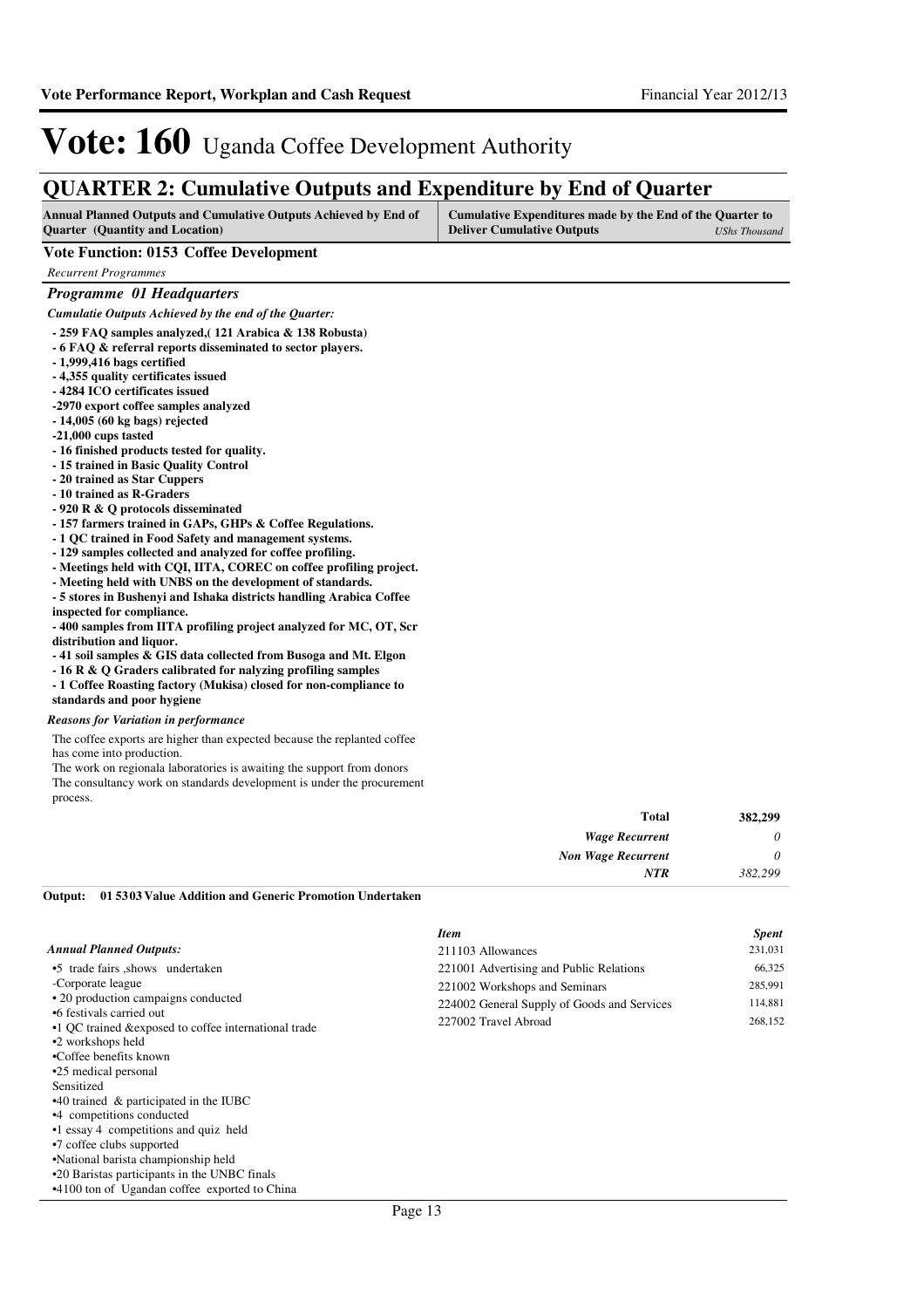### **QUARTER 2: Cumulative Outputs and Expenditure by End of Quarter**

| <b>Annual Planned Outputs and Cumulative Outputs Achieved by End of</b> | Cumulative Expenditures made by the End of the Quarter to |               |
|-------------------------------------------------------------------------|-----------------------------------------------------------|---------------|
| <b>Ouarter</b> (Quantity and Location)                                  | <b>Deliver Cumulative Outputs</b>                         | UShs Thousand |

#### **Vote Function: 0153 Coffee Development**

*Recurrent Programmes*

#### *Programme 01 Headquarters*

- •1 tons of Green coffee coffee procured
- 2 Exhibitions undertaken
- •Penetration of Ugandan coffee in Egypt and Arab world
- •1 tons of Green coffee procured
- Ugandan coffee show cased
- •2 Fine Robusta cup tasting sessions conducted
- •African barista championship (ABC)held
- •Ugandan Barista champion competes in WBC

*Cumulatie Outputs Achieved by the end of the Quarter:*

#### **\_Participated in 6 trade shows; UMA, World Food Day, Golden Jubilee independence show, MAAIF Jinja, UNAA, World AIDS day in Rakai.**

- **-Participated in 3 coffee production campaign shows (Lwengo, Rakai & Ntungamo)**
- **-- 3500 brochures disseminated**
- **-17 trained in Barista skills**
- **60kgs of R&G coffee distributed to the Uganda Police**
- **•60 kgs of R&G coffee distributed to Muslims during idi festival**
- **•Participated in the 5monthly Corporate**
- **4 baristas trained for the UNBC competitions**
- **•20 Barista finalists Trained by int trainer prior to the 6th UNBC**
- **•1 espresso machine & Auto dosing grinder acquired**
- **•13 Barista Judges calibrated & presided over the 6th UNBC**
- **University coffee clubs supported to hold bazaars**
- **•participated in 2 exhibitions, SCAJ Japan & Yeosu Expo 2012 Korea**
- **-Participated in the IACO General Assembly in November 2012**
- **Participated in the ICO meeting in September 12**

#### *Reasons for Variation in performance*

Participated in one extra show (Golden Jubileee Independence show) which was not antincipated.

| <b>Total</b>              | 972,610 |
|---------------------------|---------|
| <b>Wage Recurrent</b>     | 0       |
| <b>Non Wage Recurrent</b> | 79,382  |
| NTR                       | 893,228 |

**01 5305 Information Dissemination for Marketing and Production Output:**

| <b>Item</b>                                                                           | <b>Spent</b>             |
|---------------------------------------------------------------------------------------|--------------------------|
| 211101 General Staff Salaries                                                         | 110,971                  |
| 211103 Allowances<br>221008 Computer Supplies and IT Services<br>227001 Travel Inland | 8,867<br>21,512<br>2,489 |
|                                                                                       |                          |
|                                                                                       |                          |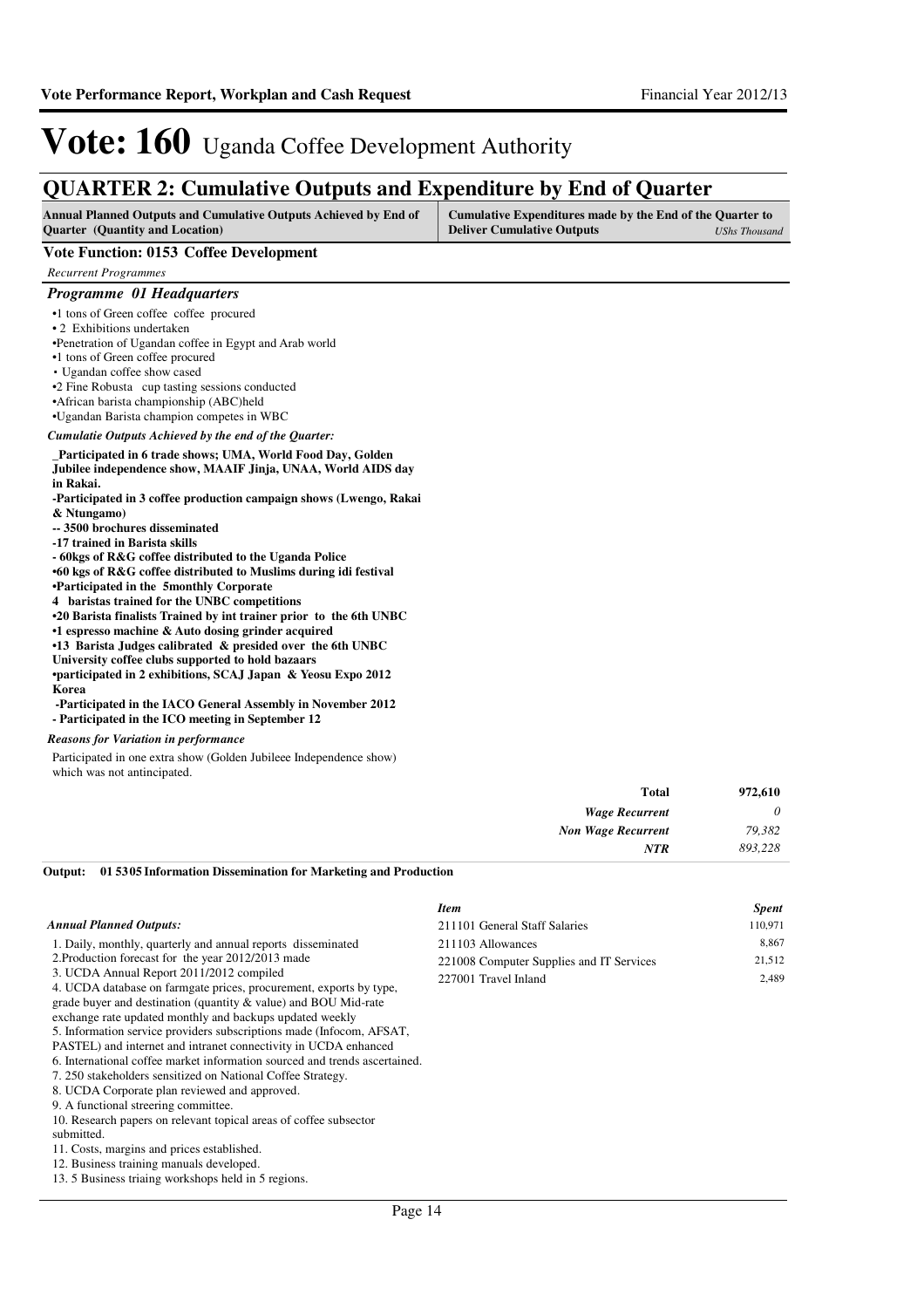### **QUARTER 2: Cumulative Outputs and Expenditure by End of Quarter**

| <b>Annual Planned Outputs and Cumulative Outputs Achieved by End of</b> | Cumulative Expenditures made by the End of the Quarter to |  |
|-------------------------------------------------------------------------|-----------------------------------------------------------|--|
| <b>Ouarter</b> (Quantity and Location)                                  | <b>Deliver Cumulative Outputs</b><br>UShs Thousand        |  |

#### **Vote Function: 0153 Coffee Development**

*Recurrent Programmes*

#### *Programme 01 Headquarters*

14. Linkages with the business information Centres established. Framer market linkages initiated. 15. MoU made in new and emerging markets. 16. Consultancy on leveraging of coffee originating from Uganda to LIFFE markets. 17. Subscriptions to internet, web hosting, SUN System, STATA and F.O.

Licht made. 18.Quaerterly M&E reports submitted.

19. N. Uganda M&E report submitted.

*Cumulatie Outputs Achieved by the end of the Quarter:*

**1. Daily coffee market reports & 6 monthly reports generated and disseminated. Two quarterly reports on stocks at farm, buying stores,** 

**mills and export levels done and disseminated.**

**2. Production forecast for the year 2012/2013 made and estimated at 3.05 million 60-kilo bags.**

**3. Quantity and value of coffee traded across the border was** 

**1,358,375 60-kilo bags with a value of US\$ 99.03 million at the end of the quarter.**

**4. UCDA Annual Report for 2011/2012 was compiled and disseminated.**

**5. UCDA database on farmgate prices, procurement, exports by type, grade buyer and destination (quantity & value) and BOU Mid-rate exchange rate updated monthly and backups was updated weekly basis.**

**6.3 Information service providers subscriptions were made (Infocom, AFSAT, PASTEL) and internet and intranet connectivity in UCDA was enhanced.**

**7. International coffee market information were sourced and trends ascertained.**

**8. Draft National Coffee strategy submitted to MAAIF.**

**9. EPRC engaged to prepare a Concept note on research to address critical issues affecting coffee profitability and competitiveness. 10. Linkage with URA established to access data of exports and imports on a monthly basis.**

**11. M/s Ace Consult submitted a draft scheme design report for Property Redevelopment Plan.**

**12. Export data by destination by type up to September 2012 disseminated to ICO.**

**13. M&E consultant presented a Concept paper and final report of the UCDA M&E framework.**

*Reasons for Variation in performance*

N/A

| 171,165  | <b>Total</b>              |
|----------|---------------------------|
| 0        | <b>Wage Recurrent</b>     |
| $\theta$ | <b>Non Wage Recurrent</b> |
| 171,165  | <b>NTR</b>                |

#### **01 5306 Coffee Development in Northern Uganda Output:**

|                                | Item                                     | <b>Spent</b> |
|--------------------------------|------------------------------------------|--------------|
| <b>Annual Planned Outputs:</b> | 221002 Workshops and Seminars            | 8.833        |
| a)3 million seedlings raised   | 224001 Medical and Agricultural supplies | 18.206       |

b)3 million shade tree seedlings raised

c)4,000 banana suckers generated and planted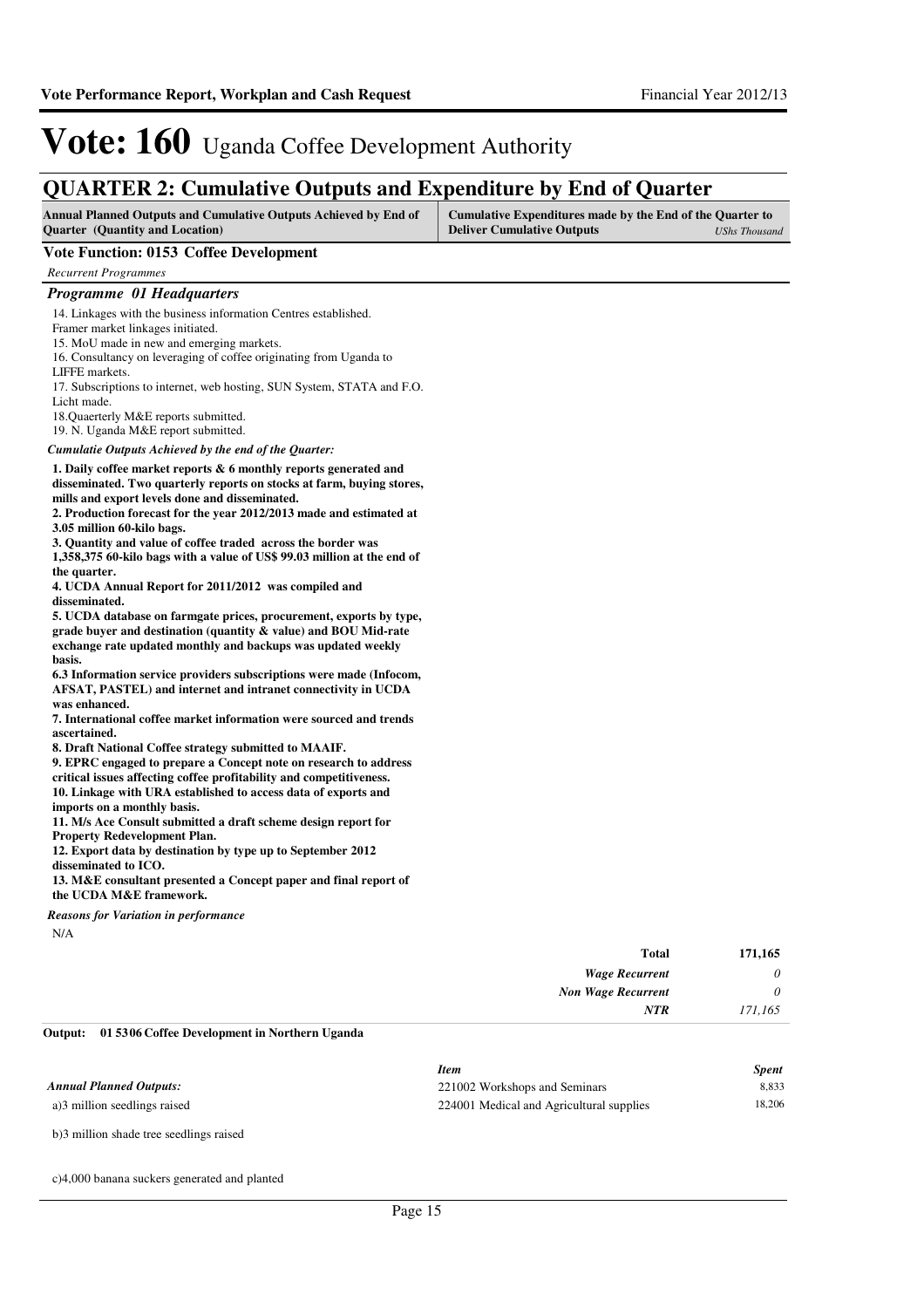## **QUARTER 2: Cumulative Outputs and Expenditure by End of Quarter**

| <b>Annual Planned Outputs and Cumulative Outputs Achieved by End of</b> | Cumulative Expenditures made by the End of the Quarter to |               |
|-------------------------------------------------------------------------|-----------------------------------------------------------|---------------|
| <b>Quarter</b> (Quantity and Location)                                  | <b>Deliver Cumulative Outputs</b>                         | UShs Thousand |

### **Vote Function: 0153 Coffee Development**

*Recurrent Programmes*

| <b>Recurrent Programmes</b>                                                              |       |        |
|------------------------------------------------------------------------------------------|-------|--------|
| Programme 01 Headquarters                                                                |       |        |
| a)Procure and distribute 400,000 coffee seedlings and 30,000 tree shade                  |       |        |
| Seedlings @ shs 300 and 150 respectively                                                 |       |        |
| b)2 million seedlings planted through the CBNs.                                          |       |        |
| A)8 Workshops/seminars conducted on business management, nursery                         |       |        |
| management, post harvest management                                                      |       |        |
| b)2 Farmer Tours for 100 people,                                                         |       |        |
| c)12 thirty minute coffee sessions conducted through Radio sessions                      |       |        |
| d)48 Farmer Field School Sessions established                                            |       |        |
| a)8 Workshops conducted on group management and governance.                              |       |        |
| C)Establish 20 Technology demonstration Sites $-1$ per                                   |       |        |
| sub county                                                                               |       |        |
| d) Distribute 30 Coffee Trays, 200 Tarpaulins to farmer groups                           |       |        |
| $\bullet$ 100 rolls of wire mesh @ shs 120,000; tarpaulins @ 50,000                      |       |        |
| e) 11 Workshops conducted                                                                |       |        |
| f)Support I Processor with establishment of a Hulling facilty                            |       |        |
| g)250 MT of Kiboko sold by farmers                                                       |       |        |
| h)Coffee growth characteristics known                                                    |       |        |
| i)Coffee yields known                                                                    |       |        |
| j)Screen distribution known                                                              |       |        |
| k)Cup profile known                                                                      |       |        |
| Cumulatie Outputs Achieved by the end of the Quarter:                                    |       |        |
| a) 1.085 million seedlings raised                                                        |       |        |
| b)094 million shade tree seedlings raised                                                |       |        |
| c) 2,000 banana suckers generated and planted                                            |       |        |
| a)Procure d and distributed 290,000 coffee seedlings and 27,000 tree                     |       |        |
| shade Seedlings                                                                          |       |        |
| a) 3 Workshop/seminar conducted on business management, nursery                          |       |        |
| management, post harvest management                                                      |       |        |
| b) 2 Farmer Tours for 25 people carried out.                                             |       |        |
| C) 6 - thirty minute coffee sessions conducted through Radio sessions                    |       |        |
| d)-18 Farmer Field School Sessions established                                           |       |        |
| a)-4 Workshops conducted on group management and governance.                             |       |        |
| C) Establish ed 5 technology demonstration Sites - 1 per<br>sub county                   |       |        |
| d)Distribute d 600 Tarpaulins to farmer groups                                           |       |        |
| • - 46 coffee trays distribited to farmer groups.                                        |       |        |
| E) 31 Workshops conducted                                                                |       |        |
| f)No support given to Processors for establishment of a Hulling                          |       |        |
| <b>facilty</b>                                                                           |       |        |
|                                                                                          |       |        |
| $g$ ) - 21.6 MT of (Kiboko) sold by farmers<br>h)1 coffee chatracterisation survey done. |       |        |
| <b>Reasons for Variation in performance</b>                                              |       |        |
| - Below target seedlings raised because of the delayed availability of seed.             |       |        |
| - Below target planting and establishment of Technology Development                      |       |        |
| sites due to seasonality.                                                                |       |        |
|                                                                                          |       |        |
|                                                                                          | Total | 27.030 |

| 27,039 | <b>Total</b>              |
|--------|---------------------------|
| 0      | <b>Wage Recurrent</b>     |
| 0      | <b>Non Wage Recurrent</b> |
| 27,039 | <b>NTR</b>                |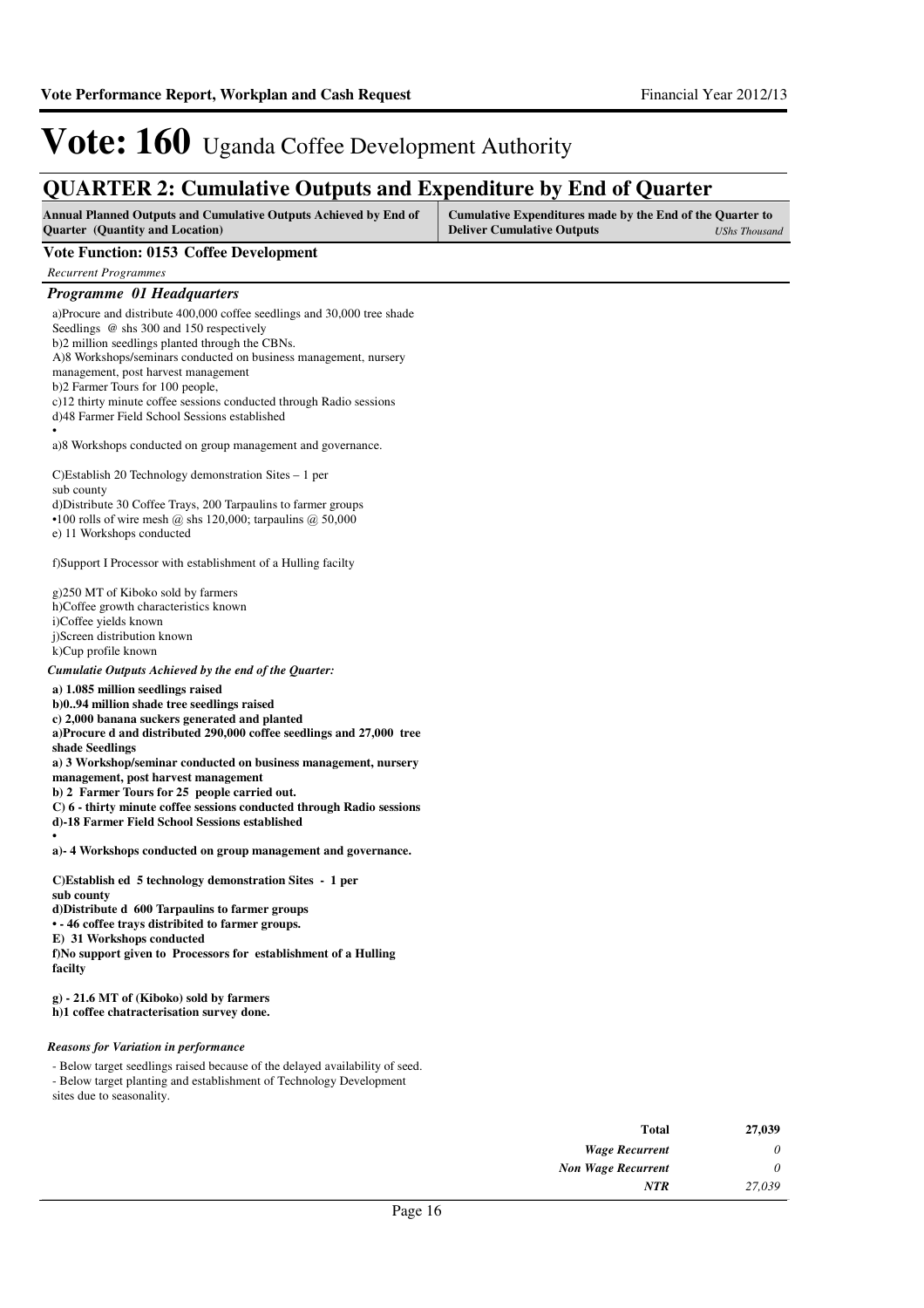### **QUARTER 2: Cumulative Outputs and Expenditure by End of Quarter**

| <b>Annual Planned Outputs and Cumulative Outputs Achieved by End of</b> | Cumulative Expenditures made by the End of the Quarter to |               |
|-------------------------------------------------------------------------|-----------------------------------------------------------|---------------|
| <b>Ouarter</b> (Quantity and Location)                                  | <b>Deliver Cumulative Outputs</b>                         | UShs Thousand |
| the company's company's the                                             |                                                           |               |

#### **Vote Function: 0153 Coffee Development**

*Recurrent Programmes*

*Programme 01 Headquarters*

**01 5307 Establishment Costs Output:**

|                                                                                                 | <b>Item</b>                                      | <b>Spent</b> |
|-------------------------------------------------------------------------------------------------|--------------------------------------------------|--------------|
| <b>Annual Planned Outputs:</b>                                                                  | 211101 General Staff Salaries                    | 580,120      |
| 1. Efficient functioning of the Board:                                                          | 211103 Allowances                                | 95,078       |
| - Annual Budget and workplans approved by 30th June                                             | 221001 Advertising and Public Relations          | 66,762       |
| - Quarterly performance presented to the Board by the 15th of the month                         | 221003 Staff Training                            | 35,578       |
| after every quarter                                                                             | 221007 Books, Periodicals and Newspapers         | 503          |
| - Annual report approved by the Board by 31st December<br>- 6 board of Directors' meetings held | 221009 Welfare and Entertainment                 | 9,909        |
| - 14 Board committee meetings of the Board held                                                 | 221011 Printing, Stationery, Photocopying and    | 11,573       |
|                                                                                                 | Binding                                          |              |
| 2. All Staff performance evaluated                                                              | 221014 Bank Charges and other Bank related costs | 11,079       |
|                                                                                                 | 221017 Subscriptions                             | 56,542       |
| 3. Technical and competent staff attracted and retained                                         | 222001 Telecommunications                        | 18,031       |
| 4. All staff undergoing training                                                                | 222002 Postage and Courier                       | 2,799        |
|                                                                                                 | 223001 Property Expenses                         | 28,558       |
| 5. All HR data automated                                                                        | 223004 Guard and Security services               | 24,332       |
| 6. Monthly payroll and payments prepared                                                        | 223005 Electricity                               | 20,338       |
|                                                                                                 | 223006 Water                                     | 10,133       |
| 7. A motivated & result oriented work force maintained                                          | 224002 General Supply of Goods and Services      | 86,816       |
|                                                                                                 | 225001 Consultancy Services- Short-term          | 29,391       |
| 8. The image of UCDA improved in the Community, Corporate circles                               | 226001 Insurances                                | 52,534       |
| and general media                                                                               | 227001 Travel Inland                             | 62,755       |
| 9.8 students supported under the intership program                                              | 227002 Travel Abroad                             | 96,527       |
|                                                                                                 | 227004 Fuel, Lubricants and Oils                 | 43,622       |
| 10. All assets maintained in good condition                                                     | 228001 Maintenance - Civil                       | 2,371        |
| 11. All assets insured                                                                          | 228002 Maintenance - Vehicles                    | 14,968       |
|                                                                                                 | 321422 Boards and Commissions                    | 31,131       |

12. Establishment costs maintained as per budget

13. Programs monitored and risk register compiled

14. Uganda's profile as a distinguished producer of high quality coffee boosted at international levels.

15. International contacts and information exchange achieved

16. Uganda's voting rights secured and so becoming eligible for ICO projects

17. Uganda's voting rights secured and so becoming eligible for IACO projects

#### 18. Support provided to Coffee Associations

*Cumulatie Outputs Achieved by the end of the Quarter:*

#### **1. Annual budget and workplans approved by the Board and the**

- **annual performance report of Coffee Year 2011/2012 approved**
- **2. Quarterly performance presented to the Board 3. 2 full Board meetings held**
- **4. 4 Board Committee meetings held**
- 
- **5. The Board undertook a field visit to Northern Uganda**
- **6. Appraisal process completed and Staff perfornance plans**
- **developed**
- **7. 1 staff trained in standards development, 1 staff trained in career**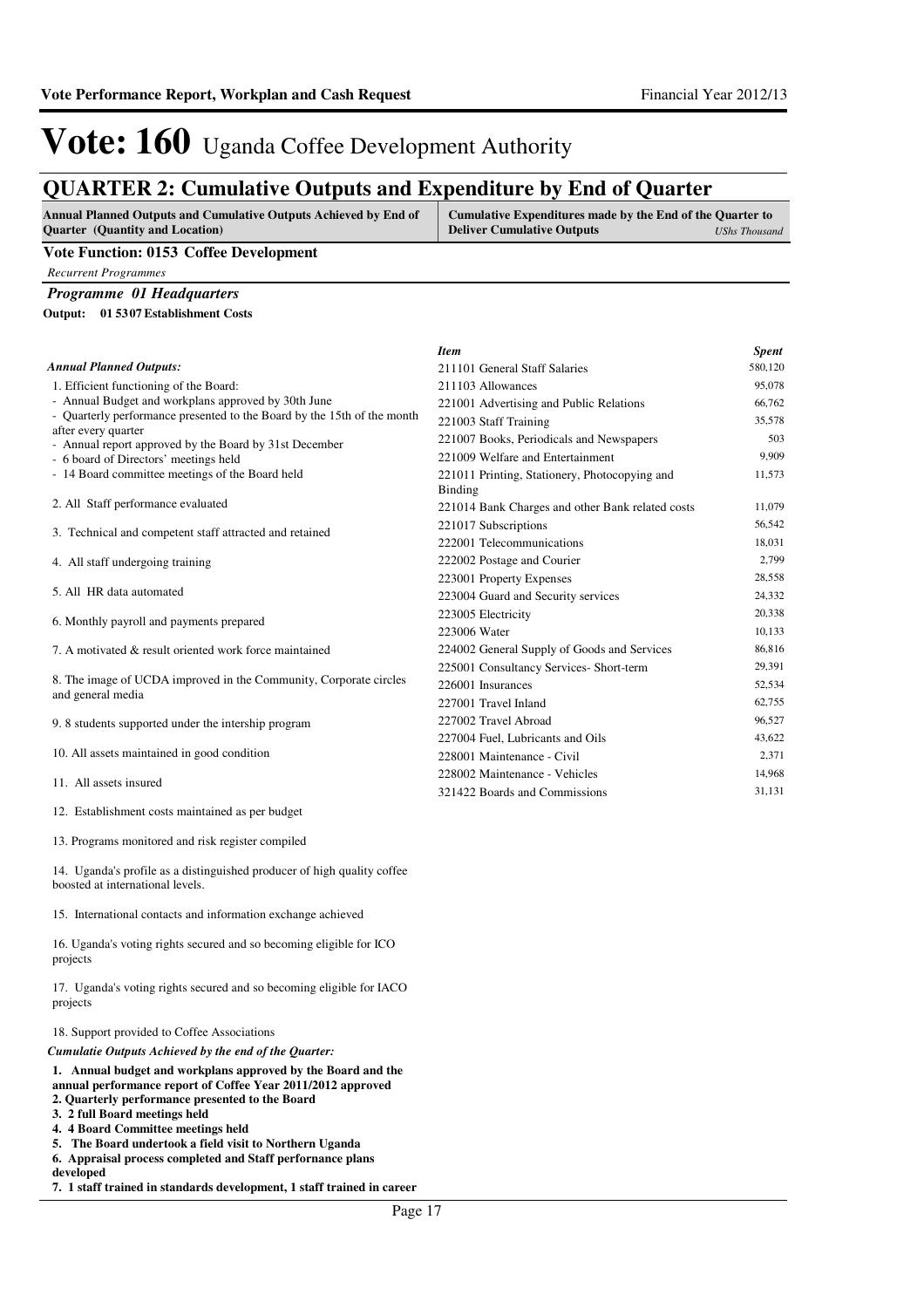### **QUARTER 2: Cumulative Outputs and Expenditure by End of Quarter**

| <b>Annual Planned Outputs and Cumulative Outputs Achieved by End of</b> | Cumulative Expenditures made by the End of the Quarter to |               |
|-------------------------------------------------------------------------|-----------------------------------------------------------|---------------|
| <b>Ouarter</b> (Quantity and Location)                                  | <b>Deliver Cumulative Outputs</b>                         | UShs Thousand |

#### **Vote Function: 0153 Coffee Development**

*Recurrent Programmes*

#### *Programme 01 Headquarters*

**development and change management, 1 staff trained in Basic Quality Control (BQC), 2 staff trained in quality hygiene, and 1 staff attended a workshop on the Retirement Benefits Sector Liberalisation Bill. 50 staff underwent training in Career Resilience and personal finances management**

**8. Monthly payroll prepared and salaries prepared on time. 9. Staff welfare schemes administered as per the Terms and Conditions of service.**

**10. Publicity adverts placed in several magazines. Visibility of UCDA and Coffee in Uganda in several media like TV and newspapers: Articles in newspapers, TV News stories on quality enforcement and coffee twig borer.**

**11. All assets maintained in good condition. Consultancy report for the property redevelopment plan submitted to Management and is in final stages of completion**

**12. Insurance premiums paid out in time**

**13. Quarterly monitoring carried out in all the five coffee regions**

**14. Risk register compiled**

**15. Contributions fully settled for the ICO and IACO administrative budgets 16. ICO September meetings attended. Coffee marketing statistics provided to ICO** 

**17. IACO meeting attended**

**18. Budget support provided to Coffee Associations. UCDA is supporting coffee associations with rent.**

**19. Shortlist of strudent interns completed**

#### *Reasons for Variation in performance*

1. 1 full Board of Directors' meeting held instead of 2 as a result of Board term expiry as well as pending new board appointments in the quarter. 2. 2 Board Committee meetings held in the quarter instead of 4 due to changes in Board Committee composition where 2 committees were merged into one.

3. Above target performance on staff training due to an identified training need that would attract majority of the Staff members

| <b>Total</b>              | 1,401,440 |
|---------------------------|-----------|
| <b>Wage Recurrent</b>     | $\theta$  |
| <b>Non Wage Recurrent</b> | $\theta$  |
| NTR                       | 1,401,440 |
| <b>GRAND TOTAL</b>        | 6,298,143 |
| <b>Wage Recurrent</b>     | $\theta$  |
| <b>Non Wage Recurrent</b> | 623,044   |
| <b>GoU</b> Development    | $\theta$  |
| <b>Donor Development</b>  | $\theta$  |
| NTR                       | 5,675,099 |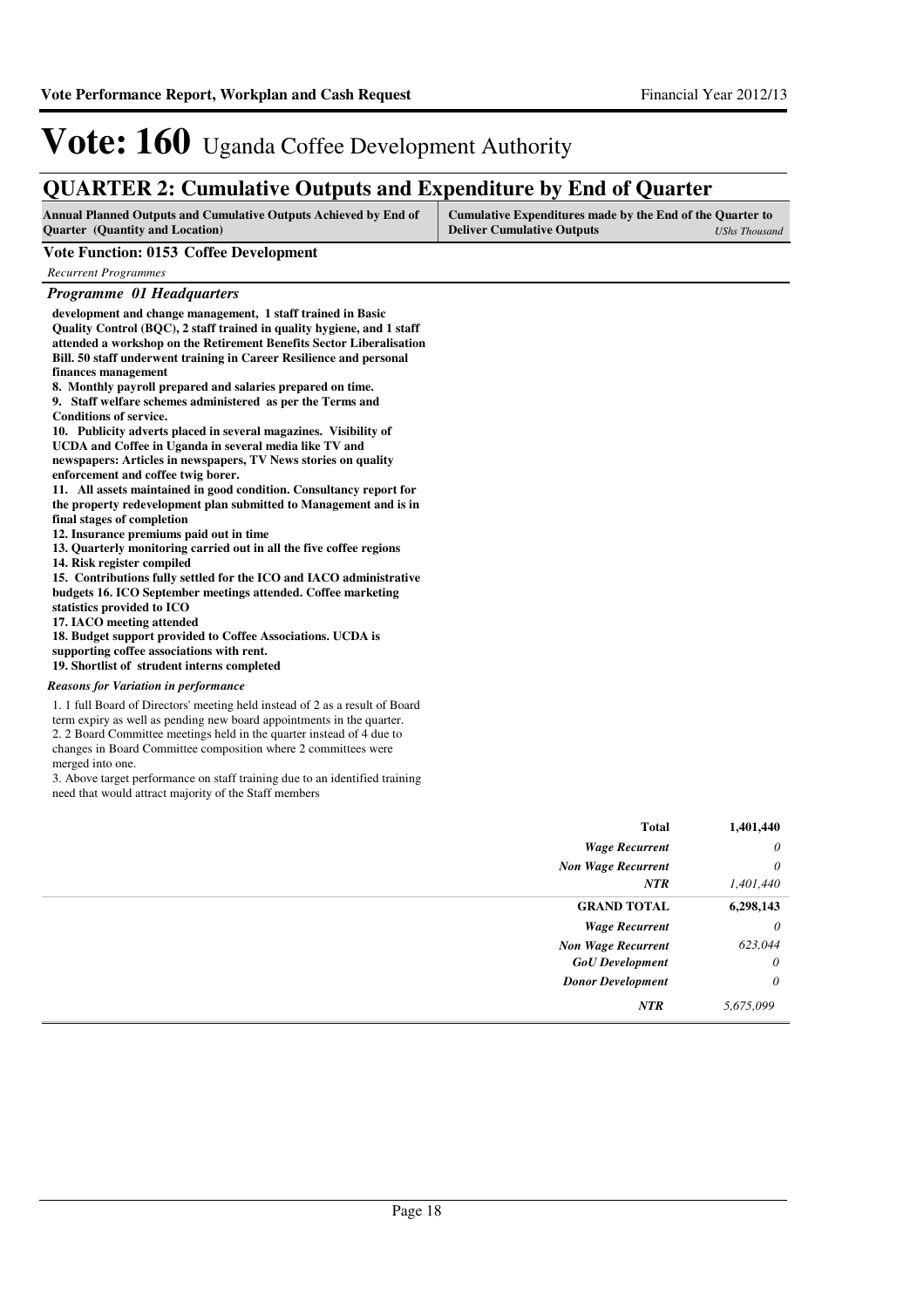### **QUARTER 2: Outputs and Expenditure in Quarter**

| <b>Planned and Actual Outputs in Quarter</b> | <b>Expenditures incurred in the Quarter to deliver outputs</b> |  |
|----------------------------------------------|----------------------------------------------------------------|--|
| (Quantity and Location)                      | <b>UShs Thousand</b>                                           |  |
| Vote Function: 0153 Coffee Development       |                                                                |  |
| Recurrent Programmes                         |                                                                |  |

#### *Programme 01 Headquarters*

*Outputs Provided*

**01 5301 Production, Research & Coordination Output:**

|                                                                                                      | <b>Item</b>                                       | <b>Spent</b> |
|------------------------------------------------------------------------------------------------------|---------------------------------------------------|--------------|
| Outputs Planned in Quarter:                                                                          | 211102 Contract Staff Salaries (Incl. Casuals,    | 264,064      |
| Raise 9 million seedlings;                                                                           | Temporary)                                        |              |
|                                                                                                      | 211103 Allowances                                 | 44,257       |
| •13.5Million seedlings Robusta raised                                                                | 213004 Gratuity Payments                          | 59,753       |
| •14Million seedlings Arabica raised                                                                  | 221001 Advertising and Public Relations           | 140          |
| •61.5 Million Agro Forestry Tree Shade seedlings raised (2500,000 potted)                            | 221002 Workshops and Seminars                     | 110,149      |
| •1.5MT Arabica and 1 MT Robusta produced for distribution to CBNs                                    | 223003 Rent - Produced Assets to private entities | 23,076       |
| and Private nurseries                                                                                |                                                   | 962,537      |
| •2 Regional CWD-R weaning centres established<br>•10Nursery sites established and sites supported    | 224001 Medical and Agricultural supplies          |              |
| •0.5 million of the new 7 lines CWD-R plantlets raised                                               | 224002 General Supply of Goods and Services       | 27,173       |
| •0.5 million plantlets weaned and hardened                                                           | 227001 Travel Inland                              | 171,948      |
| •Total OF 12 sites, each of 10,000 seedlings capacity - 0,5 million                                  |                                                   |              |
| seedlings raised and distributed to client farmers                                                   |                                                   |              |
| •Pests and diseases occurrence reported                                                              |                                                   |              |
| •Reduced rates of infection and attack                                                               |                                                   |              |
| •Set 1 acre demonstration on Integrated pest Management (IPM) per                                    |                                                   |              |
| $district - 16$ districts                                                                            |                                                   |              |
| a)1250,000 seedlings distributed and planted by the identified Groups                                |                                                   |              |
| b)125,00000 seedlings planted by commercial coffee farmers in total                                  |                                                   |              |
| • Arabica 1-2 ha = 16 farmers = $32,000$ seedlings                                                   |                                                   |              |
| •Robusta                                                                                             |                                                   |              |
| $2-5$ ha = 19 farmers = 47,000 seedlings<br>$6-10$ ha = 6 farmers = 30,000 seedlings                 |                                                   |              |
| $>10$ ha = 4 farmers = 20,000 seedlings                                                              |                                                   |              |
| a)600Coffee farmers rehabilitate their fields through communal effort.                               |                                                   |              |
| a)15 Coffee farms demonstrate appropriate soil and water management                                  |                                                   |              |
| practices for hilly areas                                                                            |                                                   |              |
| •82farmers per region are supported to establish water harvesting facilities                         |                                                   |              |
| •52 districts per region involving 50 farmers each, participate in farmer                            |                                                   |              |
| competitions Prizes                                                                                  |                                                   |              |
| a)Ten (10) farmer groups (in Kasese, Kisoro, Nebbi, Sironko,                                         |                                                   |              |
| Kapchorwa, Bushenyi, Ibanda, Bukwo, Kween, Bulambuli) trained                                        |                                                   |              |
| b)1 armer groups supported to access external markets.                                               |                                                   |              |
| •Certification programme developed and 11 organic farmers and                                        |                                                   |              |
| extensionists trained                                                                                |                                                   |              |
| •Increased awareness in Certification<br>• At least 7.5MT certified coffee exported to the US market |                                                   |              |
| •Different soil characteristics identified & coffee marketed according to                            |                                                   |              |
| location                                                                                             |                                                   |              |
| $\cdot$ 125 copies of manual printed & distributed                                                   |                                                   |              |
|                                                                                                      |                                                   |              |
| -Enhanced productivity and income to farmers;                                                        |                                                   |              |
| -Over 25,000 seedlings planted by farmers on the project                                             |                                                   |              |
| •Translate into local languages and Print 500 Brochures on Management                                |                                                   |              |
| of Pests and Disease under Organic Production system                                                 |                                                   |              |
| •125 Farmer fields mapped out,<br>• 1 Certificates registered                                        |                                                   |              |
| •615, 000 bags of sustainable coffee exported.                                                       |                                                   |              |
| • 1 armer groups able to sell coffee to sustainable markets                                          |                                                   |              |
| •1 farmer group implements traceability                                                              |                                                   |              |
| a)125 Buyers' Stores registered and licensed                                                         |                                                   |              |
| b)75Primary Processing Factories Licensed                                                            |                                                   |              |
| •14 Export Grading factories registered and licensed                                                 |                                                   |              |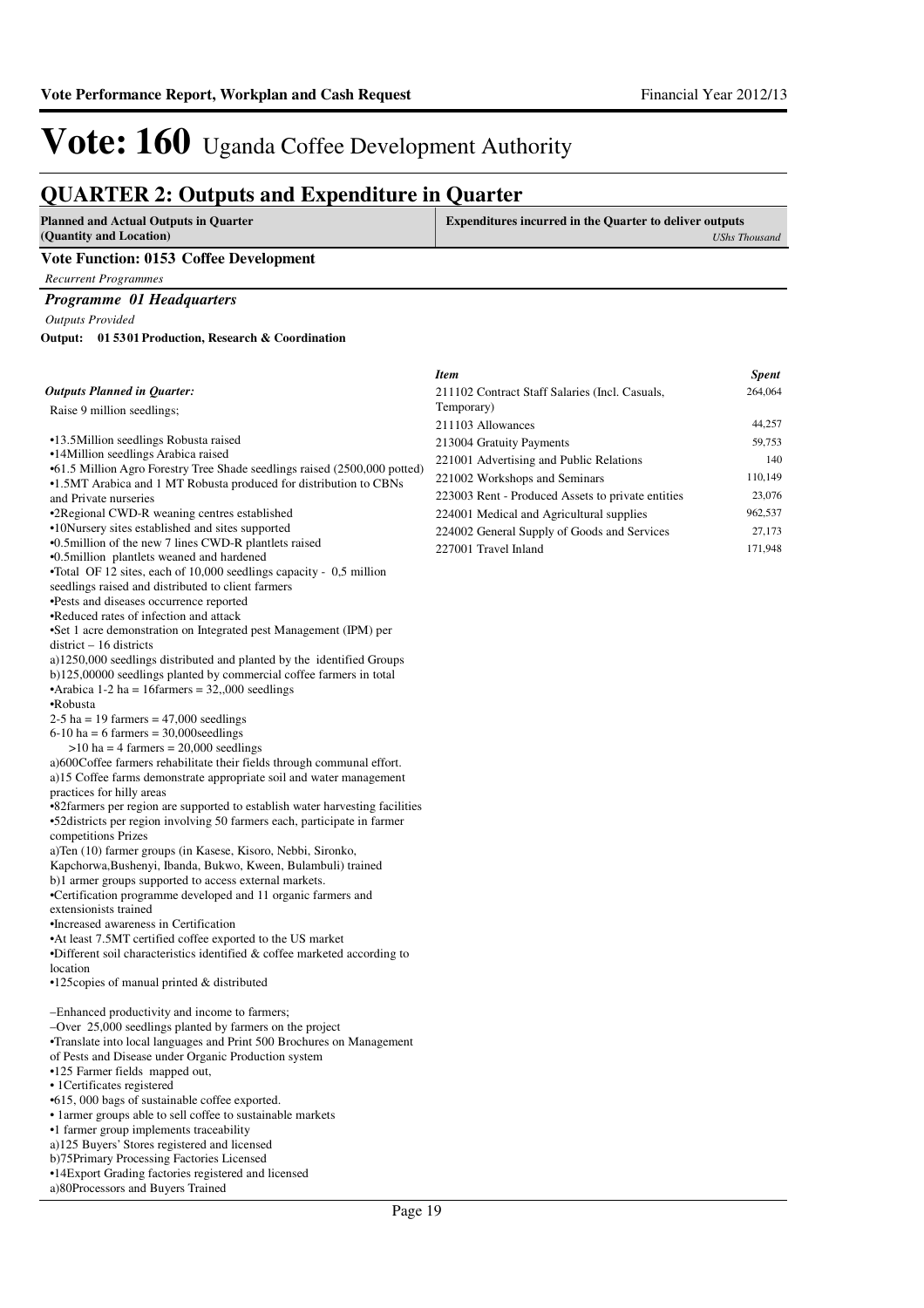| <b>QUARTER 2: Outputs and Expenditure in Quarter</b>                                                                                                                                                                                                                                                                                                                                                                                                                                                                                                                                                                                                                                                                                                                                                                                                                                                                                                                                                                                    |                                                                                        |  |  |  |
|-----------------------------------------------------------------------------------------------------------------------------------------------------------------------------------------------------------------------------------------------------------------------------------------------------------------------------------------------------------------------------------------------------------------------------------------------------------------------------------------------------------------------------------------------------------------------------------------------------------------------------------------------------------------------------------------------------------------------------------------------------------------------------------------------------------------------------------------------------------------------------------------------------------------------------------------------------------------------------------------------------------------------------------------|----------------------------------------------------------------------------------------|--|--|--|
| <b>Planned and Actual Outputs in Quarter</b><br>(Quantity and Location)                                                                                                                                                                                                                                                                                                                                                                                                                                                                                                                                                                                                                                                                                                                                                                                                                                                                                                                                                                 | <b>Expenditures incurred in the Quarter to deliver outputs</b><br><b>UShs Thousand</b> |  |  |  |
| <b>Vote Function: 0153 Coffee Development</b>                                                                                                                                                                                                                                                                                                                                                                                                                                                                                                                                                                                                                                                                                                                                                                                                                                                                                                                                                                                           |                                                                                        |  |  |  |
| <b>Recurrent Programmes</b>                                                                                                                                                                                                                                                                                                                                                                                                                                                                                                                                                                                                                                                                                                                                                                                                                                                                                                                                                                                                             |                                                                                        |  |  |  |
| Programme 01 Headquarters                                                                                                                                                                                                                                                                                                                                                                                                                                                                                                                                                                                                                                                                                                                                                                                                                                                                                                                                                                                                               |                                                                                        |  |  |  |
| 1 Sensitization Seminars<br>•Set up 1 field quality improvement teams per Region to have 1 Week<br>Crackdown per Main season<br>a)116 Seminars carried out<br>And 475 Farmers trained on GAPs skills                                                                                                                                                                                                                                                                                                                                                                                                                                                                                                                                                                                                                                                                                                                                                                                                                                    |                                                                                        |  |  |  |
| b) 5 District Coffee Platforms facilitated to carry out coffee activities<br>c) National Steering committee meets monthly to discuss value chain<br>activities $@$ 2 m per month                                                                                                                                                                                                                                                                                                                                                                                                                                                                                                                                                                                                                                                                                                                                                                                                                                                        |                                                                                        |  |  |  |
| d) Inputs Dealer-Farmer and other stakeholder linkage strengthened                                                                                                                                                                                                                                                                                                                                                                                                                                                                                                                                                                                                                                                                                                                                                                                                                                                                                                                                                                      |                                                                                        |  |  |  |
| e)1 Annual stakeholder Meeting held attended by at least 200 stakeholders<br>f)New strategies presented and views collected<br>g)New Research findings disseminated<br>a)52 Inter-district Farmers Study Tours undertaken<br>b)25 farmers per region learn new GAPs<br>c)Improved coffee quality<br>e) Air radio programmes on 2 stations per Region<br>•Regular technical support to 10 core nurseries located in Buganda,<br>Busoga, South-western and western to enable them be excellent<br>•100CWD resistant Robusta genotypes planted in trials evaluated; At<br>least 11 recently selected CWD-R genotypes advanced to on-farm<br>evaluation; At least 125hybrid progenies of crosses between resistant and<br>susceptible clones evaluated on-station at Kituza<br>•Trials of 2 Indian maintained. Preliminary leaf rust data collected on the<br>2 Indian lines. Trials of 17 newly selected lines established in on-station<br>and on-farm;<br>•IPM trials for CBD and CLR established on-station and 1 locations on-<br>farm |                                                                                        |  |  |  |
| <b>Actual Outputs Achieved in Quarter:</b>                                                                                                                                                                                                                                                                                                                                                                                                                                                                                                                                                                                                                                                                                                                                                                                                                                                                                                                                                                                              |                                                                                        |  |  |  |
| - 11.2 Million seedlings Robusta raised<br>• 8.4 Million seedlings Arabica raised<br>• No Agro Forestry Tree Shade seedlings raised (potted)<br>• 2.38MT OF Arabica and Robusta seed produced for distribution<br>to CBNs and Private nurseries<br>• - No Regional CWD-R weaning centres established<br>• - 10 Nursery sites established and sites supported<br><b>•0.5million of the new 7 lines CWD-R plantlets raised through tissue</b><br>culture                                                                                                                                                                                                                                                                                                                                                                                                                                                                                                                                                                                  |                                                                                        |  |  |  |
| • No plantlets weaned and hardened<br>•Total of 5 sites, each of 10,000 seedlings capacity - 0.05 million<br>seedlings raised.                                                                                                                                                                                                                                                                                                                                                                                                                                                                                                                                                                                                                                                                                                                                                                                                                                                                                                          |                                                                                        |  |  |  |
| • Pests and diseases occurrence being reported quarterly<br>•Reduced rates of infection and attack of Leaf Rust and Black Twig<br>Borer.<br>• No demonstration on Integrated pest Management (IPM) set up                                                                                                                                                                                                                                                                                                                                                                                                                                                                                                                                                                                                                                                                                                                                                                                                                               |                                                                                        |  |  |  |
| during the quarter.<br>-3.187 million seedlings distributed and planted by the identified                                                                                                                                                                                                                                                                                                                                                                                                                                                                                                                                                                                                                                                                                                                                                                                                                                                                                                                                               |                                                                                        |  |  |  |
| Groups<br>- 120,000 seedlings planted by commercial coffee farmers in total<br>- 0 Coffee farmers rehabilitated their fields through communal effort.<br>A)-35 Coffee farms demonstrated appropriate soil and water<br>management practices for hilly areas<br>0 districts per region involving farmers, participated in farmer                                                                                                                                                                                                                                                                                                                                                                                                                                                                                                                                                                                                                                                                                                         |                                                                                        |  |  |  |
| competitions.<br>A) 0 Farmer groups (in Kasese, Kisoro, Nebbi, Sironko,                                                                                                                                                                                                                                                                                                                                                                                                                                                                                                                                                                                                                                                                                                                                                                                                                                                                                                                                                                 |                                                                                        |  |  |  |

**Kapchorwa,Bushenyi, Ibanda, Bukwo, Kween, Bulambuli) trained**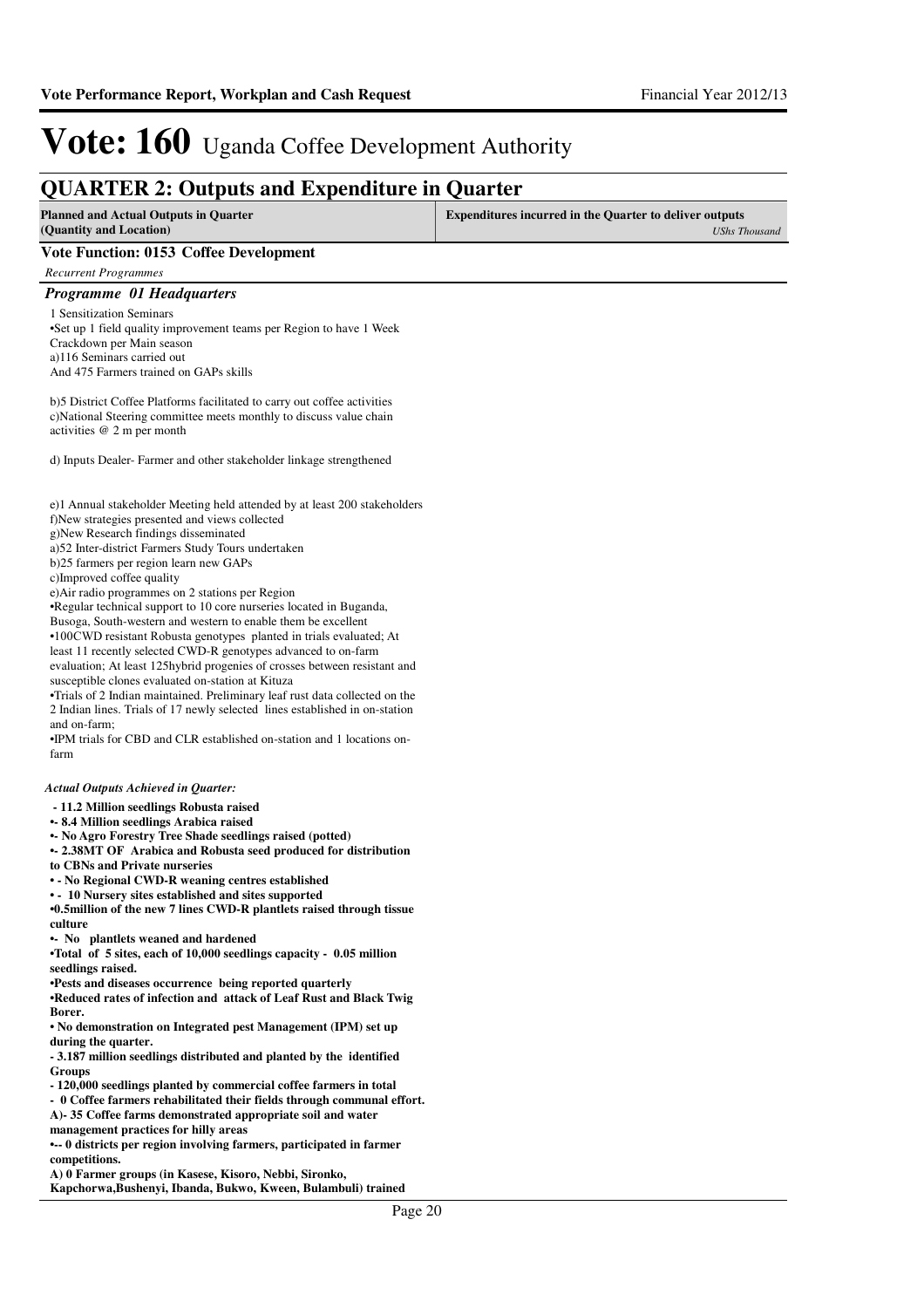### **QUARTER 2: Outputs and Expenditure in Quarter**

| QUANTER 2. Outputs and Expenditure in Quarter                                                                                                                                                                                                                                                                                                                                                                                                                                                                                                                                                                                                                                                                                                                                                                                                                                                                                                                                                                                                                                                                                                                                                                                                                                                                                                                                                                                                                                                                                                                                                                                                                                                                                                                                                                                                                                                                                                                                                                                                                                                                                                                                                                                                                                                                                                                                                                                             |                                                                                 |
|-------------------------------------------------------------------------------------------------------------------------------------------------------------------------------------------------------------------------------------------------------------------------------------------------------------------------------------------------------------------------------------------------------------------------------------------------------------------------------------------------------------------------------------------------------------------------------------------------------------------------------------------------------------------------------------------------------------------------------------------------------------------------------------------------------------------------------------------------------------------------------------------------------------------------------------------------------------------------------------------------------------------------------------------------------------------------------------------------------------------------------------------------------------------------------------------------------------------------------------------------------------------------------------------------------------------------------------------------------------------------------------------------------------------------------------------------------------------------------------------------------------------------------------------------------------------------------------------------------------------------------------------------------------------------------------------------------------------------------------------------------------------------------------------------------------------------------------------------------------------------------------------------------------------------------------------------------------------------------------------------------------------------------------------------------------------------------------------------------------------------------------------------------------------------------------------------------------------------------------------------------------------------------------------------------------------------------------------------------------------------------------------------------------------------------------------|---------------------------------------------------------------------------------|
| <b>Planned and Actual Outputs in Quarter</b><br>(Quantity and Location)                                                                                                                                                                                                                                                                                                                                                                                                                                                                                                                                                                                                                                                                                                                                                                                                                                                                                                                                                                                                                                                                                                                                                                                                                                                                                                                                                                                                                                                                                                                                                                                                                                                                                                                                                                                                                                                                                                                                                                                                                                                                                                                                                                                                                                                                                                                                                                   | Expenditures incurred in the Quarter to deliver outputs<br><b>UShs Thousand</b> |
| <b>Vote Function: 0153 Coffee Development</b>                                                                                                                                                                                                                                                                                                                                                                                                                                                                                                                                                                                                                                                                                                                                                                                                                                                                                                                                                                                                                                                                                                                                                                                                                                                                                                                                                                                                                                                                                                                                                                                                                                                                                                                                                                                                                                                                                                                                                                                                                                                                                                                                                                                                                                                                                                                                                                                             |                                                                                 |
| <b>Recurrent Programmes</b>                                                                                                                                                                                                                                                                                                                                                                                                                                                                                                                                                                                                                                                                                                                                                                                                                                                                                                                                                                                                                                                                                                                                                                                                                                                                                                                                                                                                                                                                                                                                                                                                                                                                                                                                                                                                                                                                                                                                                                                                                                                                                                                                                                                                                                                                                                                                                                                                               |                                                                                 |
| Programme 01 Headquarters                                                                                                                                                                                                                                                                                                                                                                                                                                                                                                                                                                                                                                                                                                                                                                                                                                                                                                                                                                                                                                                                                                                                                                                                                                                                                                                                                                                                                                                                                                                                                                                                                                                                                                                                                                                                                                                                                                                                                                                                                                                                                                                                                                                                                                                                                                                                                                                                                 |                                                                                 |
| b) 0 farmer group supported to access external markets.<br>•Certification programme developed and organic farmers and<br>extensionists trained<br>•Increased awareness in certification created.<br>• 1.875MT certified coffee exported to the US market<br>•Different soil characteristics identified<br>$\cdot$ 0 copies of manual printed & distributed<br>-- 0 seedlings planted by farmers under sustainable coffee<br>programmes<br>- No translations done into local languages and Printed 0 Brochures<br>on Management of Pests and Disease under Organic Production<br>system<br>•10 Farmer fields mapped out,<br>• - No Certificates registered<br>• 0 Farmer group was able to sell coffee to sustainable markets<br>•1No farmer group implemented traceability concept.<br>A) - 153 Buying Stores registered and licensed<br>b)- 84 Primary Processing Factories Licensed<br>• 14 Export Grading factories registered and licensed<br>a)-90 Processors and Buyers Trained in 5 Sensitization Seminars<br>• 3 field quality improvement teams in 3 regions set up for<br>Crackdown.<br>A) 114 Seminars carried out<br>and 11,400 Farmers trained on GAPs.<br>B)22 District Coffee Platforms facilitated to carry out coffee activities<br>c)National Steering committee met 3 times to discuss value chain<br>activities<br>d) Inputs Dealer-Farmer and other stakeholder linkage strengthened<br>e)1 Annual stakeholder Meeting held attended by over 300<br>stakeholders.<br>F)New strategies presented and views collected at the Annual<br>stakeholder meeting, and New Research findings disseminated<br>a)- 0 nter-district Farmers Study Tours undertaken<br>b) 0 farmers per region learnt new GAPs and Improved coffee<br>quality<br>e)16 radio programmes aired in 4 regions on management of black<br>twig borer pest.<br>•Regular technical support given to 10 core nurseries located in<br>Buganda, Busoga, South-western and western.<br>•100CWD resistant Robusta genotypes planted in trials evaluated;<br>- At least 11 recently selected CWD-R genotypes advanced to on-farm<br>evaluation:<br>- At least 125hybrid progenies of crosses between resistant and<br>susceptible clones evaluated on-station at Kituza<br>•Trials of 2 Indian maintained. -<br>- Preliminary leaf rust data collected on the 2 Indian lines.<br>- Trials of 17 newly selected lines established in on-station and on-<br>farm: |                                                                                 |
| •IPM trials for CBD and CLR established on-station and 1 locations<br>on-farm                                                                                                                                                                                                                                                                                                                                                                                                                                                                                                                                                                                                                                                                                                                                                                                                                                                                                                                                                                                                                                                                                                                                                                                                                                                                                                                                                                                                                                                                                                                                                                                                                                                                                                                                                                                                                                                                                                                                                                                                                                                                                                                                                                                                                                                                                                                                                             |                                                                                 |
|                                                                                                                                                                                                                                                                                                                                                                                                                                                                                                                                                                                                                                                                                                                                                                                                                                                                                                                                                                                                                                                                                                                                                                                                                                                                                                                                                                                                                                                                                                                                                                                                                                                                                                                                                                                                                                                                                                                                                                                                                                                                                                                                                                                                                                                                                                                                                                                                                                           |                                                                                 |
| Reasons for Variation in performance<br>1. Above target seedlings generated because of availability of seed and                                                                                                                                                                                                                                                                                                                                                                                                                                                                                                                                                                                                                                                                                                                                                                                                                                                                                                                                                                                                                                                                                                                                                                                                                                                                                                                                                                                                                                                                                                                                                                                                                                                                                                                                                                                                                                                                                                                                                                                                                                                                                                                                                                                                                                                                                                                           |                                                                                 |
| good weather.                                                                                                                                                                                                                                                                                                                                                                                                                                                                                                                                                                                                                                                                                                                                                                                                                                                                                                                                                                                                                                                                                                                                                                                                                                                                                                                                                                                                                                                                                                                                                                                                                                                                                                                                                                                                                                                                                                                                                                                                                                                                                                                                                                                                                                                                                                                                                                                                                             |                                                                                 |

2. Planting above target due to favourable weather and interest by farmers.

*Wage Recurrent* **Total** *0* **1,663,096**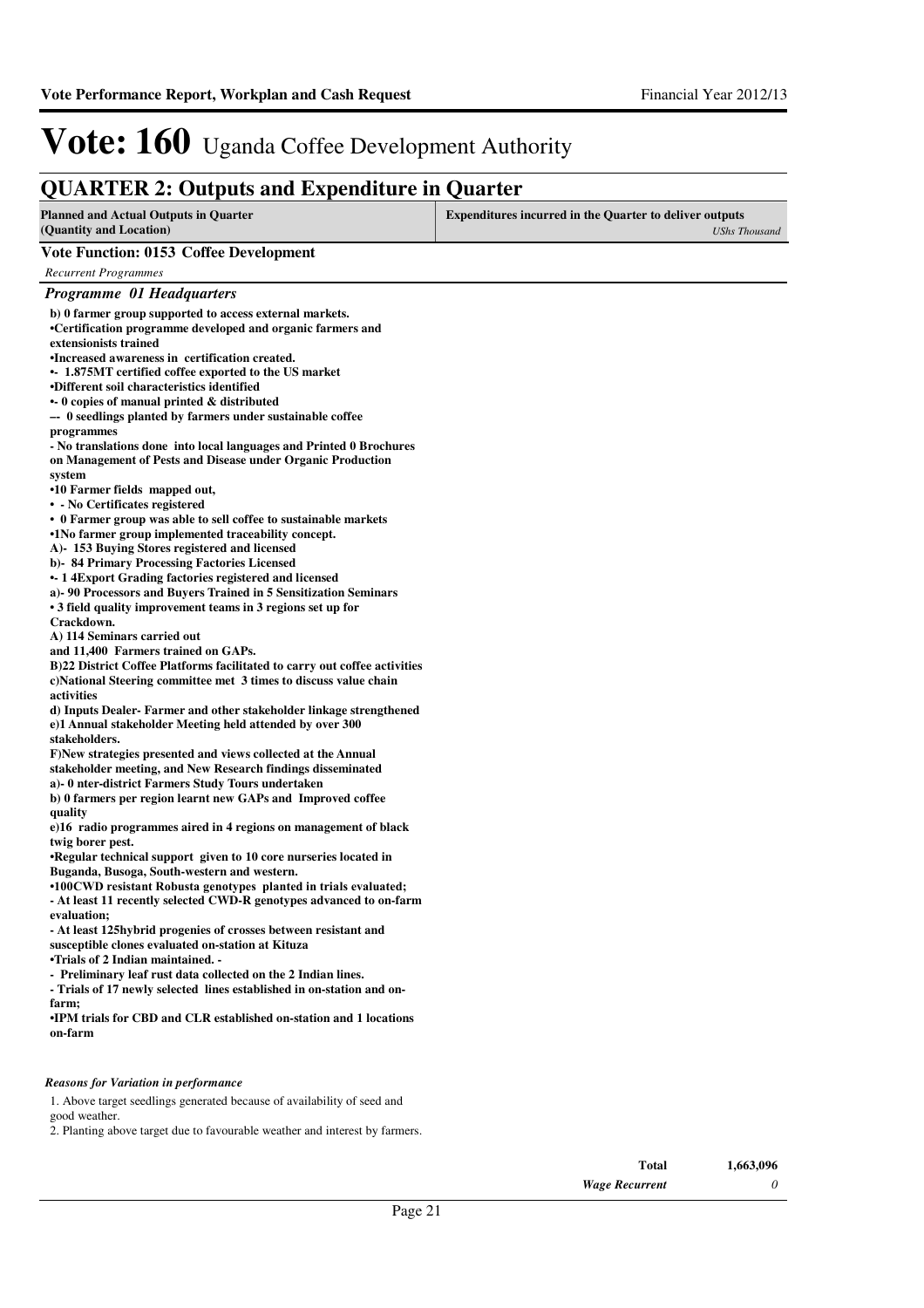### **QUARTER 2: Outputs and Expenditure in Quarter**

| <b>Planned and Actual Outputs in Quarter</b><br>(Quantity and Location) | <b>Expenditures incurred in the Quarter to deliver outputs</b> | UShs Thousand |
|-------------------------------------------------------------------------|----------------------------------------------------------------|---------------|
| <b>Vote Function: 0153 Coffee Development</b>                           |                                                                |               |
| Recurrent Programmes                                                    |                                                                |               |
| <b>Programme 01 Headquarters</b>                                        |                                                                |               |
|                                                                         | <b>Non Wage Recurrent</b>                                      | 268,122       |
|                                                                         | NTR                                                            | 1.394.974     |

#### **01 5302 Quality Assurance Output:**

|                                                                                                | <b>Item</b>                                 | <b>Spent</b> |
|------------------------------------------------------------------------------------------------|---------------------------------------------|--------------|
| <b>Outputs Planned in Quarter:</b>                                                             | 211101 General Staff Salaries               | 120,485      |
| -Quality of coffee in the field in terms of out turn and screen size                           | 211103 Allowances                           | 18,070       |
| distribution determined                                                                        | 221002 Workshops and Seminars               | 10,112       |
| -trend analysis report on MC, out turn, screen distribution                                    | 224002 General Supply of Goods and Services | 3,858        |
| -22 farmers sensitised                                                                         | 227001 Travel Inland                        | 28,042       |
| -Quality data (physical and sensory) compiled                                                  |                                             |              |
| -4 FAQ monthly analysis reports produced                                                       |                                             |              |
| -50 samples analysed                                                                           |                                             |              |
| $-3.2$ M bags inspected & loaded for export<br>9600 quality certificates issued                |                                             |              |
| - 9600 ICO certificates of origin issued                                                       |                                             |              |
| -soil analysis report                                                                          |                                             |              |
| -50 samples analysed                                                                           |                                             |              |
| -Bio chemical analysis report                                                                  |                                             |              |
| -2nd regional lab set up                                                                       |                                             |              |
| -60 finished products analysed                                                                 |                                             |              |
| -10 roasting factories inspected                                                               |                                             |              |
| -20 finished products analysed                                                                 |                                             |              |
| -20 trained in production $&$ process methods                                                  |                                             |              |
| -Standards developed for Arabica & Robusta                                                     |                                             |              |
| -5 regional profiles developed                                                                 |                                             |              |
| <b>Actual Outputs Achieved in Quarter:</b>                                                     |                                             |              |
| •211 FAQ samples analyzed (104 Arabica & 107 Robusta)                                          |                                             |              |
| •3 FAQ & referral reports disseminated to the sector players                                   |                                             |              |
| •1 roasting factory Mukisa closed for non compliance to standards                              |                                             |              |
| & poor hygiene                                                                                 |                                             |              |
| •5 stores & processing factories handling Arabica coffee inspected for                         |                                             |              |
| conformance in Bushenyi / Ishaka District                                                      |                                             |              |
| •641,828 bags certified & exported, Arabica162,403 bags<br>Robusta<br>479,425 bags             |                                             |              |
| •2064 quality certificates issued                                                              |                                             |              |
| •2,446 ICOs issued                                                                             |                                             |              |
| 1397 samples analyzed & 9779 cups liquored,                                                    |                                             |              |
| •3,552 bags(60 kg)- rejected for none conformance to standards                                 |                                             |              |
| <b>•400 samples profiling from IITA &amp; COREC physical analysis</b>                          |                                             |              |
| completed, MC, screen distributions & OT measured                                              |                                             |              |
| •41 soil samples & GIS data for for Busoga & Mt elgon areas collected                          |                                             |              |
| •61 Arabica samples for profiling collected Kasese, Bundibujo,                                 |                                             |              |
| Kapchorwa, Mbale, Bududa and Bulambuli                                                         |                                             |              |
| •15 Robusta samples for profiling collected from Busoga districts                              |                                             |              |
| •Meetings with CQI,UCDA, IITA & COREC on profiling held $\&$<br>protocol & methodology started |                                             |              |
| •Meeting with UNBS held on standards development                                               |                                             |              |
| •120 Robusta protocols given out to stakeholders                                               |                                             |              |
| $\cdot$ 9 Q&R graders calibrated by CQI to cup taste profiling samples                         |                                             |              |
| •10 star cuppers trained by CQI                                                                |                                             |              |
| •2 assistant Trainers (1UCDA Staff) worked as volunteers in the Q-                             |                                             |              |
| Grader training in Blantyre, Malawi.                                                           |                                             |              |
| •1 draft BQC curriculum developed                                                              |                                             |              |
| •85 farmers, members off UCFA from Masaka, Luwero, Mityana                                     |                                             |              |
| & Kasese trained in GAPs, GHPs and cup testing                                                 |                                             |              |
|                                                                                                |                                             |              |

*Reasons for Variation in performance*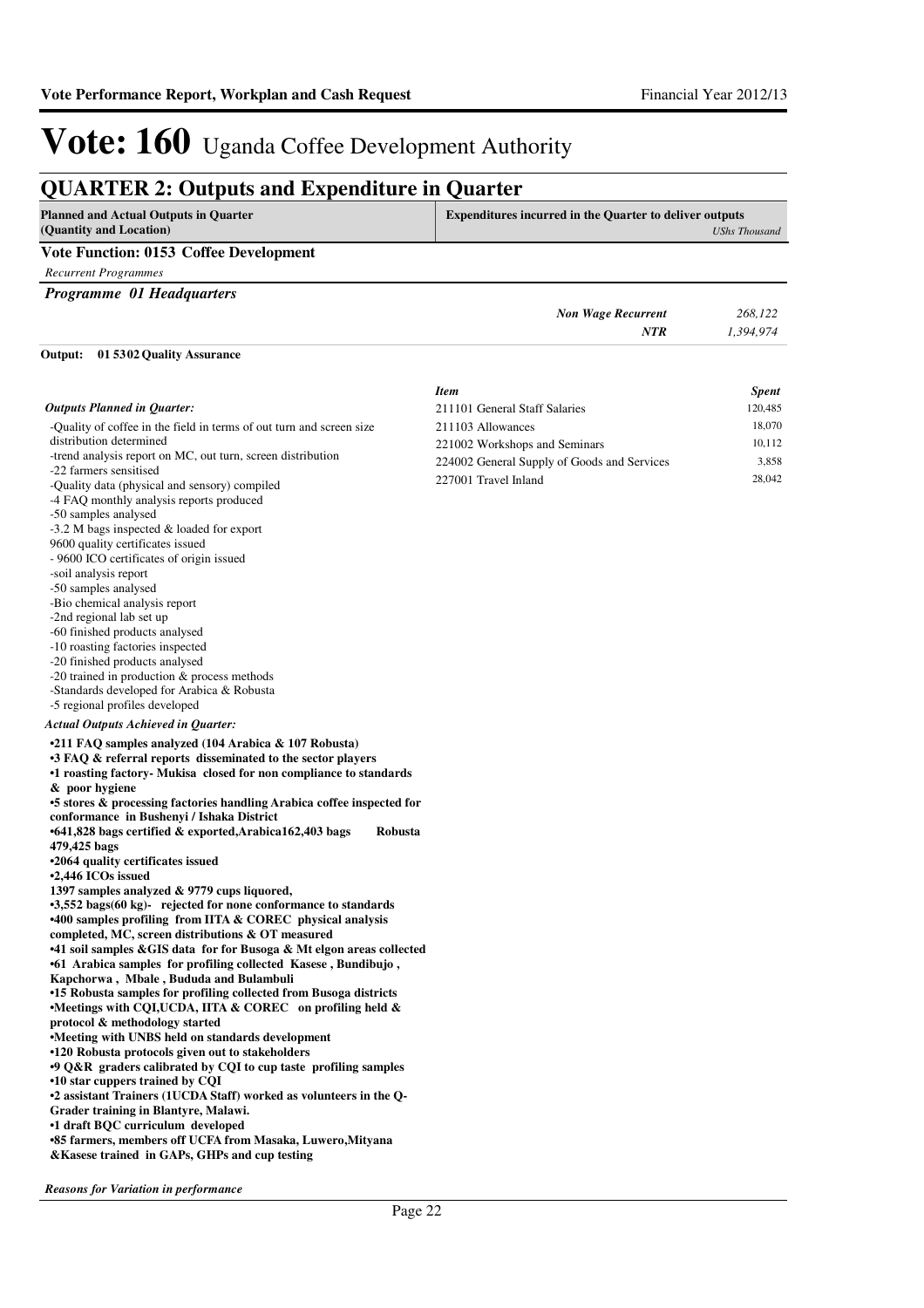### **QUARTER 2: Outputs and Expenditure in Quarter**

| <b>Planned and Actual Outputs in Ouarter</b> | <b>Expenditures incurred in the Quarter to deliver outputs</b> |  |
|----------------------------------------------|----------------------------------------------------------------|--|
| (Quantity and Location)                      | <b>UShs Thousand</b>                                           |  |
| Vote Function: 0153 Coffee Development       |                                                                |  |

*Recurrent Programmes*

#### *Programme 01 Headquarters*

The coffee exports are higher than expected because the replanted coffee has come into production.

The work on regionala laboratories is awaiting the support from donors The consultancy work on standards development is under the procurement process.

| 180,566  | <b>Total</b>              |
|----------|---------------------------|
| $\theta$ | <b>Wage Recurrent</b>     |
| $\theta$ | <b>Non Wage Recurrent</b> |
| 180,566  | <b>NTR</b>                |
|          |                           |

#### **01 5303 Value Addition and Generic Promotion Undertaken Output:**

|                                                                                                                           | <b>Item</b>                                 | <b>Spent</b> |
|---------------------------------------------------------------------------------------------------------------------------|---------------------------------------------|--------------|
| <b>Outputs Planned in Quarter:</b>                                                                                        | 211103 Allowances                           | 84,330       |
| •5 trade fairs shows undertaken                                                                                           | 221001 Advertising and Public Relations     | 13,382       |
| -Corporate league                                                                                                         | 221002 Workshops and Seminars               | 225,533      |
| • 20 production campaigns conducted                                                                                       | 224002 General Supply of Goods and Services | 114,881      |
| •6 festivals carried out                                                                                                  | 227002 Travel Abroad                        | 165,183      |
| •1 QC trained & exposed to coffee international trade                                                                     |                                             |              |
| •2 workshops held<br>•Coffee benefits known                                                                               |                                             |              |
| •25 medical personal                                                                                                      |                                             |              |
| Sensitized                                                                                                                |                                             |              |
| $\cdot$ 40 trained & participated in the IUBC                                                                             |                                             |              |
| •4 competitions conducted                                                                                                 |                                             |              |
| •1 essay 4 competitions and quiz held                                                                                     |                                             |              |
| •7 coffee clubs supported                                                                                                 |                                             |              |
| •National barista championship held                                                                                       |                                             |              |
| •20 Baristas participants in the UNBC finals                                                                              |                                             |              |
| •4100 ton of Ugandan coffee exported to China                                                                             |                                             |              |
| •1 tons of Green coffee coffee procured                                                                                   |                                             |              |
| • 2 Exhibitions undertaken                                                                                                |                                             |              |
| •Penetration of Ugandan coffee in Egypt and Arab world                                                                    |                                             |              |
| •1 tons of Green coffee procured                                                                                          |                                             |              |
| Ugandan coffee show cased                                                                                                 |                                             |              |
| •2 Fine Robusta cup tasting sessions conducted<br>•African barista championship (ABC)held                                 |                                             |              |
| •Ugandan Barista champion competes in WBC                                                                                 |                                             |              |
|                                                                                                                           |                                             |              |
| <b>Actual Outputs Achieved in Quarter:</b>                                                                                |                                             |              |
| •participated in the 3 trade shows, UMA international trade fair,                                                         |                                             |              |
| World Food day, Mbarara, & Golden Jubilee independence show                                                               |                                             |              |
| •participated in world AIDS day,                                                                                          |                                             |              |
| •60kgs of R&G coffee distributed to the Uganda Police<br>•60 kgs of R&G coffee distributed to Muslims during idi festival |                                             |              |
| •Participated in the 2 monthly Corporate league                                                                           |                                             |              |
| $\cdot$ 18 Cuppers trained & 8 Finalists participated in the 1st ever Cup                                                 |                                             |              |
| tasters competitions                                                                                                      |                                             |              |
| •74 baristas trained for the UNBC competitions                                                                            |                                             |              |
| •20 Barista finalists Trained by int trainer prior to the 6th UNBC                                                        |                                             |              |
| •1 espresso machine & Auto dosing grinder acquired                                                                        |                                             |              |
| •13 Barista Judges calibrated & presided over the 6th UNBC                                                                |                                             |              |
| - Participated in the IACO General Assembly                                                                               |                                             |              |
| - Participated in the ICO meeting                                                                                         |                                             |              |
|                                                                                                                           |                                             |              |

#### *Reasons for Variation in performance*

Participated in one extra show (Golden Jubileee Independence show) which was not antincipated.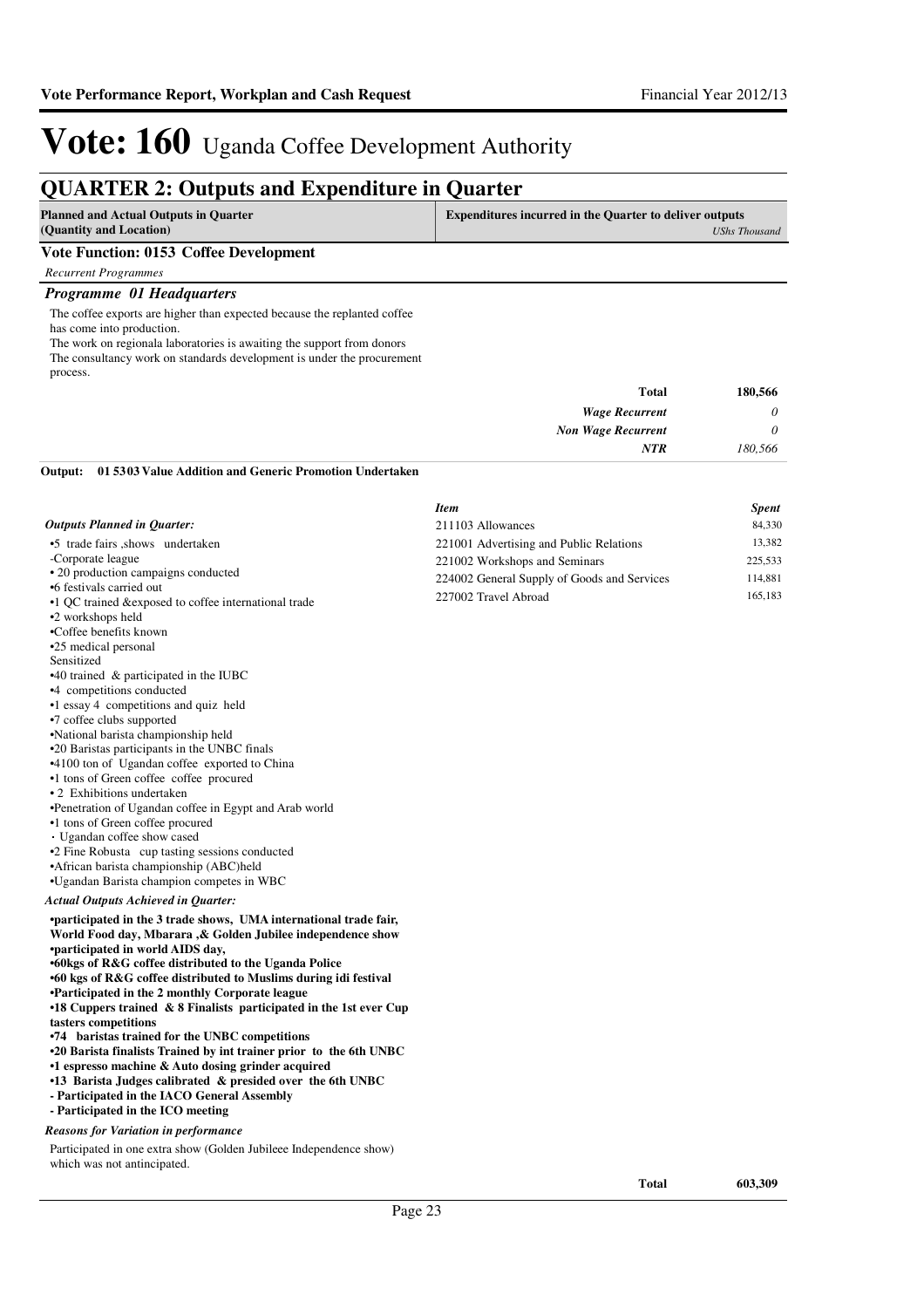### **QUARTER 2: Outputs and Expenditure in Quarter**

| <b>Planned and Actual Outputs in Quarter</b>  | <b>Expenditures incurred in the Quarter to deliver outputs</b> |  |
|-----------------------------------------------|----------------------------------------------------------------|--|
| (Quantity and Location)                       | UShs Thousand                                                  |  |
| <b>Vote Function: 0153 Coffee Development</b> |                                                                |  |

*Recurrent Programmes*

*Programme 01 Headquarters*

|         | _                         |  |
|---------|---------------------------|--|
|         | <b>Wage Recurrent</b>     |  |
| 13,382  | <b>Non Wage Recurrent</b> |  |
| 589,927 | <b>NTR</b>                |  |
|         |                           |  |

**01 5305 Information Dissemination for Marketing and Production Output:**

|                                                                                                                                       | <b>Item</b>                              | <b>Spent</b> |
|---------------------------------------------------------------------------------------------------------------------------------------|------------------------------------------|--------------|
| <b>Outputs Planned in Quarter:</b>                                                                                                    | 211101 General Staff Salaries            | 54,209       |
| 1. Daily coffee market report, 3 monthly reports one quarterly report on                                                              | 211103 Allowances                        | 8,867        |
| stocks at farm, buying stores, mills and export levels disseminated                                                                   | 221008 Computer Supplies and IT Services | 12,820       |
| 2. Production forecast for the year 2011/2012 made                                                                                    | 227001 Travel Inland                     | 2,489        |
| 3. Quantity and value of coffee traded informally across the border                                                                   |                                          |              |
| determined at the end of the quarter                                                                                                  |                                          |              |
| 4. UCDA Annual Report 2010/2011 compiled<br>5. UCDA database on farmgate prices, procurement, exports by type,                        |                                          |              |
| grade buyer and destination (quantity & value) and BOU Mid-rate                                                                       |                                          |              |
| exchange rate updated monthly and backups updated weekly                                                                              |                                          |              |
| 6.3 Information service providers subscriptions made (Infocom, AFSAT,                                                                 |                                          |              |
| PASTEL) and internet and intranet connectivity in UCDA enhanced                                                                       |                                          |              |
| 7. International coffee market information sourced and trends ascertained                                                             |                                          |              |
| <b>Actual Outputs Achieved in Ouarter:</b>                                                                                            |                                          |              |
| 1. Daily coffee market reports $\&$ 3 monthly reports generated and                                                                   |                                          |              |
| disseminated. One quartelry report on stocks at farm, buying stores,                                                                  |                                          |              |
| mills and export levels done and disseminated.<br>2. Production forecast for the year 2012/2013 made and estimated at                 |                                          |              |
| 3.05 million 60-kilo bags.                                                                                                            |                                          |              |
| 3. Quantity and value of coffee traded informally across the border                                                                   |                                          |              |
| was 643,051 60-kilo bags with a value of US\$ 82.60 million at the end                                                                |                                          |              |
| of the quarter.                                                                                                                       |                                          |              |
| 4. UCDA Annual Report for 2011/2012 was compiled.                                                                                     |                                          |              |
| 5. UCDA database on farmgate prices, procurement, exports by type,                                                                    |                                          |              |
| grade buyer and destination (quantity & value) and BOU Mid-rate                                                                       |                                          |              |
| exchange rate updated monthly and backups was updated weekly<br>basis.                                                                |                                          |              |
| 6.3 Information service providers subscriptions were made (Infocom,                                                                   |                                          |              |
| AFSAT, PASTEL) and internet and intranet connectivity in UCDA                                                                         |                                          |              |
| was enhanced.                                                                                                                         |                                          |              |
| 7. International coffee market information were sourced and trends                                                                    |                                          |              |
| ascertained.                                                                                                                          |                                          |              |
| 8. Draft National Coffee strategy submitted to MAAIF.                                                                                 |                                          |              |
| 9. EPRC engaged to prepare a Concept note on research to address                                                                      |                                          |              |
| critical issues affecting coffee profitability and competitiveness.<br>10. Linkage with URA established to access data of exports and |                                          |              |
| imports on a monthly basis.                                                                                                           |                                          |              |
| 11. M/s Ace Consult submitted scheme design report for Property                                                                       |                                          |              |
| <b>Redevelopment Plan.</b>                                                                                                            |                                          |              |
| 12. Export data by destination by type up to September 2012                                                                           |                                          |              |
| disseminated to ICO.                                                                                                                  |                                          |              |
| 13. M&E consultant developed and submitted a UCDA M&E                                                                                 |                                          |              |
| framework.                                                                                                                            |                                          |              |

*Reasons for Variation in performance*

N/A

| Total                     | 78,385 |
|---------------------------|--------|
| <b>Wage Recurrent</b>     | 0      |
| <b>Non Wage Recurrent</b> | 0      |
| NTR                       | 78.385 |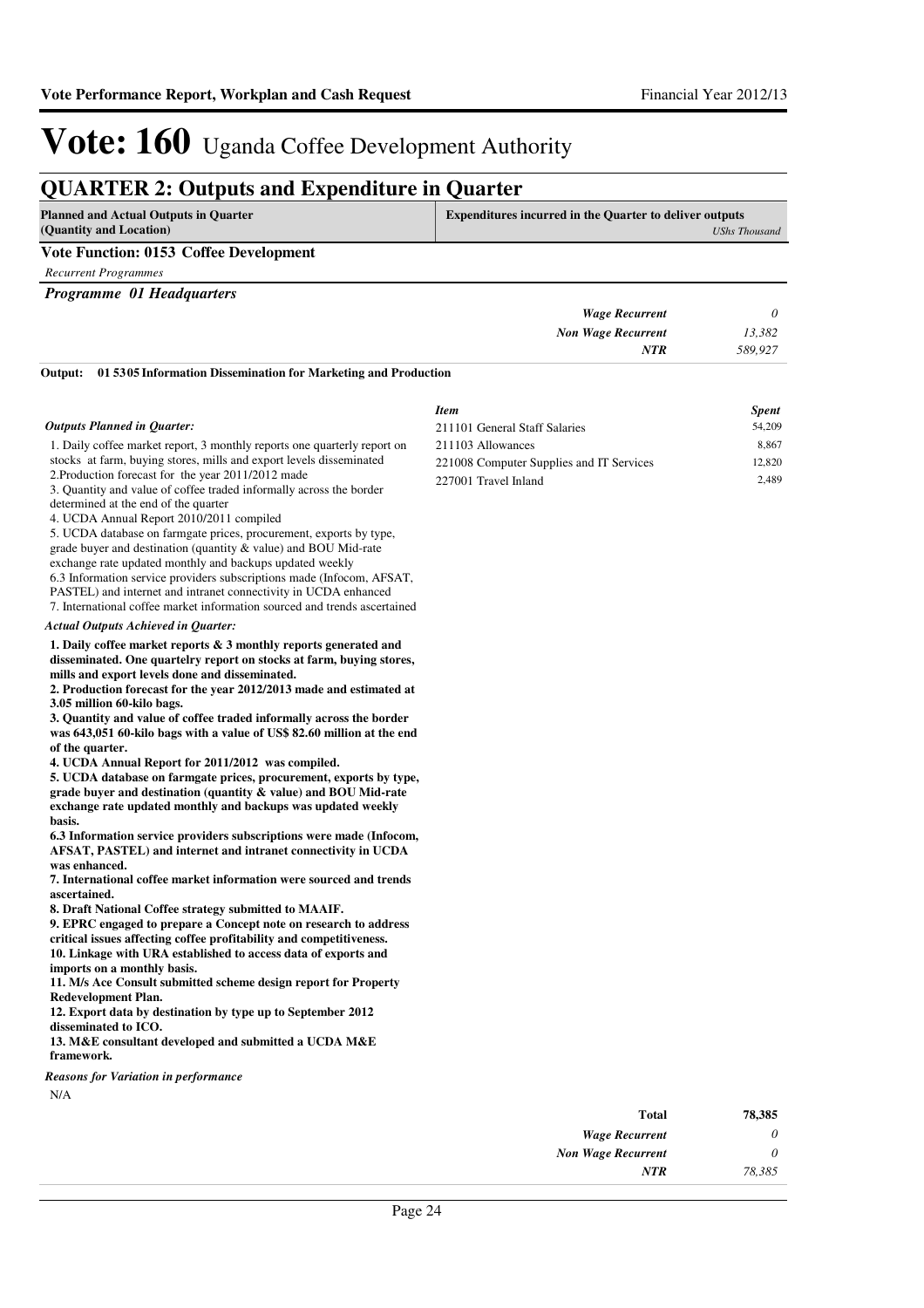| <b>QUARTER 2: Outputs and Expenditure in Quarter</b>                                                    |                                                                |                      |
|---------------------------------------------------------------------------------------------------------|----------------------------------------------------------------|----------------------|
| <b>Planned and Actual Outputs in Quarter</b><br>(Quantity and Location)                                 | <b>Expenditures incurred in the Quarter to deliver outputs</b> | <b>UShs Thousand</b> |
| <b>Vote Function: 0153 Coffee Development</b>                                                           |                                                                |                      |
| <b>Recurrent Programmes</b>                                                                             |                                                                |                      |
| Programme 01 Headquarters                                                                               |                                                                |                      |
| Output:<br>01 5306 Coffee Development in Northern Uganda                                                |                                                                |                      |
|                                                                                                         |                                                                |                      |
|                                                                                                         | <b>Item</b>                                                    | <b>Spent</b>         |
| <b>Outputs Planned in Quarter:</b>                                                                      | 221002 Workshops and Seminars                                  | 5,698<br>600         |
| a)0.75 million seedlings raised<br>b)0.75 million shade tree seedlings raised                           | 224001 Medical and Agricultural supplies                       |                      |
| c)1,000 banana suckers generated and planted                                                            |                                                                |                      |
| a)Procure and distribute 100,000 coffee seedlings and 7,500 tree shade<br>Seedlings                     |                                                                |                      |
| b)0.5 million seedlings planted through the CBNs.                                                       |                                                                |                      |
| a) 2 Workshops/seminars conducted on business management, nursery                                       |                                                                |                      |
| management, post harvest management<br>b) 1 Farmer Tours for 25 people,                                 |                                                                |                      |
| c) 3 thirty minute coffee sessions conducted through Radio sessions                                     |                                                                |                      |
| d) 12 Farmer Field School Sessions established<br>$\bullet$                                             |                                                                |                      |
| a) 2 Workshops conducted on group management and governance.                                            |                                                                |                      |
| c)Establish 5Technology demonstration Sites – 1 per                                                     |                                                                |                      |
| sub county<br>d)Distribute 8 Coffee Trays, 50 Tarpaulins to farmer groups                               |                                                                |                      |
| • 25 rolls of wire mesh                                                                                 |                                                                |                      |
| e) 3 Workshops conducted<br>f)Support I Processor with establishment of a Hulling facilty               |                                                                |                      |
|                                                                                                         |                                                                |                      |
| g) 80 MT of Kiboko sold by farmers                                                                      |                                                                |                      |
| h)Coffee growth characteristics known<br>i)Coffee yields known                                          |                                                                |                      |
| j)Screen distribution known                                                                             |                                                                |                      |
| k)Cup profile known                                                                                     |                                                                |                      |
| <b>Actual Outputs Achieved in Quarter:</b>                                                              |                                                                |                      |
| - 0.66 million seedlings raised<br>b) 0 shade tree seedlings raised                                     |                                                                |                      |
| c) 0 banana suckers generated and planted                                                               |                                                                |                      |
| a)Procured and distributed 0 coffee seedlings and 0 tree shade                                          |                                                                |                      |
| Seedlings<br>a) 2 Workshop/seminar conducted on business management, nursery                            |                                                                |                      |
| management, post harvest management                                                                     |                                                                |                      |
| b) 0 Farmer Tours carried out.<br>c) 3 - thirty minute coffee sessions conducted through Radio sessions |                                                                |                      |
| d)- 6 Farmer Field School Sessions established                                                          |                                                                |                      |
| a) 2 Workshops conducted on group management and governance.                                            |                                                                |                      |
| c)Establish ed 0 technology demonstration Sites - 0 per                                                 |                                                                |                      |
| sub county                                                                                              |                                                                |                      |
| d)Distribute d 200 Tarpaulins to farmer groups<br>• - 30 coffee travs distribited to farmer groups.     |                                                                |                      |
| e) 0 Workshops conducted on market development.                                                         |                                                                |                      |
| F)No support given to Processors for establishment of a Hulling                                         |                                                                |                      |
| facilty                                                                                                 |                                                                |                      |
| g)- 21.6MT (Kiboko) sold by farmers                                                                     |                                                                |                      |
| h)1 coffee chatracterisation survey done.                                                               |                                                                |                      |
| <b>Reasons for Variation in performance</b>                                                             |                                                                |                      |
| - Below target seedlings raised because of the delayed availability of seed.                            |                                                                |                      |

- Below target planting and establishment of Technology Development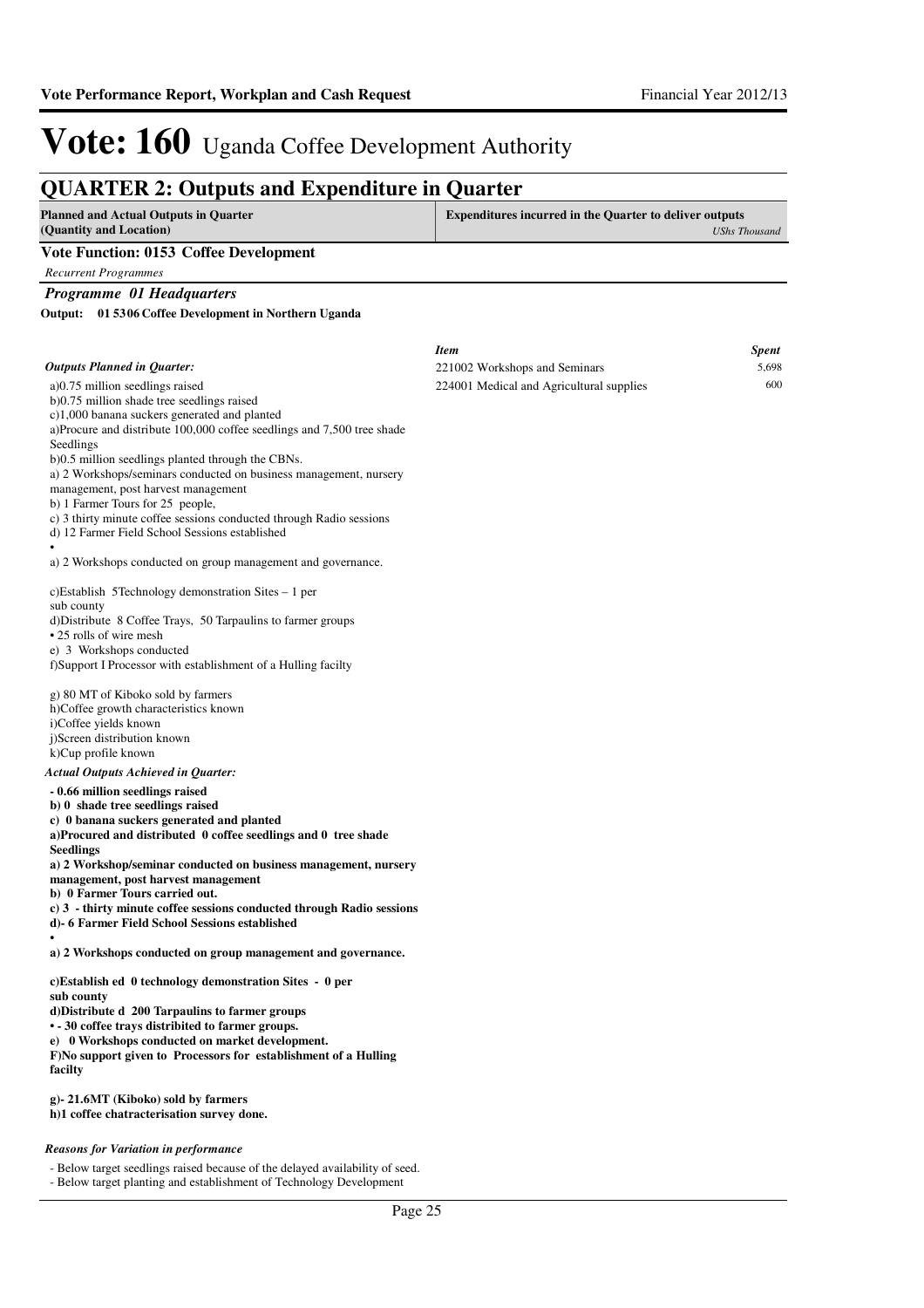### **QUARTER 2: Outputs and Expenditure in Quarter**

| <b>Planned and Actual Outputs in Quarter</b> | <b>Expenditures incurred in the Quarter to deliver outputs</b> |
|----------------------------------------------|----------------------------------------------------------------|
| (Quantity and Location)                      | <b>UShs Thousand</b>                                           |
| Vote Function: 0153 Coffee Development       |                                                                |

*Recurrent Programmes*

#### *Programme 01 Headquarters*

sites due to seasonality.

| __<br><b>Total</b>        | 6,298    |
|---------------------------|----------|
| <b>Wage Recurrent</b>     | $\theta$ |
| <b>Non Wage Recurrent</b> | $\theta$ |
| <b>NTR</b>                | 6,298    |
|                           |          |

#### **01 5307 Establishment Costs Output:**

|                                                                                        | <b>Item</b>                                      | <b>Spent</b> |
|----------------------------------------------------------------------------------------|--------------------------------------------------|--------------|
| <b>Outputs Planned in Quarter:</b>                                                     | 211101 General Staff Salaries                    | 301,989      |
| - Quarterly performance presented to the Board by the 15th of the month                | 211103 Allowances                                | 95,078       |
| after every quarter                                                                    | 221001 Advertising and Public Relations          | 56,222       |
| - Annual report approved by the Board by 31st December                                 | 221003 Staff Training                            | 23,844       |
| - 2 full Board of Directors' meetings held                                             | 221007 Books, Periodicals and Newspapers         | 201          |
| - 4 Board committee meetings of the Board held<br>-Set staff performance targets       | 221009 Welfare and Entertainment                 | 5,296        |
| - 16 staff undergoing training                                                         | 221011 Printing, Stationery, Photocopying and    | 5,528        |
| - Monthly payroll and payments prepared                                                | Binding                                          |              |
| - UCDA adverts placed in newspapers on independence day                                | 221014 Bank Charges and other Bank related costs | 5,978        |
| - 4 strudent interns on the intership program                                          | 221017 Subscriptions                             | 56,542       |
| - All assets maintained in good condition                                              | 222001 Telecommunications                        | 6,056        |
| - All assets insured<br>- IACO meeting attended                                        | 222002 Postage and Courier                       | 1,065        |
| - Support provided to Coffee Associations                                              | 223001 Property Expenses                         | 10.156       |
| <b>Actual Outputs Achieved in Quarter:</b>                                             | 223004 Guard and Security services               | 12,585       |
| - Quarterly performance presented to the Board                                         | 223005 Electricity                               | 8,738        |
| - Annual performance report approved by the Board at the                               | 223006 Water                                     | 3,073        |
| - 1 full Board of Directors' meetings held                                             |                                                  | 59.488       |
| - 2 Board Committee meetings held                                                      | 224002 General Supply of Goods and Services      |              |
| - Appraisal process completed and Staff performance plans developed                    | 225001 Consultancy Services- Short-term          | 17,690       |
| - 50 staff underwent training in Career Resilience and personal                        | 226001 Insurances                                | 47,563       |
| finances management                                                                    | 227001 Travel Inland                             | 7.874        |
| - Monthly payroll and payments prepared                                                | 227002 Travel Abroad                             | 46,052       |
| - UCDA adverts placed in newspapers on independence day                                | 227004 Fuel, Lubricants and Oils                 | 26,928       |
| - Shortlist of strudent interns completed<br>- All assets maintained in good condition | 228001 Maintenance - Civil                       | 2,371        |
| - All assets insured                                                                   | 228002 Maintenance - Vehicles                    | 4,520        |
| - IACO meeting attended                                                                | 321422 Boards and Commissions                    | 7.542        |
| - Support provided to Coffee Associations                                              | <b>Total</b>                                     | 812,378      |
|                                                                                        | <b>Wage Recurrent</b>                            | $\theta$     |
| <b>Reasons for Variation in performance</b>                                            |                                                  | $\theta$     |
| 1. 1 full Board of Directors' meeting held instead of 2 as a result of Board           | <b>Non Wage Recurrent</b>                        |              |
|                                                                                        | <b>NTR</b>                                       | 812,378      |
|                                                                                        | <b>GRAND TOTAL</b>                               | 3,344,033    |
|                                                                                        | <b>Wage Recurrent</b>                            | $\theta$     |
|                                                                                        | <b>Non Wage Recurrent</b>                        | 281.504      |
|                                                                                        | <b>GoU</b> Development                           | 0            |
|                                                                                        | <b>Donor Development</b>                         | $\theta$     |
|                                                                                        | NTR                                              | 3.062.529    |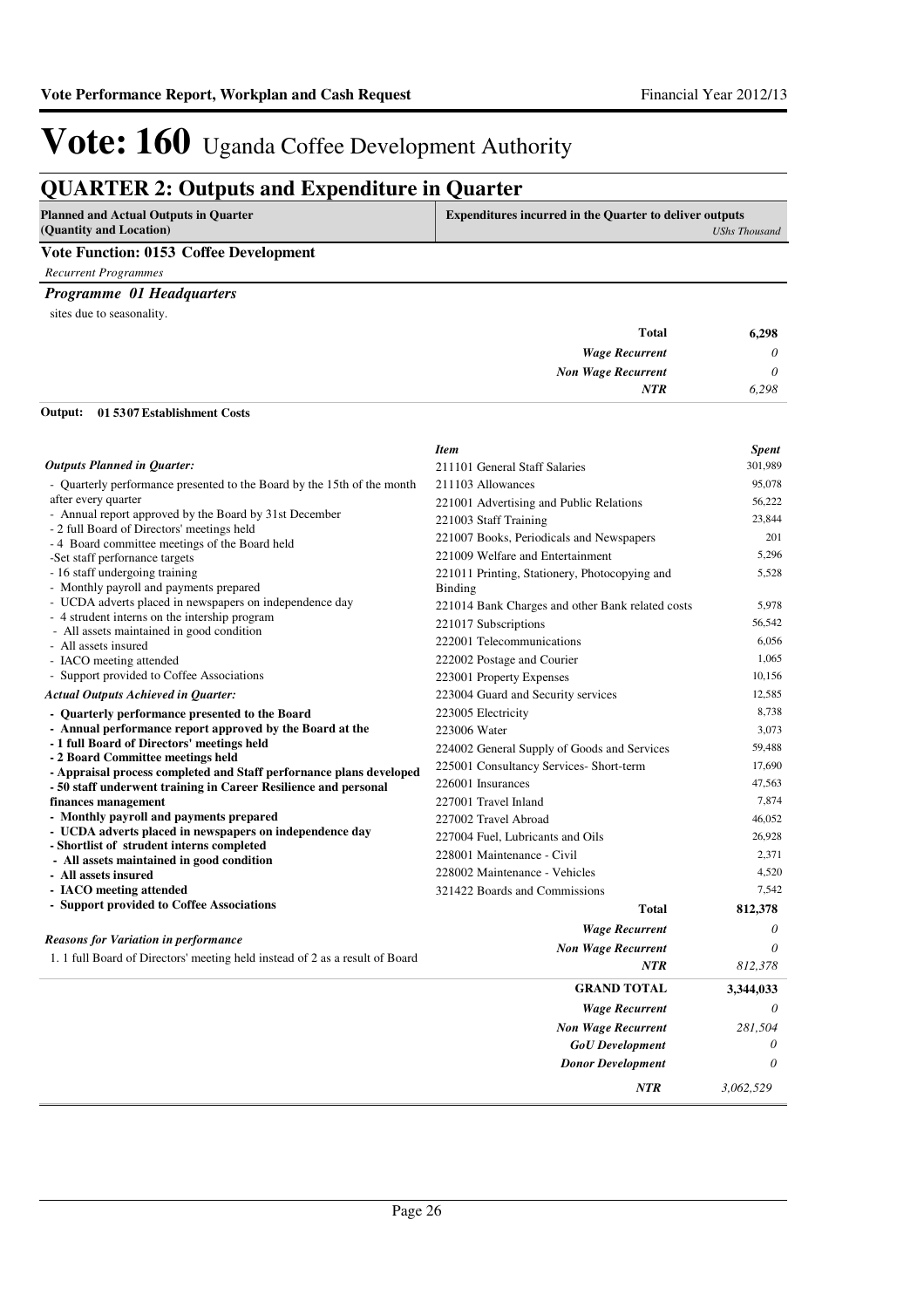### **QUARTER 3: Revised Workplan**

| <b>Estimated Funds Available in Quarter</b><br><b>Planned Outputs for the Quarter</b><br>(Quantity and Location)<br>(from balance brought forward and actual/expected releaes) |                                          |                    | <b>UShs Thousand</b> |              |
|--------------------------------------------------------------------------------------------------------------------------------------------------------------------------------|------------------------------------------|--------------------|----------------------|--------------|
| <b>Vote Function: 0153 Coffee Development</b>                                                                                                                                  |                                          |                    |                      |              |
| <b>Recurrent Programmes</b>                                                                                                                                                    |                                          |                    |                      |              |
| Programme 01 Headquarters                                                                                                                                                      |                                          |                    |                      |              |
| <b>Outputs Provided</b>                                                                                                                                                        |                                          |                    |                      |              |
| Output: 01 5301 Production, Research & Coordination                                                                                                                            |                                          |                    |                      |              |
|                                                                                                                                                                                | <b>Item</b>                              | <b>Balance b/f</b> | <b>New Funds</b>     | <b>Total</b> |
| Raise 9 million seedlings;                                                                                                                                                     | 224001 Medical and Agricultural supplies | 26,592             | 466,973              | 493,565      |
| •13.5 Million seedlings Robusta raised                                                                                                                                         | <b>Total</b>                             | 26,592             | 477,914              | 504,506      |
| •14Million seedlings Arabica raised                                                                                                                                            | <b>Wage Recurrent</b>                    | 0                  | 0                    | 0            |
| •61.5 Million Agro Forestry Tree Shade                                                                                                                                         | <b>Non Wage Recurrent</b>                | 26,592             | $\theta$             | 26,592       |
| seedlings raised (2500,000 potted)                                                                                                                                             |                                          |                    |                      |              |
| •1.5MT Arabica and 1 MT Robusta produced<br>for distribution to CBNs and Private nurseries                                                                                     |                                          |                    |                      |              |
| •2 Regional CWD-R weaning centres                                                                                                                                              |                                          |                    |                      |              |
| established                                                                                                                                                                    |                                          |                    |                      |              |
| •10Nursery sites established and sites                                                                                                                                         |                                          |                    |                      |              |
| supported                                                                                                                                                                      |                                          |                    |                      |              |
| •0.5 million of the new 7 lines CWD-R plantlets                                                                                                                                |                                          |                    |                      |              |
| raised                                                                                                                                                                         |                                          |                    |                      |              |
| •0.5 million plantlets weaned and hardened                                                                                                                                     |                                          |                    |                      |              |
| •Total OF 12 sites, each of 10,000 seedlings<br>capacity - 0,5 million seedlings raised and                                                                                    |                                          |                    |                      |              |
| distributed to client farmers                                                                                                                                                  |                                          |                    |                      |              |
| •Pests and diseases occurrence reported                                                                                                                                        |                                          |                    |                      |              |
| •Reduced rates of infection and attack                                                                                                                                         |                                          |                    |                      |              |
| •Set 1 acre demonstration on Integrated pest                                                                                                                                   |                                          |                    |                      |              |
| Management (IPM) per district $-16$ districts                                                                                                                                  |                                          |                    |                      |              |
| a)1250,000 seedlings distributed and planted                                                                                                                                   |                                          |                    |                      |              |
| by the identified Groups                                                                                                                                                       |                                          |                    |                      |              |
| b)125,00000 seedlings planted by commercial<br>coffee farmers in total                                                                                                         |                                          |                    |                      |              |
| •Arabica 1-2 ha = 16 farmers = $32,000$                                                                                                                                        |                                          |                    |                      |              |
| seedlings                                                                                                                                                                      |                                          |                    |                      |              |
| •Robusta                                                                                                                                                                       |                                          |                    |                      |              |
| $2-5$ ha = 19 farmers = 47,000 seedlings                                                                                                                                       |                                          |                    |                      |              |
| $6-10$ ha = 6 farmers = 30,000 seedlings                                                                                                                                       |                                          |                    |                      |              |
| $>10$ ha = 4 farmers = 20,000 seedlings                                                                                                                                        |                                          |                    |                      |              |
| a)600Coffee farmers rehabilitate their fields<br>through communal effort.                                                                                                      |                                          |                    |                      |              |
| a)15 Coffee farms demonstrate appropriate soil                                                                                                                                 |                                          |                    |                      |              |
| and water management practices for hilly areas                                                                                                                                 |                                          |                    |                      |              |
| •82farmers per region are supported to establish                                                                                                                               |                                          |                    |                      |              |
| water harvesting facilities                                                                                                                                                    |                                          |                    |                      |              |
| •52 districts per region involving 50 farmers                                                                                                                                  |                                          |                    |                      |              |
| each, participate in farmer competitions Prizes                                                                                                                                |                                          |                    |                      |              |
| a)Ten (10) farmer groups (in Kasese, Kisoro,<br>Nebbi, Sironko, Kapchorwa, Bushenyi, Ibanda,                                                                                   |                                          |                    |                      |              |
| Bukwo, Kween, Bulambuli) trained                                                                                                                                               |                                          |                    |                      |              |
| b)1 armer groups supported to access external                                                                                                                                  |                                          |                    |                      |              |
| markets.                                                                                                                                                                       |                                          |                    |                      |              |
| •Certification programme developed and 11                                                                                                                                      |                                          |                    |                      |              |
| organic farmers and extensionists trained                                                                                                                                      |                                          |                    |                      |              |
| •Increased awareness in Certification                                                                                                                                          |                                          |                    |                      |              |
| •At least 7.5MT certified coffee exported to the                                                                                                                               |                                          |                    |                      |              |
| US market<br>•Different soil characteristics identified $\&$                                                                                                                   |                                          |                    |                      |              |
| coffee marketed according to location                                                                                                                                          |                                          |                    |                      |              |
| $\cdot$ 125 copies of manual printed & distributed                                                                                                                             |                                          |                    |                      |              |
|                                                                                                                                                                                |                                          |                    |                      |              |
| -Enhanced productivity and income to farmers;                                                                                                                                  |                                          |                    |                      |              |
| -Over 25,000 seedlings planted by farmers on                                                                                                                                   |                                          |                    |                      |              |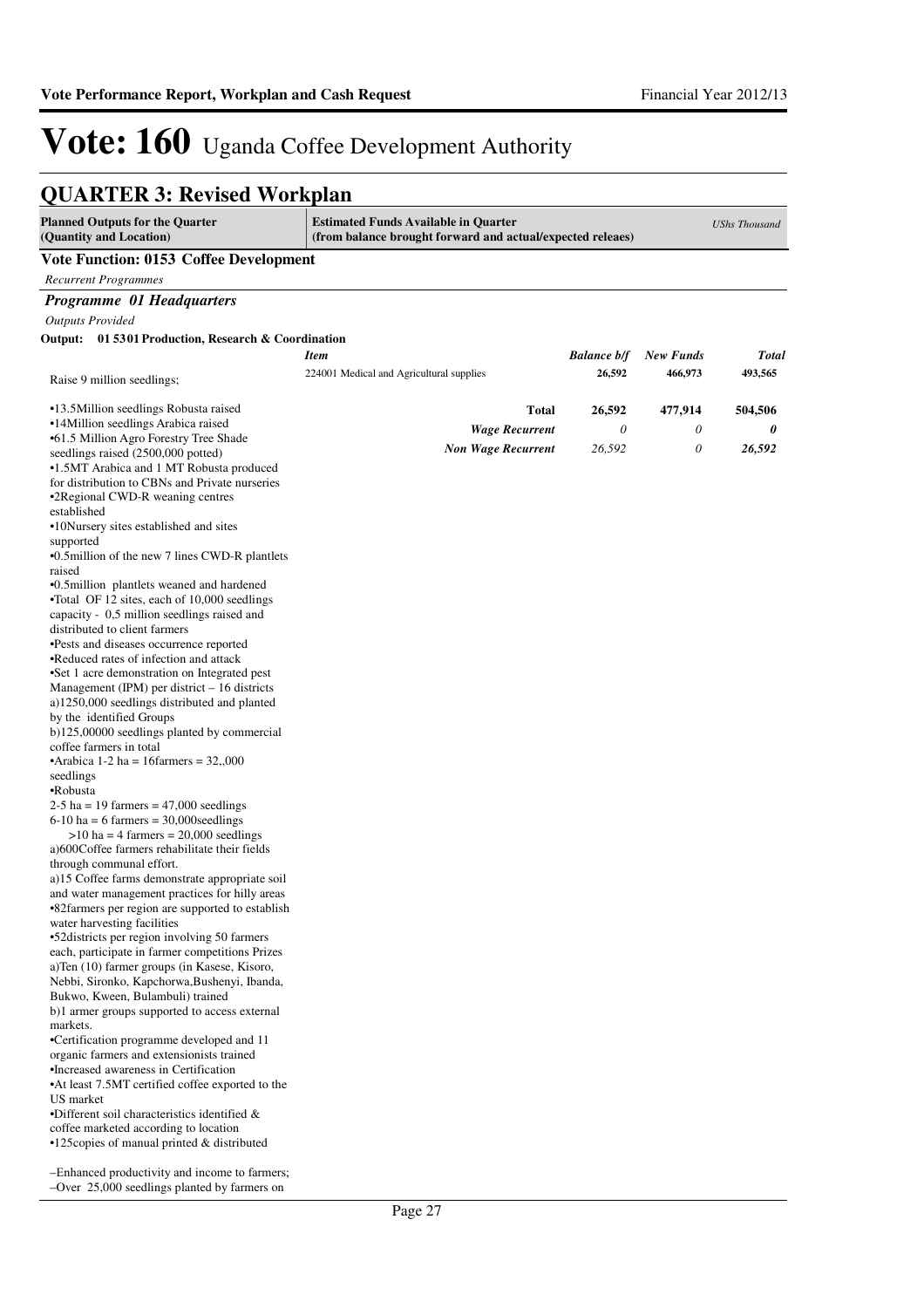### **QUARTER 3: Revised Workplan**

| QUARTER 9. Revised WOLKPIAN                                                                           |                                                                                                           |                      |
|-------------------------------------------------------------------------------------------------------|-----------------------------------------------------------------------------------------------------------|----------------------|
| <b>Planned Outputs for the Quarter</b><br>(Quantity and Location)                                     | <b>Estimated Funds Available in Quarter</b><br>(from balance brought forward and actual/expected releaes) | <b>UShs Thousand</b> |
| <b>Vote Function: 0153 Coffee Development</b>                                                         |                                                                                                           |                      |
| <b>Recurrent Programmes</b>                                                                           |                                                                                                           |                      |
| Programme 01 Headquarters                                                                             |                                                                                                           |                      |
| the project                                                                                           |                                                                                                           |                      |
| •Translate into local languages and Print 500                                                         |                                                                                                           |                      |
| Brochures on Management of Pests and                                                                  |                                                                                                           |                      |
| Disease under Organic Production system                                                               |                                                                                                           |                      |
| •125 Farmer fields mapped out,<br>• 1 Certificates registered                                         |                                                                                                           |                      |
| •615, 000 bags of sustainable coffee exported.                                                        |                                                                                                           |                      |
| • 1 armer groups able to sell coffee to                                                               |                                                                                                           |                      |
| sustainable markets                                                                                   |                                                                                                           |                      |
| •1 farmer group implements traceability                                                               |                                                                                                           |                      |
| a)125 Buyers' Stores registered and licensed<br>b)75Primary Processing Factories Licensed             |                                                                                                           |                      |
| •14Export Grading factories registered and                                                            |                                                                                                           |                      |
| licensed                                                                                              |                                                                                                           |                      |
| a)80Processors and Buyers Trained                                                                     |                                                                                                           |                      |
| 1 Sensitization Seminars                                                                              |                                                                                                           |                      |
| •Set up 1 field quality improvement teams per<br>Region to have 1 Week Crackdown per Main             |                                                                                                           |                      |
| season                                                                                                |                                                                                                           |                      |
| a)116 Seminars carried out                                                                            |                                                                                                           |                      |
| And 475 Farmers trained on GAPs skills                                                                |                                                                                                           |                      |
| b)5 District Coffee Platforms facilitated to                                                          |                                                                                                           |                      |
| carry out coffee activities                                                                           |                                                                                                           |                      |
| c)National Steering committee meets monthly                                                           |                                                                                                           |                      |
| to discuss value chain activities $@$ 2 m per<br>month                                                |                                                                                                           |                      |
|                                                                                                       |                                                                                                           |                      |
| d) Inputs Dealer-Farmer and other stakeholder<br>linkage strengthened                                 |                                                                                                           |                      |
|                                                                                                       |                                                                                                           |                      |
| e)1 Annual stakeholder Meeting held attended                                                          |                                                                                                           |                      |
| by at least 200 stakeholders                                                                          |                                                                                                           |                      |
| f)New strategies presented and views collected                                                        |                                                                                                           |                      |
| g)New Research findings disseminated<br>a)52 Inter-district Farmers Study Tours                       |                                                                                                           |                      |
| undertaken                                                                                            |                                                                                                           |                      |
| b)25 farmers per region learn new GAPs                                                                |                                                                                                           |                      |
| c)Improved coffee quality                                                                             |                                                                                                           |                      |
| e) Air radio programmes on 2 stations per<br>Region                                                   |                                                                                                           |                      |
| •Regular technical support to 10 core nurseries                                                       |                                                                                                           |                      |
| located in Buganda, Busoga, South-western                                                             |                                                                                                           |                      |
| and western to enable them be excellent                                                               |                                                                                                           |                      |
| •100CWD resistant Robusta genotypes planted<br>in trials evaluated; At least 11 recently selected     |                                                                                                           |                      |
| CWD-R genotypes advanced to on-farm                                                                   |                                                                                                           |                      |
| evaluation; At least 125hybrid progenies of                                                           |                                                                                                           |                      |
| crosses between resistant and susceptible                                                             |                                                                                                           |                      |
| clones evaluated on-station at Kituza                                                                 |                                                                                                           |                      |
| •Trials of 2 Indian maintained. Preliminary leaf<br>rust data collected on the 2 Indian lines. Trials |                                                                                                           |                      |
| of 17 newly selected lines established in on-                                                         |                                                                                                           |                      |
| station and on-farm;                                                                                  |                                                                                                           |                      |
| . IPM trials for CBD and CLR established on-                                                          |                                                                                                           |                      |
| station and 1 locations on-farm                                                                       |                                                                                                           |                      |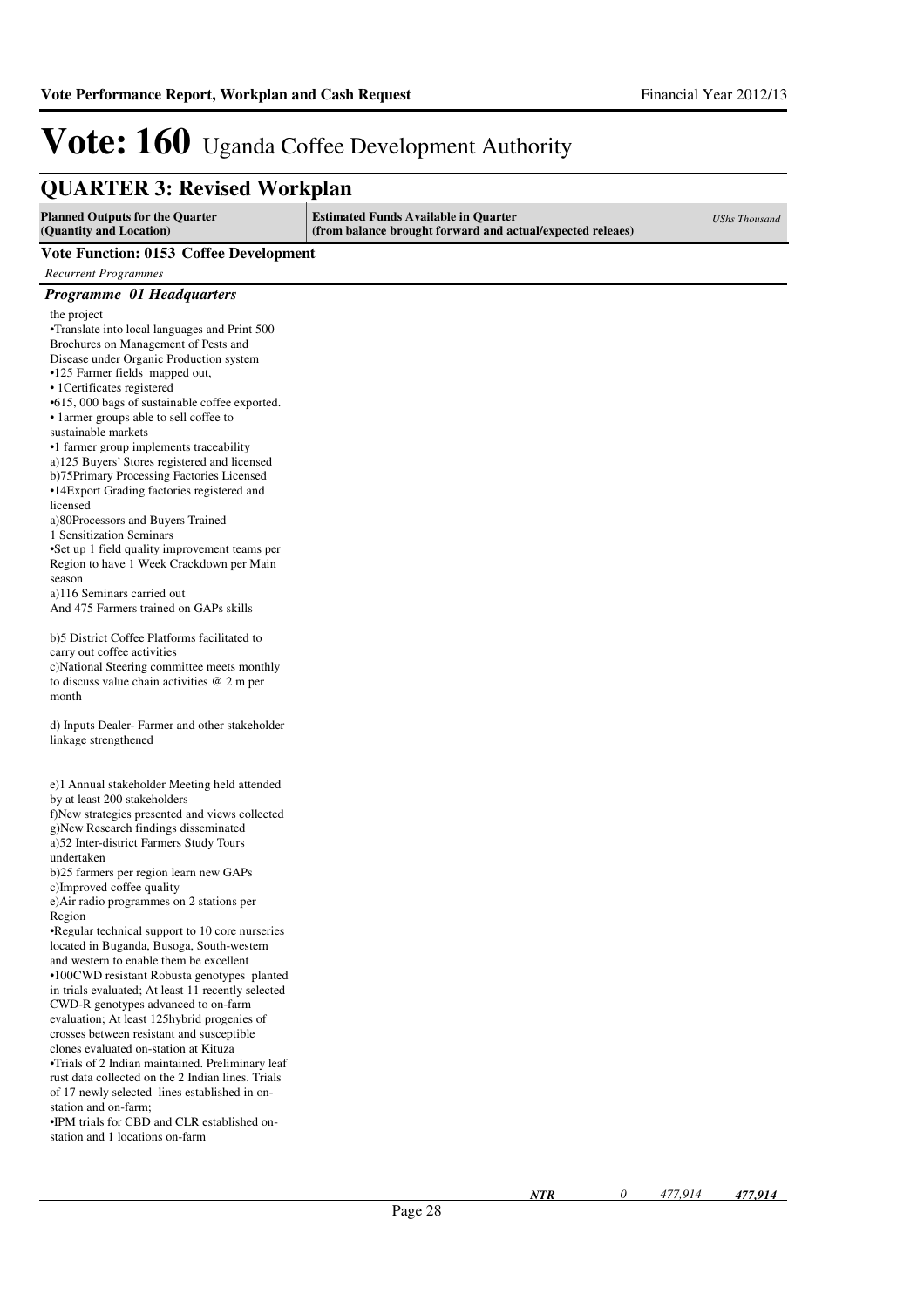| <b>QUARTER 3: Revised Workplan</b>                                    |                                                                                                           |                    |                  |                      |
|-----------------------------------------------------------------------|-----------------------------------------------------------------------------------------------------------|--------------------|------------------|----------------------|
| <b>Planned Outputs for the Quarter</b><br>(Quantity and Location)     | <b>Estimated Funds Available in Quarter</b><br>(from balance brought forward and actual/expected releaes) |                    |                  | <b>UShs Thousand</b> |
| <b>Vote Function: 0153 Coffee Development</b>                         |                                                                                                           |                    |                  |                      |
| <b>Recurrent Programmes</b>                                           |                                                                                                           |                    |                  |                      |
| Programme 01 Headquarters                                             |                                                                                                           |                    |                  |                      |
| 01 5303 Value Addition and Generic Promotion Undertaken<br>Output:    |                                                                                                           |                    |                  |                      |
|                                                                       | <b>Item</b>                                                                                               | <b>Balance b/f</b> | <b>New Funds</b> | Total                |
| •5 trade fairs shows undertaken<br>-Corporate league                  | 221001 Advertising and Public Relations                                                                   | 198                | $\bf{0}$         | 198                  |
| • 20 production campaigns conducted                                   | <b>Total</b>                                                                                              | 198                | 202,837          | 203,035              |
| •6 festivals carried out                                              | <b>Wage Recurrent</b>                                                                                     | 0                  | 0                | 0                    |
| •1 QC trained & exposed to coffee international                       | <b>Non Wage Recurrent</b>                                                                                 | 198                | $\theta$         | 198                  |
| trade                                                                 |                                                                                                           |                    |                  |                      |
| •2 workshops held<br>•Coffee benefits known                           |                                                                                                           |                    |                  |                      |
| •25 medical personal                                                  |                                                                                                           |                    |                  |                      |
| Sensitized                                                            |                                                                                                           |                    |                  |                      |
| $*40$ trained & participated in the IUBC                              |                                                                                                           |                    |                  |                      |
| •4 competitions conducted                                             |                                                                                                           |                    |                  |                      |
| •1 essay 4 competitions and quiz held                                 |                                                                                                           |                    |                  |                      |
| •7 coffee clubs supported                                             |                                                                                                           |                    |                  |                      |
| •National barista championship held                                   |                                                                                                           |                    |                  |                      |
| •20 Baristas participants in the UNBC finals                          |                                                                                                           |                    |                  |                      |
| •4100 ton of Ugandan coffee exported to                               |                                                                                                           |                    |                  |                      |
| China                                                                 |                                                                                                           |                    |                  |                      |
| •1 tons of Green coffee coffee procured<br>• 2 Exhibitions undertaken |                                                                                                           |                    |                  |                      |
| •Penetration of Ugandan coffee in Egypt and                           |                                                                                                           |                    |                  |                      |
| Arab world                                                            |                                                                                                           |                    |                  |                      |
| •1 tons of Green coffee procured                                      |                                                                                                           |                    |                  |                      |
| Ugandan coffee show cased                                             |                                                                                                           |                    |                  |                      |
| •2 Fine Robusta cup tasting sessions                                  |                                                                                                           |                    |                  |                      |
| conducted                                                             |                                                                                                           |                    |                  |                      |
| • African barista championship (ABC)held                              |                                                                                                           |                    |                  |                      |
| *Ugandan Barista champion competes in WBC                             |                                                                                                           |                    |                  |                      |
|                                                                       |                                                                                                           |                    |                  |                      |

| <b>NTR</b>                | 0      | 202,837  | 202,837  |
|---------------------------|--------|----------|----------|
| <b>GRAND TOTAL</b>        | 26,790 | 680,751  | 707,541  |
| <b>Wage Recurrent</b>     | 0      | 0        | $\theta$ |
| <b>Non Wage Recurrent</b> | 26,790 | 0        | 26,790   |
| <b>GoU</b> Development    | 0      | 0        | $\theta$ |
| <b>Donor Development</b>  | 0      | $\theta$ | 0        |
| <b>NTR</b>                | 0      | 680,751  | 680,751  |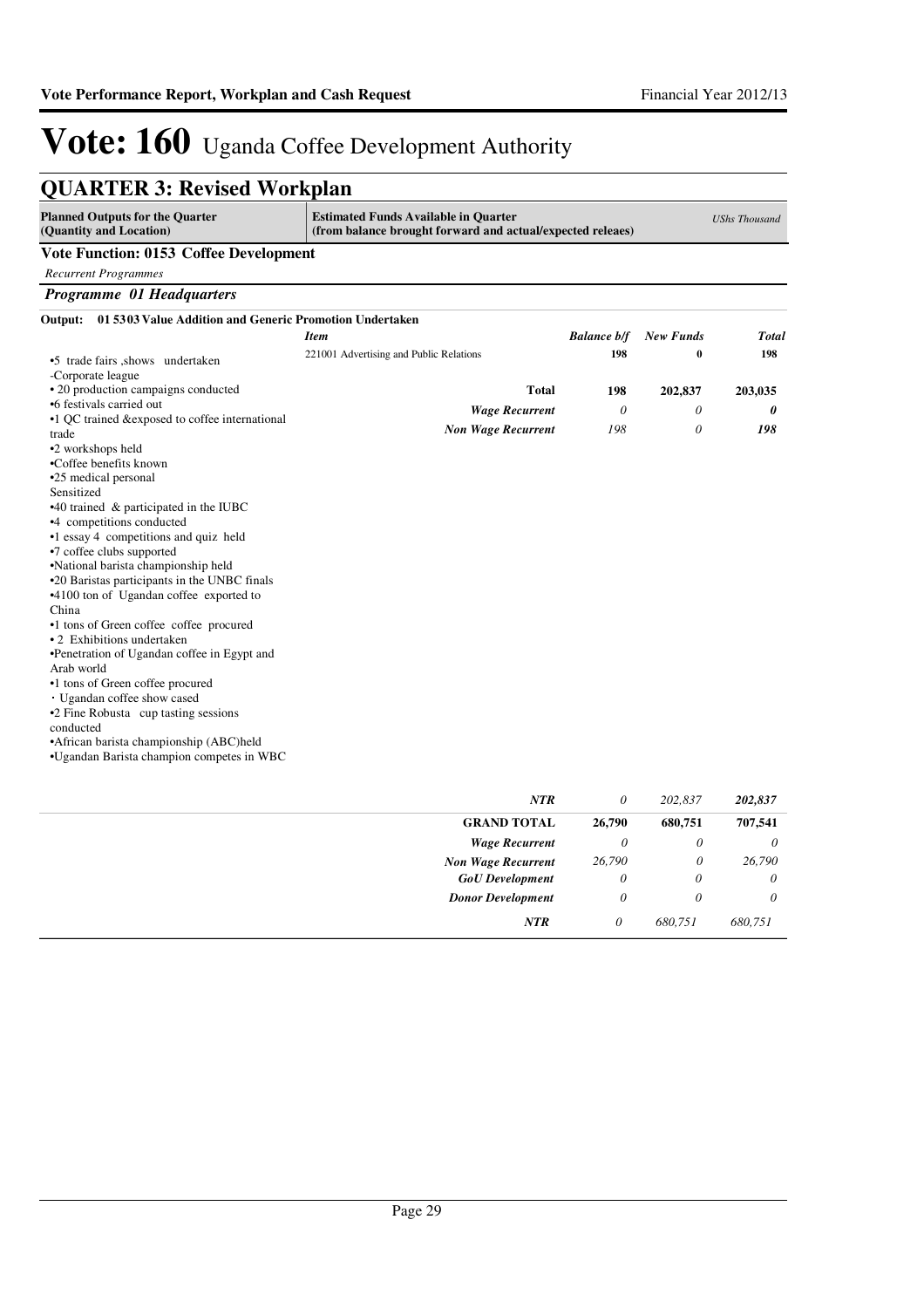### **QUARTER 4: Revised Cashflow Plan**

**Non-Wage Recurrent**

|                        |                                                              | <b>Annual budget</b> Release to<br>% Budget |                 | <b>Q4 Cash Requirement</b>                                                                       |          |
|------------------------|--------------------------------------------------------------|---------------------------------------------|-----------------|--------------------------------------------------------------------------------------------------|----------|
|                        |                                                              | end of O3                                   | <b>Released</b> | <b>Total</b>                                                                                     | % Budget |
| PAF                    | 2.9123                                                       | 0.35                                        | $12.0\%$        | 1.131234                                                                                         | 38.8%    |
| Statutory              | $\bf{0}$                                                     | $\Omega$                                    | $0.0\%$         | $\overline{0}$                                                                                   | $0.0\%$  |
| Other                  | 0                                                            | $\Omega$                                    | $0.0\%$         | $\Omega$                                                                                         | $0.0\%$  |
| <b>Total</b>           | 2.9123                                                       | 0.35                                        | $12.0\%$        | 1.131234                                                                                         | 38.8%    |
|                        | Reasons for cash requirement greater than 1/4 of the budget: |                                             |                 | Many coffee activities also be<br>undertaken in the 4th quarter in<br>anticiapation for planting |          |
| <b>GoU</b> Development |                                                              |                                             |                 |                                                                                                  |          |
|                        | <b>Annual budget</b> Release to                              |                                             | % Budget        | <b>Q4 Cash Requirement</b>                                                                       |          |
|                        |                                                              | end of O3                                   | <b>Released</b> | <b>Total</b>                                                                                     | % Budget |
| PAF                    | 0                                                            | $\overline{0}$                              | $0.0\%$         | $\overline{0}$                                                                                   | $0.0\%$  |
| Other                  | 0                                                            | 0                                           | $0.0\%$         | $\Omega$                                                                                         | $0.0\%$  |
| <b>Total</b>           | 0                                                            | 0                                           | $0.0\%$         | 0                                                                                                | $0.0\%$  |
|                        | Reasons for cash requirement greater than 1/4 of the budget: |                                             |                 | N/A                                                                                              |          |
| <b>Grand Total</b>     |                                                              |                                             |                 |                                                                                                  |          |
|                        | <b>Annual budget</b> Release to<br>% Budget                  |                                             |                 | <b>Q4 Cash Requirement</b>                                                                       |          |
|                        |                                                              | end of Q3                                   | <b>Released</b> | <b>Total</b>                                                                                     | % Budget |
| <b>Grand Total</b>     | 2.9123                                                       | 0.35                                        | $12.0\%$        | 1.131234                                                                                         | 38.8%    |